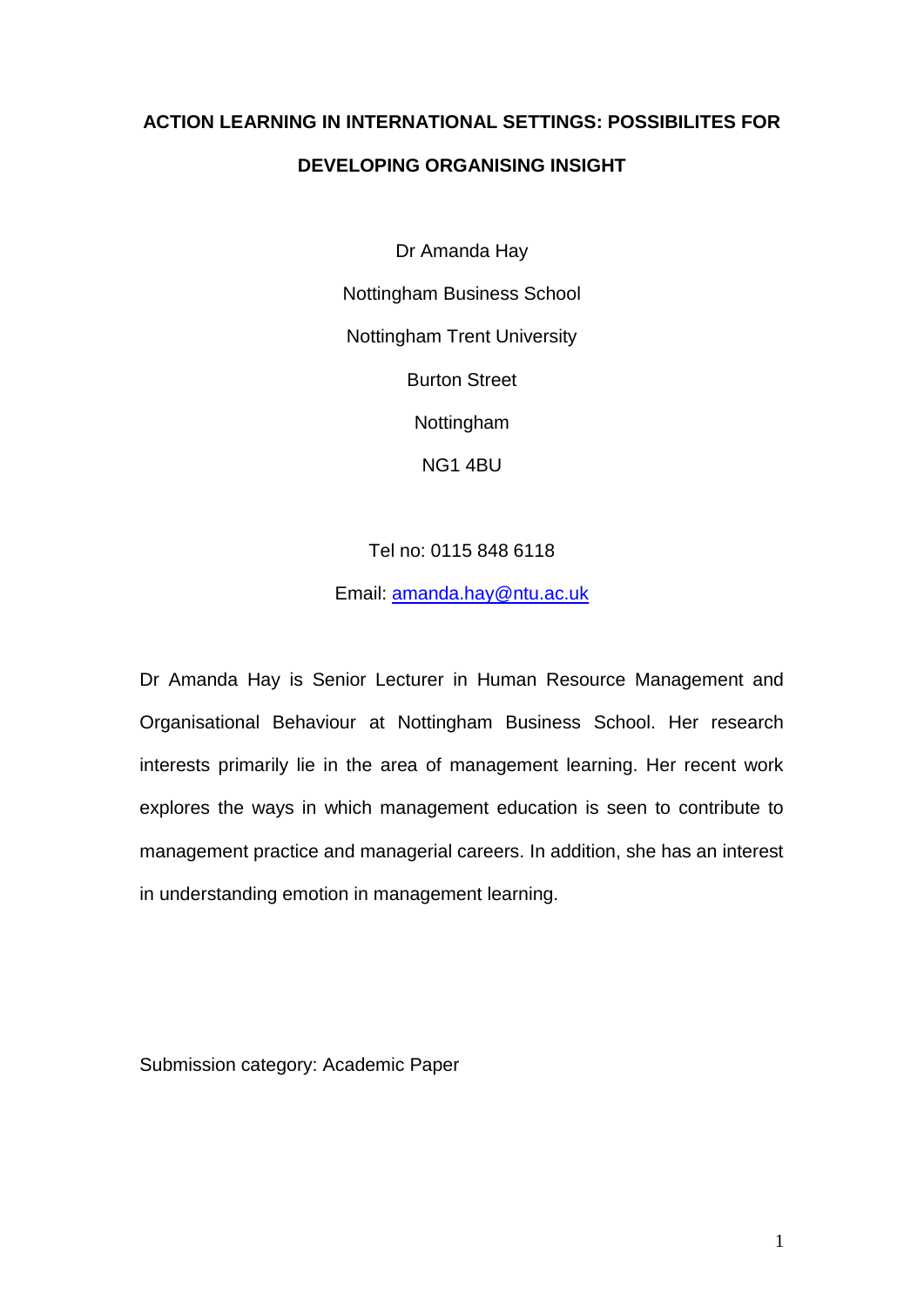### **ABSTRACT**

Action learning approaches are seen to offer promise to troubled MBA programmes in providing increased attention to practice. However, whilst there is broad support for the use of action learning in management education, in practice its use is limited and issues remain in respect of the form it takes. Calls have therefore been made for research into the use of action learning as used in management education contexts to facilitate its diffusion and adoption. This paper provides an empirical consideration of a particular form of action learning: an MBA international consultancy project. Drawing upon student interviews the paper suggests that the form of action learning used here was imbued with opportunities to develop 'organising insight' (Vince, 2004). Furthermore, the paper highlights that the unfamiliar international location was especially significant in developing such insight. The paper suggests that forms of action learning which accentuate the unfamiliar can be of significant benefit in helping managers to understand taken for granted aspects of practice and thus provide particular promise for progressing critical management perspectives. In getting closer to practice, there is value in the use of teaching approaches which on face value might be seen to take managers further away from everyday practice.

**Key words**: action learning; international; organising insight, emotions, politics, MBA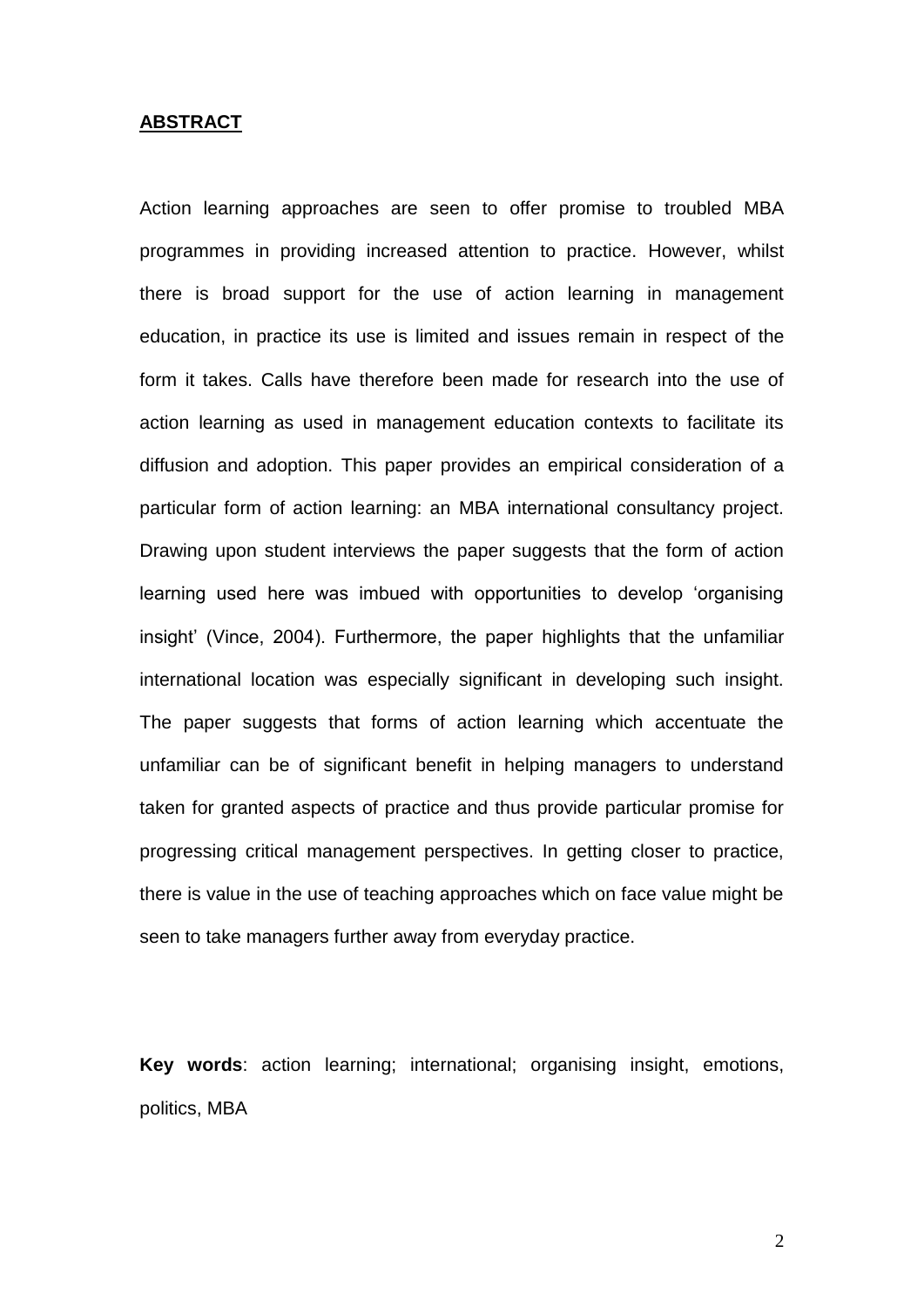# **INTRODUCTION**

Over recent years, criticisms of management education generally, and MBA programmes specifically, have intensified with many questioning the relevance and effectiveness of business school offerings (Pfeffer & Fong, 2002; Mintzberg, 2004; Starkey et al., 2004; Bennis & O'Toole, 2005,). In respect of MBA programmes, it is contended that both the content and teaching methods employed significantly contribute to such failings (Mintzberg, 2004). Accordingly, there have been growing calls for revised content and alternative teaching methods.

In respect of teaching methods, MBA programmes stand accused of a reliance on traditional classroom methods such as the case study which privilege artificial problem solving and although provide some help in the study of management are said to be unhelpful in *teaching* management. Bailey and Ford (1996: 9) contend that "the practice of management is best taught as a craft, rich in lessons derived from experience and oriented toward taking and responding to action". Accordingly, critics suggest that MBA programmes should place greater emphasis upon experiential learning methods which promise increased attention to 'real world' problem solving and hence practice (Grey, 2004; Mintzberg, 2004; Navarro, 2008).

Action learning represents one of the most commonly used forms of experiential learning, emphasising learning by doing and since its promotion by Revans in the 1980s, has periodically offered solution to some of the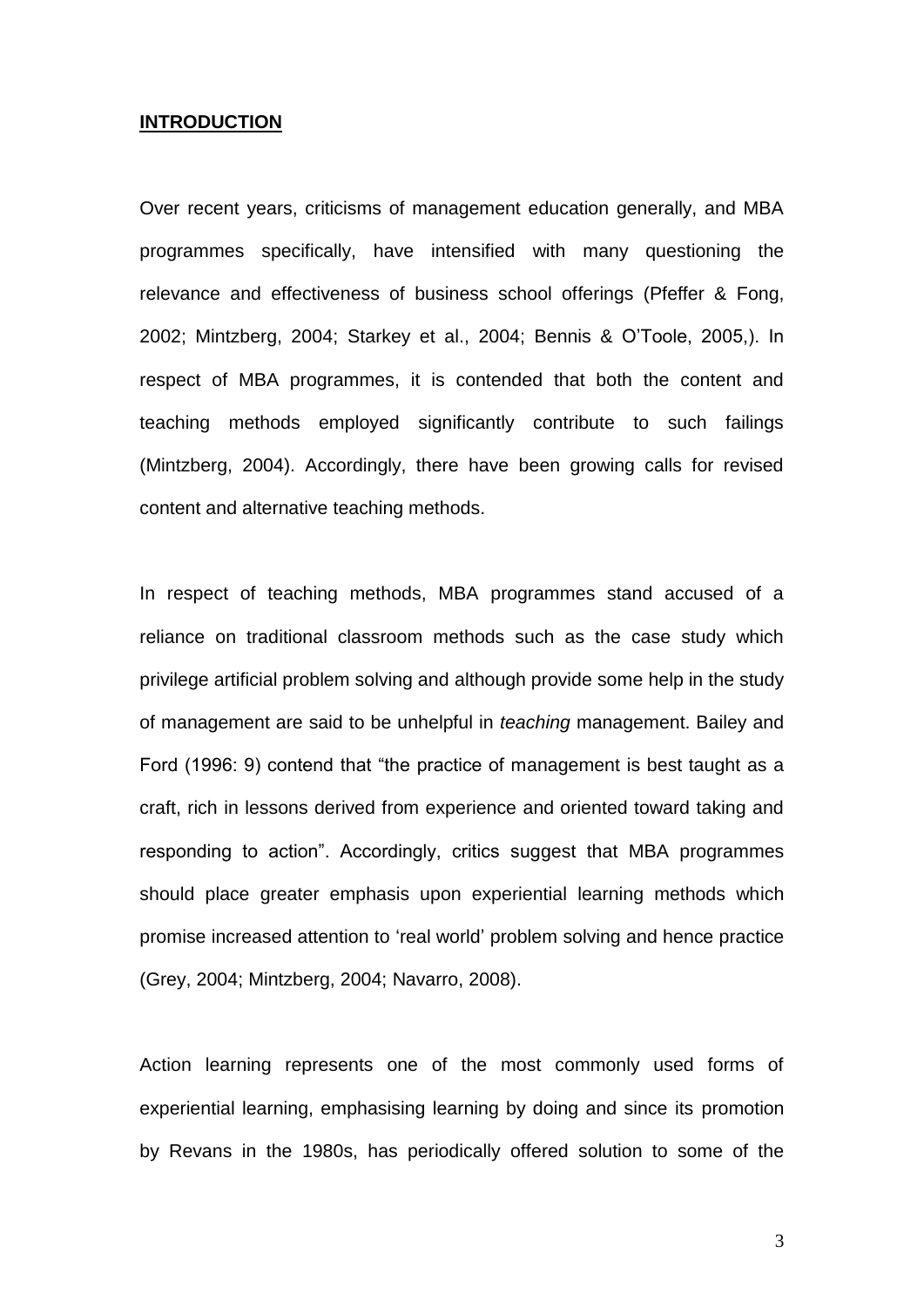problems of traditional management education (McLaughlin & Thorpe, 1993, Rigg & Trehan, 2004). Moreover, recent developments suggest that not only does action learning provide opportunity to work on 'real world' problems but also is a potential vehicle for introducing critical management perspectives. Broadly, such perspectives offer a challenging view of management as a social, political and economic practice (Grey et al., 1996; Reynolds & Vince, 2004), and as such are argued to more closely resemble the complexities of practice (Grey, 2004). Action learning thus offers much promise for the troubled MBA programme.

However, whilst there is broad support for the use of action learning in MBA programmes issues remain. One important issue is the specific form action learning takes. Gosling and Mintzberg (2006:426) for example, have queried the extent to which managers need more action, suggesting that action learning might be "a fine idea, so long as the action is real, not added in some artificial way". They argue that projects ought to be based on what managers are already doing in the workplace, in their words, "to use work, not make work" (p.420) which challenges forms of action learning involving external projects. Questions of form aside, survey research by Pedler et al. (2005) suggests that in practice business schools make only very modest use of any action learning and that management educators are generally unskilled in its use. They make calls for "publicising and disseminating what is already known as well as what may be new" (p53) to facilitate the contribution of action learning to management education. This is echoed by Johnson and Spicer (2006) who suggest that there is a lack of understanding of action learning as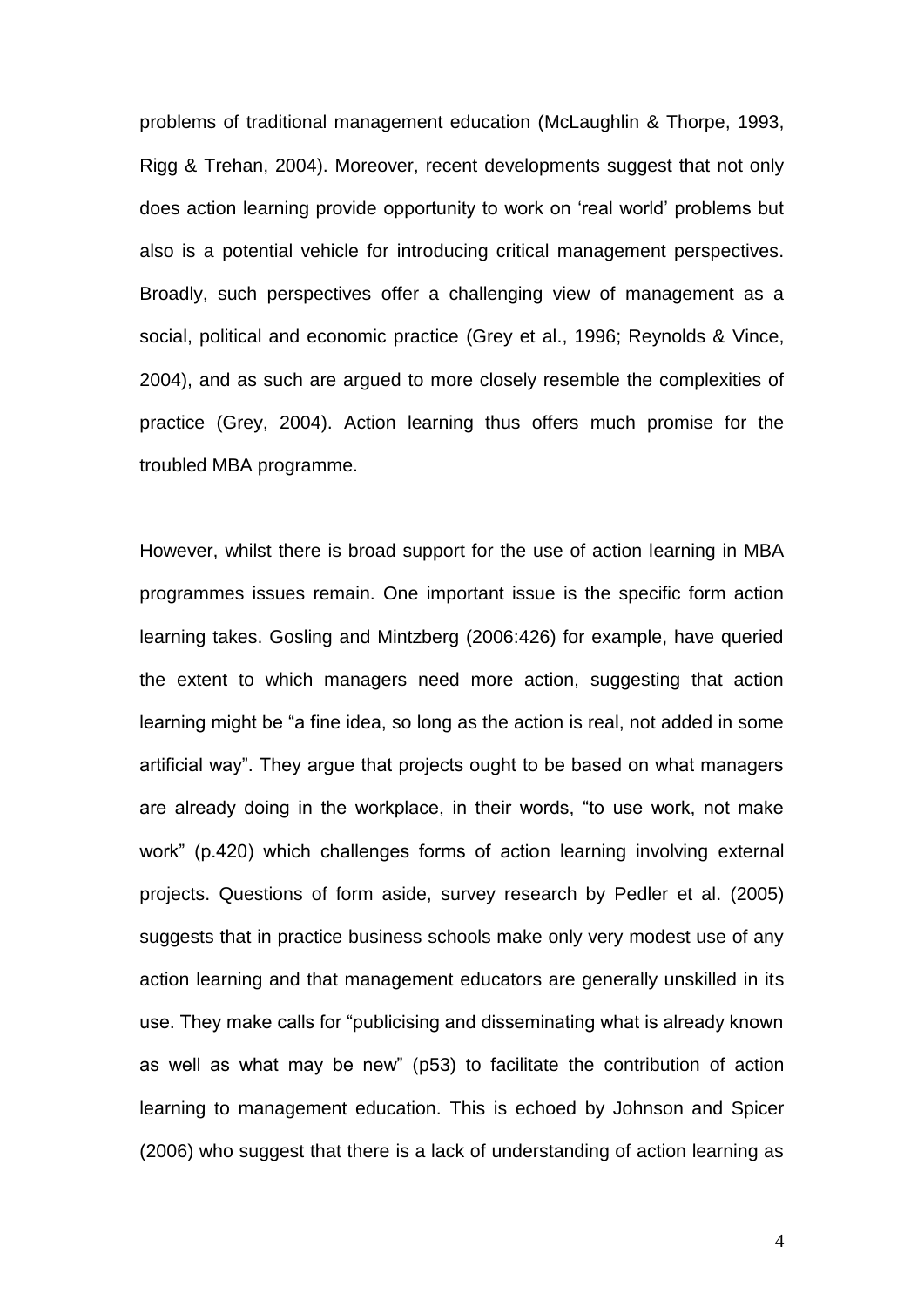used within management education contexts and call for more research into the process and effectiveness of action learning to aid its diffusion and adoption.

This paper responds to calls for more research which explores the use of action learning within management education contexts, and seeks to add to scholarship on action learning as a pedagogy which Dehler (2006) contends is underdeveloped. Specifically, the paper presents an empirical consideration of a particular form of action learning which has not been previously documented: an international consultancy project which constitutes a module on a part-time UK MBA programme and involves a week spent overseas tackling real organisational problems for external organisations. Given that the projects described here involve working on problems for external organisations, it should be noted that the projects for some might not represent examples of 'pure' action learning but nevertheless are consistent with its key principles (Pedler, 1997). Indeed, Pedler et al. (2005) note the wide variations of action learning in practice and draw particular attention to adaptations apparent in Higher Education. It is thus suggested that the particular adaptation of action learning here in being removed from the manager's everyday practice which to use Gosling and Mintzberg's (2006) terms, 'makes rather than uses work', provided special learning opportunities.

Drawing upon students' project accounts, the paper suggests that the action learning in international settings described here presented an unusual degree of space for taken for granted aspects of practice to reveal themselves.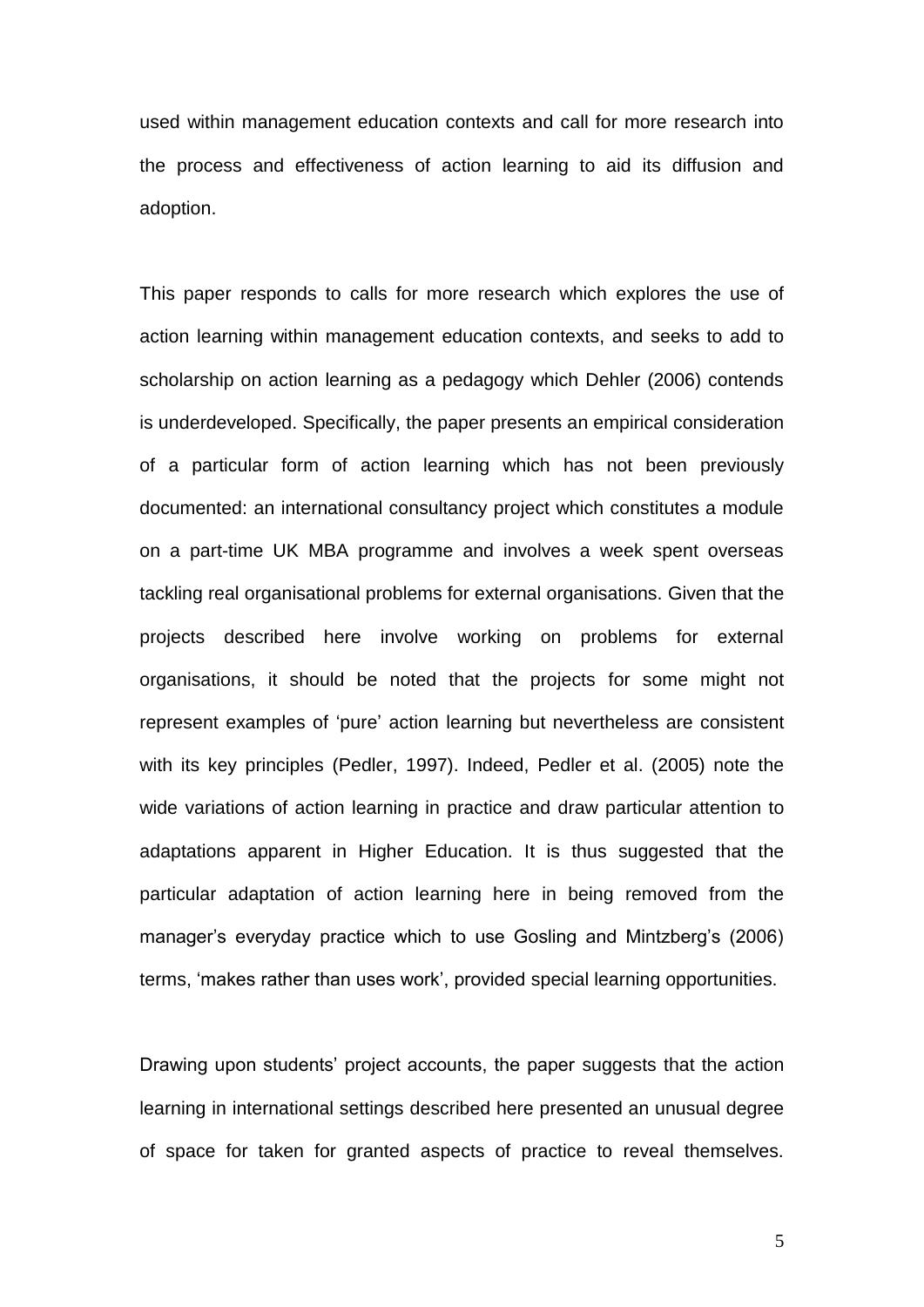Specifically, it is suggested that taking the manager 'out of place' accentuated possibilities for raising awareness of the emotions and politics which surround efforts to organise. The paper empirically demonstrates the position of Vince (2004) which contends that there is much that remains to be said about the ways in which action learning offers opportunities to learn from organising and to develop what he terms 'organising insight'. Moreover, given that the emotional and political are salient features of critical management perspectives, the paper offers rare empirical support for the espoused synergies between action learning and critical management education, and proposes that in particular, the unfamiliar in action learning projects may be especially significant for progressing more critical understandings of practice.

The paper is structured as follows. The paper begins by considering the action learning literature highlighting how recent work has built upon the pioneering work of Revans (1980) to privilege emotional and political aspects of learning, and as such offers promise for leveraging critical management ideas. A description of the research methods and details of the action learning project are then provided. Students' accounts of their projects are then presented which evidence possibilities for developing 'organising insight' and suggest the benefits of viewing action learning as a process of organising (as well as a process of learning) (Vince, 2004). In developing organising insight, particular attention is drawn to the manager being out of place. The discussion and conclusion subsequently suggest the value of action learning projects which heighten the unfamiliar, and in so doing illuminate taken for granted aspects of management practice. This can promote critical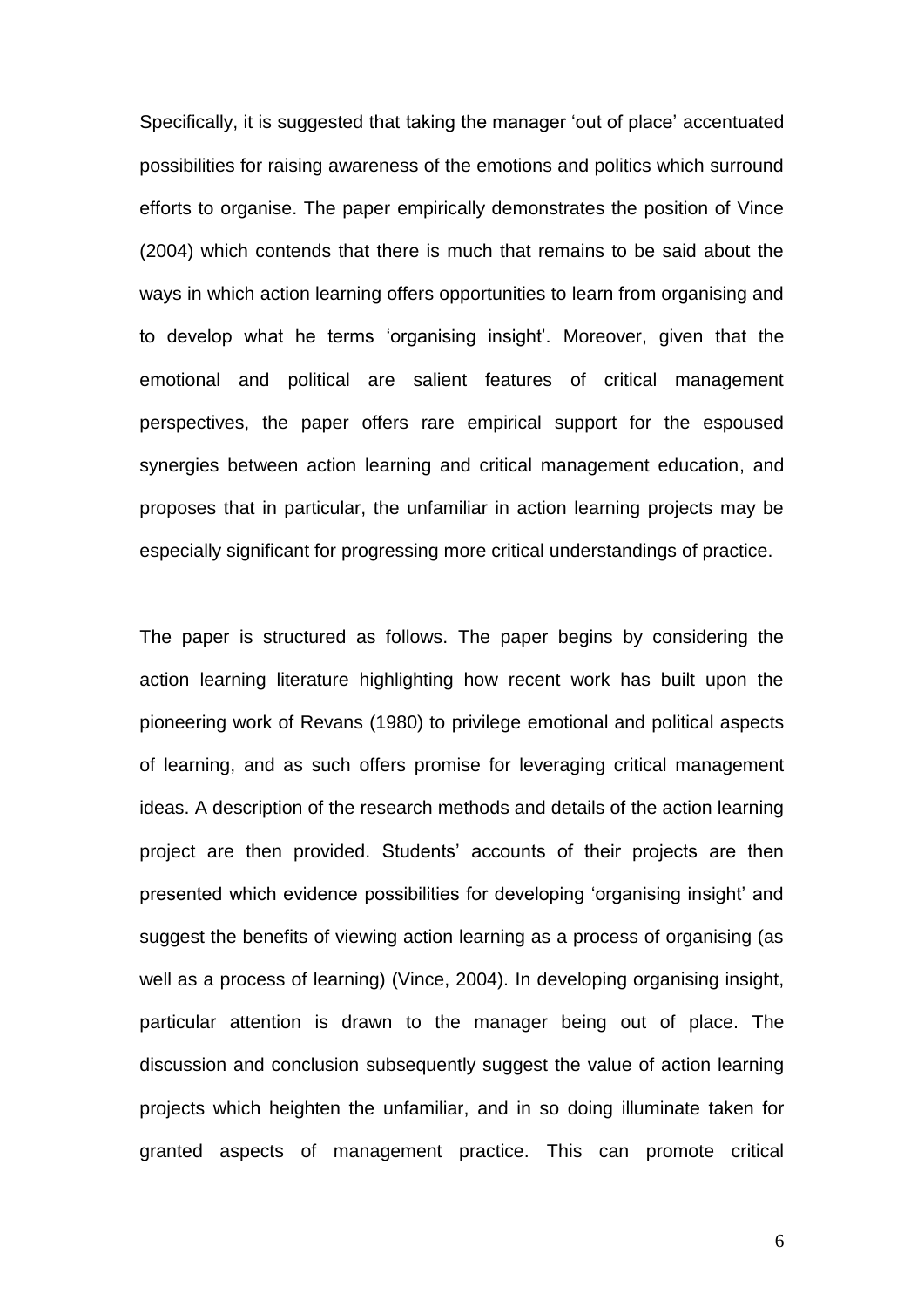understandings of management practice and ultimately more reflexive practice.

# **ACTION LEARNING**

Action learning is traditionally associated with the work of Revans (1980, 1982) and offers an alternative to conventional forms of management education and development, with their focus on programmed knowledge (Mc Laughlin & Thorpe, 1993; Raelin, 1994). Indeed, recurrent problems facing MBA programmes are in part seen to be linked to an overemphasis upon such knowledge (Leavitt, 1989; Mintzberg, 2004). Whilst not dismissive of programmed knowledge, Revans's approach fundamentally emphasises learning by doing, offering a way of developing managers, by bringing together groups of managers to work in teams on real work-based problems (Pedler, 1991; Marquardt, 1999). Revans (1982: 626-7) defines action learning as

'a means of development, emotional or physical that requires its subjects, through responsible involvement in some real, complex and stressful problem, to achieve intended change to improve their observable behaviour henceforth in the problem field'.

It is suggested that action learning provides for both positive organisational impact and individual development.

Revans's approach suggests that individual development is facilitated through reflection upon and questioning of attitudes and actions when solving real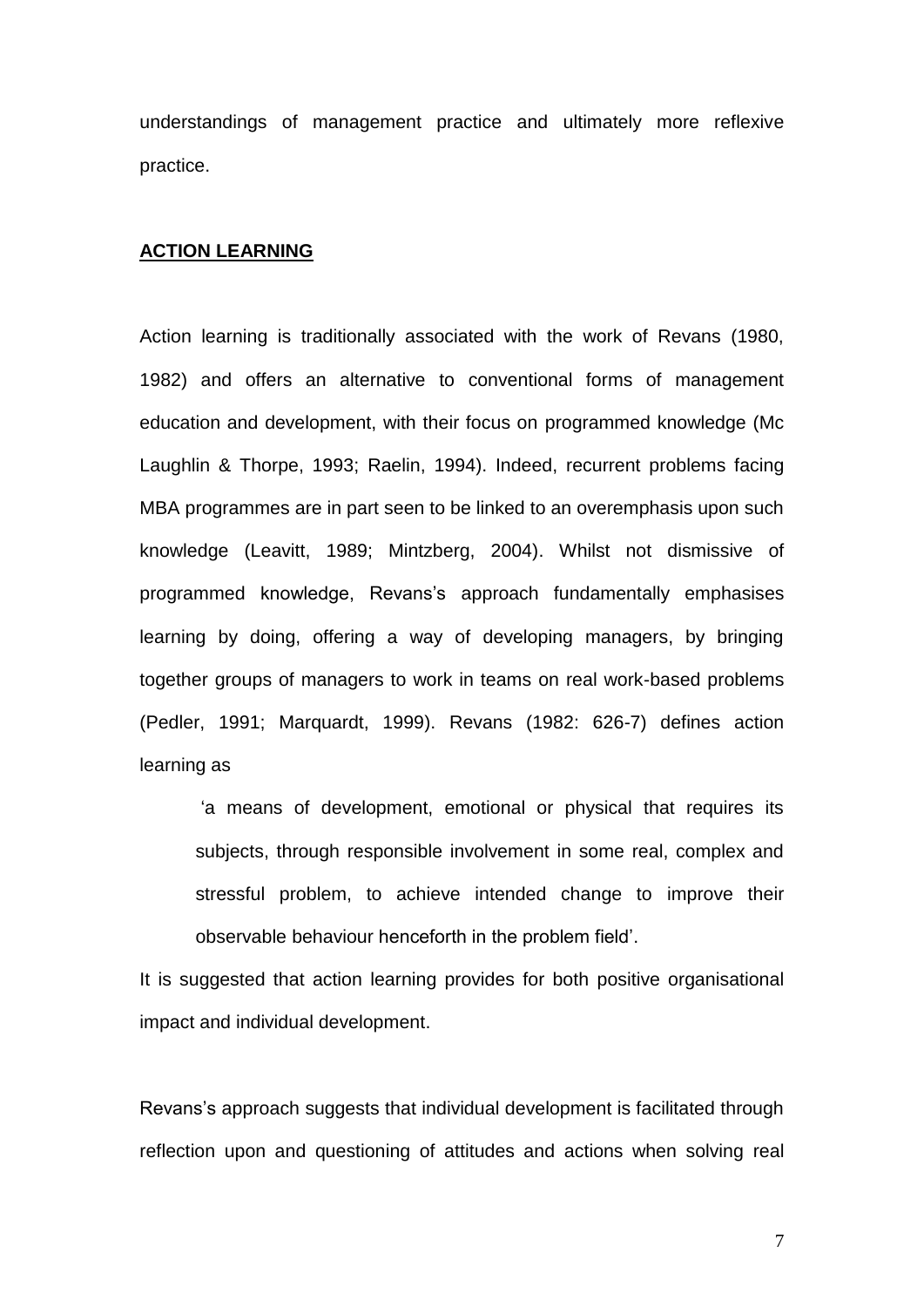organisational problems (McGill & Beaty, 1995; Marquardt & Wadill, 2004; Raelin 2006, Harris, 2006). Indeed, Revans (1982) proposes that Learning = programmed knowledge + questioning insight. For Revans, finding the right question to ask is of crucial importance to the success of action learning. The site for such questioning is the action learning set or group. This small group meets on equal terms to report to one another and discuss their problem and progress (Revans, 1984; Smith & O' Neil 2003) and reflects a belief in the value of managers learning from and with each other. Revans (1982) suggests managers can be seen as 'comrades in adversity' working together to overcome obstacles to problem resolution.

Action learning is therefore seen to comprise three major elements:

- 1. people, who take responsibility for taking action on a particular issue;
- 2. problems, or the tasks that people set themselves; and
- **3.** a set of six or so colleagues who support and challenge each other to make progress on problems (Pedler, 1997; Marsick & O' Neil, 1999).

Action learning as developed by Revans thus privileges the progression of problem resolution and organisational impact which is seen as crucial to effective learning. Therefore Revans's original ideas hold particular promise for MBA programmes which stand accused of limited application in practice. However, more recent work suggests that action learning holds further possibilities for management education which are downplayed in its original form.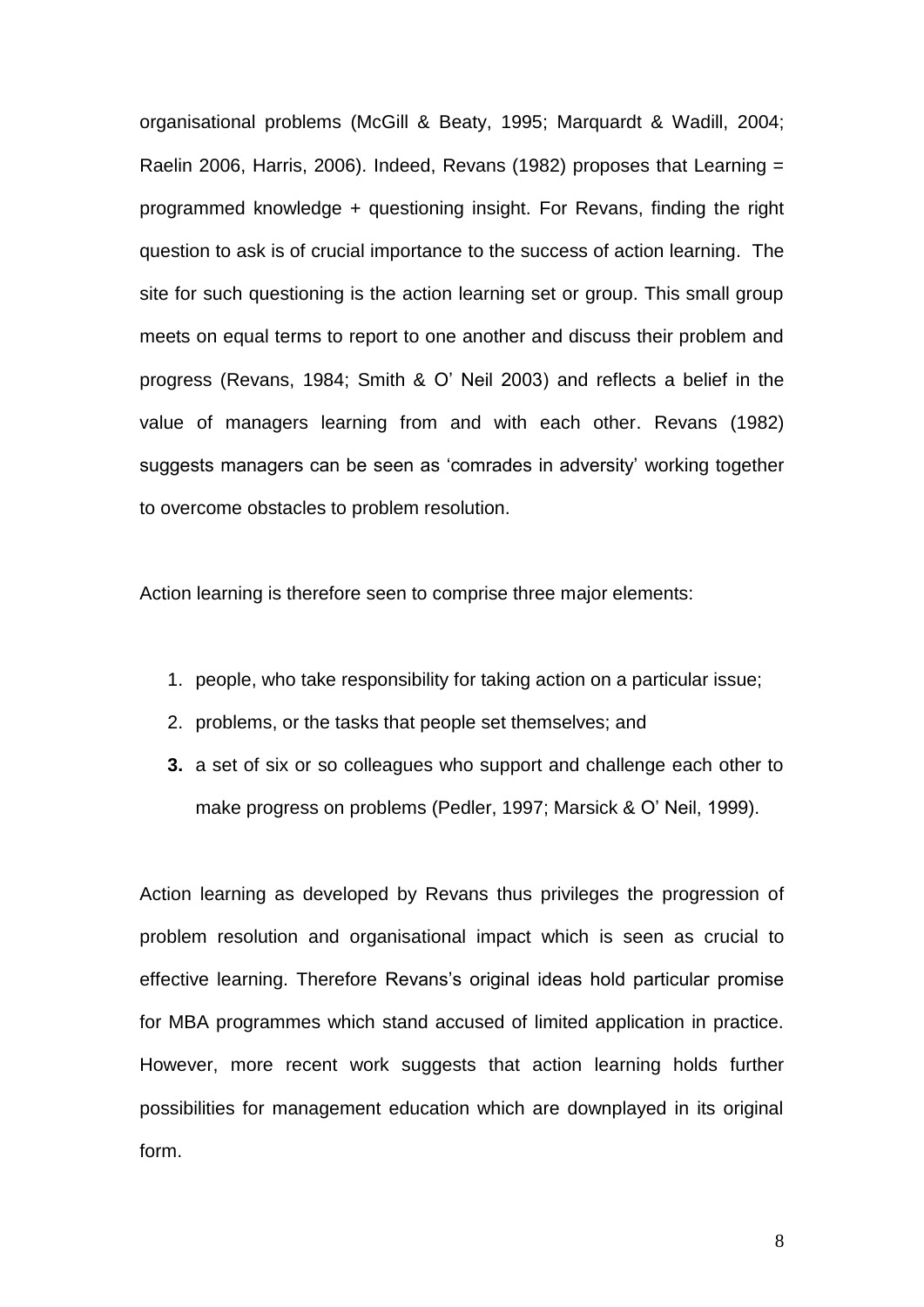#### **Action Learning as an Organising Process**

If the full potential of action learning is to be realised in getting closer to the complexities of management practice, it is suggested that in implementing action learning into MBA programmes, educators embrace the broader opportunities that action learning offers. Specifically, it is increasingly recognised that action learning allows much space for the exploration of social and political aspects of practice (Anderson & Thorpe, 2004; Reynolds & Vince, 2004; Rigg & Trehan, 2004, Vince, 2004; 2008).

Although Revans's position acknowledged social and political aspects of action learning, he did not see these as central to learning and his work has been questioned for underestimating their importance and complexity (McLaughlin & Thorpe, 1993; Pedler, 1997). Similarly, Vince (2004) suggests that a focus on 'comrades in adversity' emphasises all that is positive in togetherness whilst neglecting the inevitable troubles present when individuals work together, equally he suggests action learners can be seen as 'adversaries with commonality'. More recent work therefore returns to the social and political issues involved in action learning and seeks to develop these under acknowledged features (Rigg & Trehan, 2004; Vince 2004; 2008, Gentle, 2010). Rigg and Trehan (2004: 150) for example propose that the "tensions, contradictions, emotions and power dynamics that inevitably exist both within a group and in individual managers' lives" are a central site for learning in action learning approaches.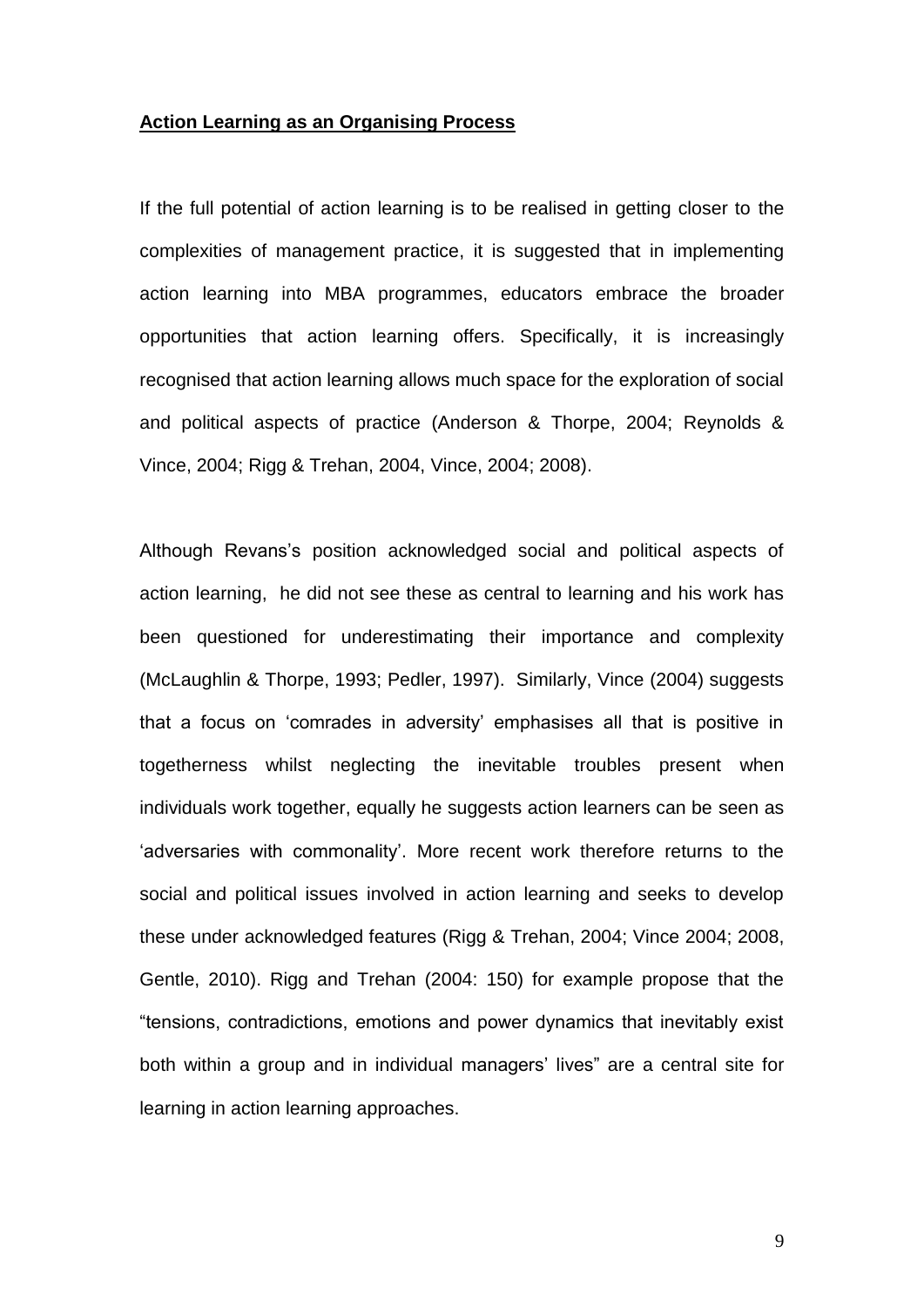Indeed, Vince (2004) places such dynamics at the centre of action learning in his development of Revans's original theory. He contends that traditionally action learning has been understood in terms of the impact it can have within the organisation through individuals' attempts to solve organisational problems. He asserts that in addition we might also usefully ask: what is the impact of organisation on action learning? This suggests that action learning can also be seen as an organising process (as well as a learning process) and as such is concerned with an 'engagement with existing organisational dynamics and power relations mobilised by attempts at learning and the influence they inevitably have on the outcomes of learning' (Vince, 2004: 63). He contends that this is precisely because action learning requires involvement in 'real problems' and as such can not be isolated from surrounding organisational dynamics. As Vince asserts our attempts to learn and to organise

'are complicated by political decisions, alliances and strategic choices; by fantasies and interpretations of the behaviour and motives of others; by individuals' desires to control or avoid; by fears and anxieties; and by broader organisational power relations that represent 'how we do things here' (p.64).

In particular, Vince's account thus draws attention to emotions and politics which arise from attempts to learn and to organise which tend to be downplayed in traditional understandings of action learning (Vince, 1996; Elliott, 2005).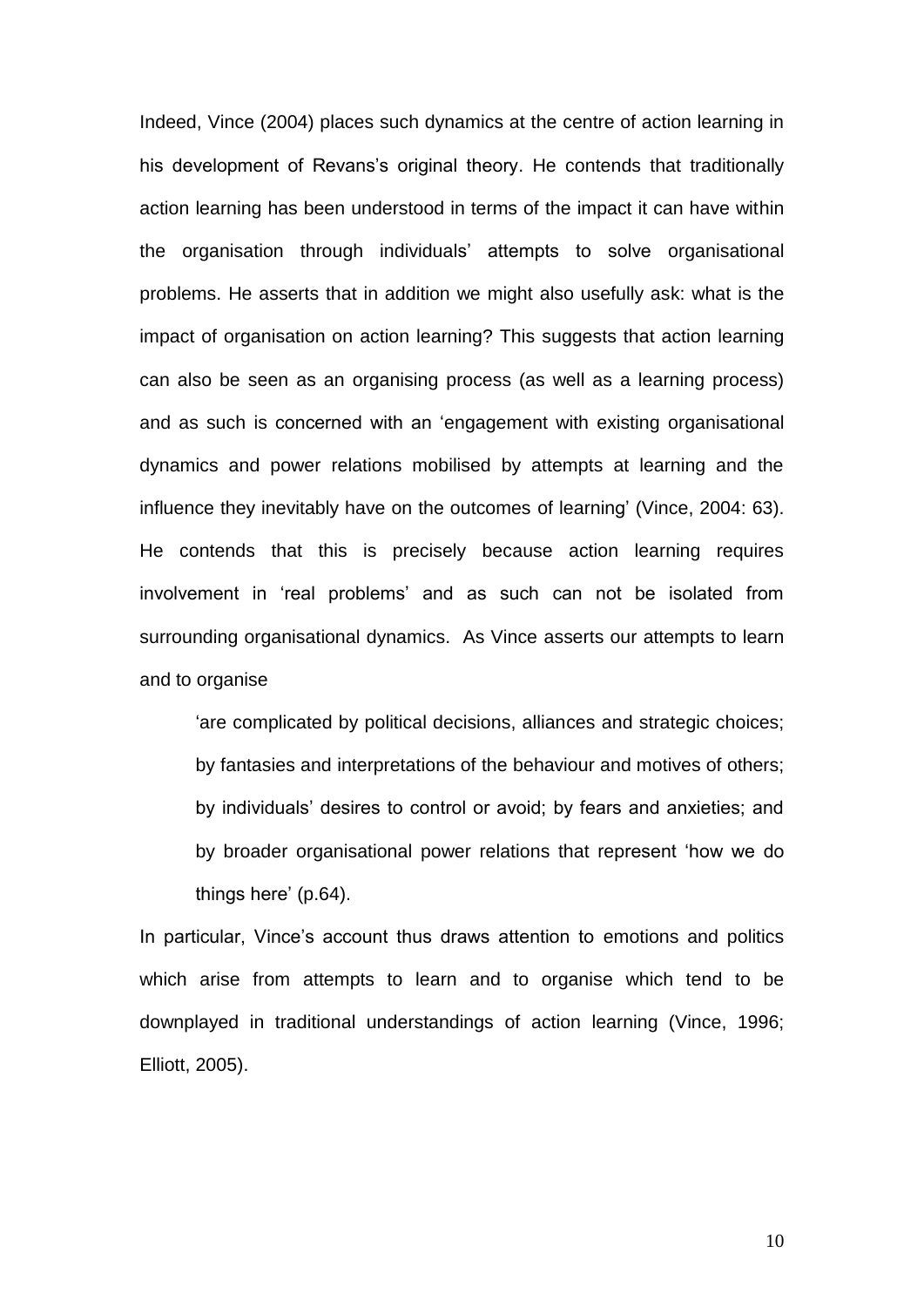This reflects a broader disregard of emotion and politics in organisations more generally which is surprising since organisations are inherently emotional and political places (Fineman, 1996; Vince, 1996; Antonacopoulou & Gabriel, 2001). Our emotional responses or indeed attempts to avoid negative emotions inevitably inform organising. For example, Vince and Martin (1993) illustrate the ways in which working with anxiety can allow for new organisational insights, and its avoidance in contrast may promote willing ignorance. Furthermore, emotion both informs and is informed by organisational politics. Politics which can be seen to include both internal organisational politics which reflect relationships between individuals and groups, as well as social politics which are located in and reflect broader social contexts, both significantly shape what is possible in organisations (Vince, 2004). Arguably, given the importance but neglect of such organisational dynamics, there is a need to identify ways of raising management students' awareness of such issues to facilitate deeper understandings of practice.

It is suggested that action learning seen as a process of organising, provides one important space in which organisational dynamics can be explored. Vince (2004) thus suggests that in addition to Revans's questioning insight, action learning also offers possibilities for the development of *organising insight* which is to learn from organising through an examination of politics and emotions integral to organising. The addition of 'organising insight' can be seen as beneficial since it raises awareness of taken for granted aspects of practice which nevertheless have significant influences on what is possible in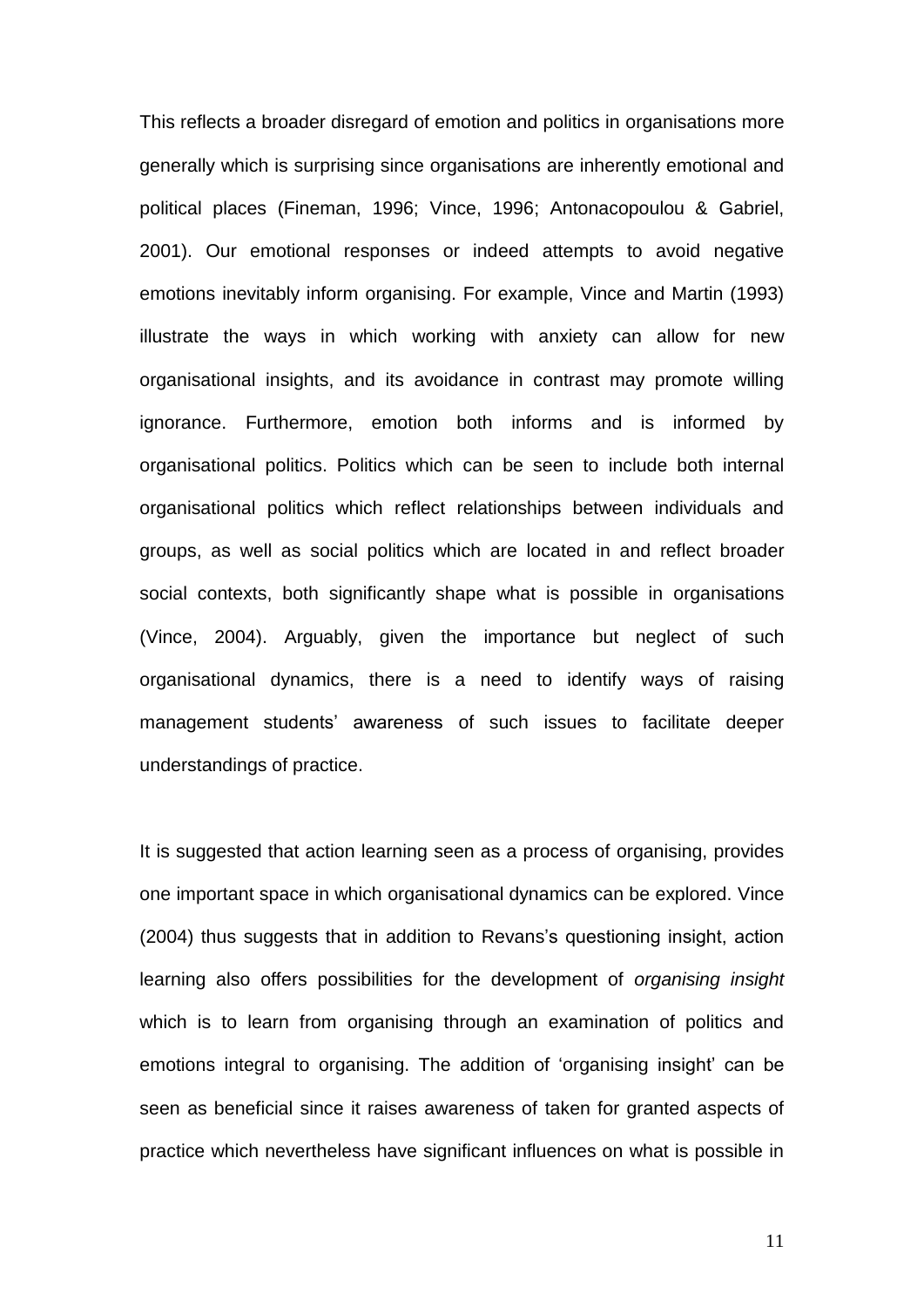organisations. Attention to organising insight in action learning approaches thus provides special opportunities for management educators seeking to facilitate managers' understandings of practice. Moreover, the addition of organising insight to understandings of action learning has obvious synergies with critical management perspectives since the emotional and political are salient aspects of critical understandings of management practice which emphasise management as a socially organised rather than technical activity (Watson, 2002, Willmott, 1994). Action learning more generally thus offers opportunities for leveraging critical understandings of management practice. Whilst others have of course recognised these opportunities (Wilmott, 1997; Anderson & Thorpe, 2004; Rigg & Trehan, 2004), Reynolds and Vince (2004) argue that the synergies between action learning and critical management education have not been sufficiently championed.

Indeed, scholars have noted that whilst re-conceptualisations of action learning approaches suggest much promise for the promotion of more critical understandings of management practice, this promise largely exists at a conceptual level and highlight a lack of supporting empirical evidence (Pedler et al., 2005). The paper therefore seeks to contribute by providing an empirical example of how a particular form of action learning as used on an MBA programme provided unusual opportunities for developing organising insight and more broadly leveraging critical understandings of management practice.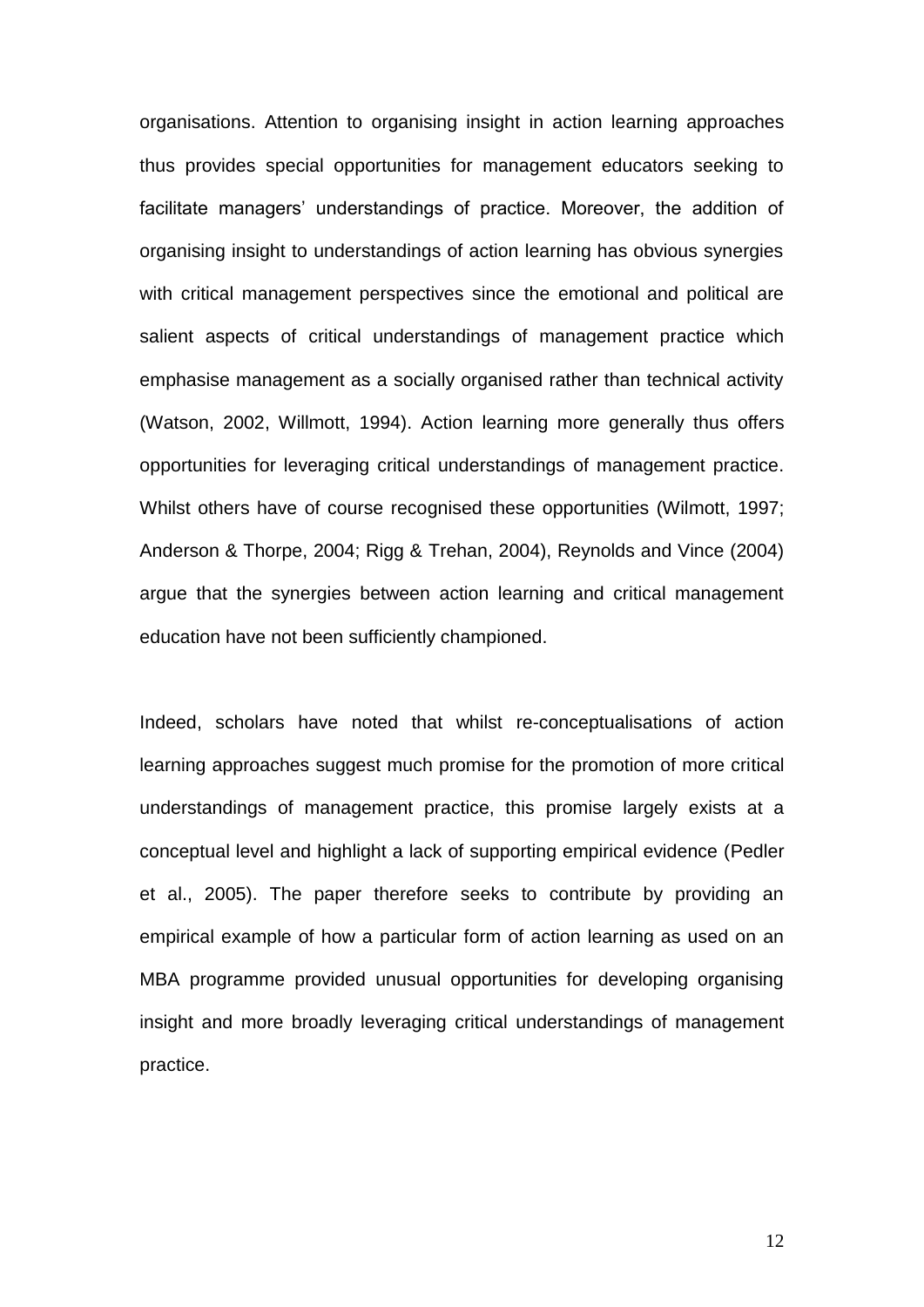### **RESEARCH METHODS**

The work drawn upon here was part of a larger study of MBA alumni which sought to understand the ways in which their MBA experience was seen to contribute to management practice and careers (Hay & Hodgkinson, 2006; 2008). Since there is a paucity of research which explores MBA programmes from the perspective of those that have actually undertaken them (Mintzberg, 2004), the study adopted an interpretive research approach with an emphasis on 'understanding the complex world of lived experience from the point of view of those who live it' Schwandt (1994: 118). There was thus a concern to privilege students' accounts of their MBA experience.

The field work took place at a single site with students taken from a range of MBA cohorts since the original intention of the project was to understand the benefits of studying on a particular MBA programme as seen by its alumni to inform its future curriculum development. Whilst the limitations of single site research are acknowledged, the sample included a cross section of MBA students and the insights offered are potentially relevant to other institutions. The business school here belongs to one of the leading UK 'new universities', and whilst its MBA programme is not accredited by bodies such as AMBA or EQUIS, the MBA programme had enjoyed a good reputation based upon its vocational leaning. Accordingly, the MBA programme had made use of action learning methods for many years. The sample consisted of a total of 35 alumni from the part time MBA programme, 19 males and 16 females aged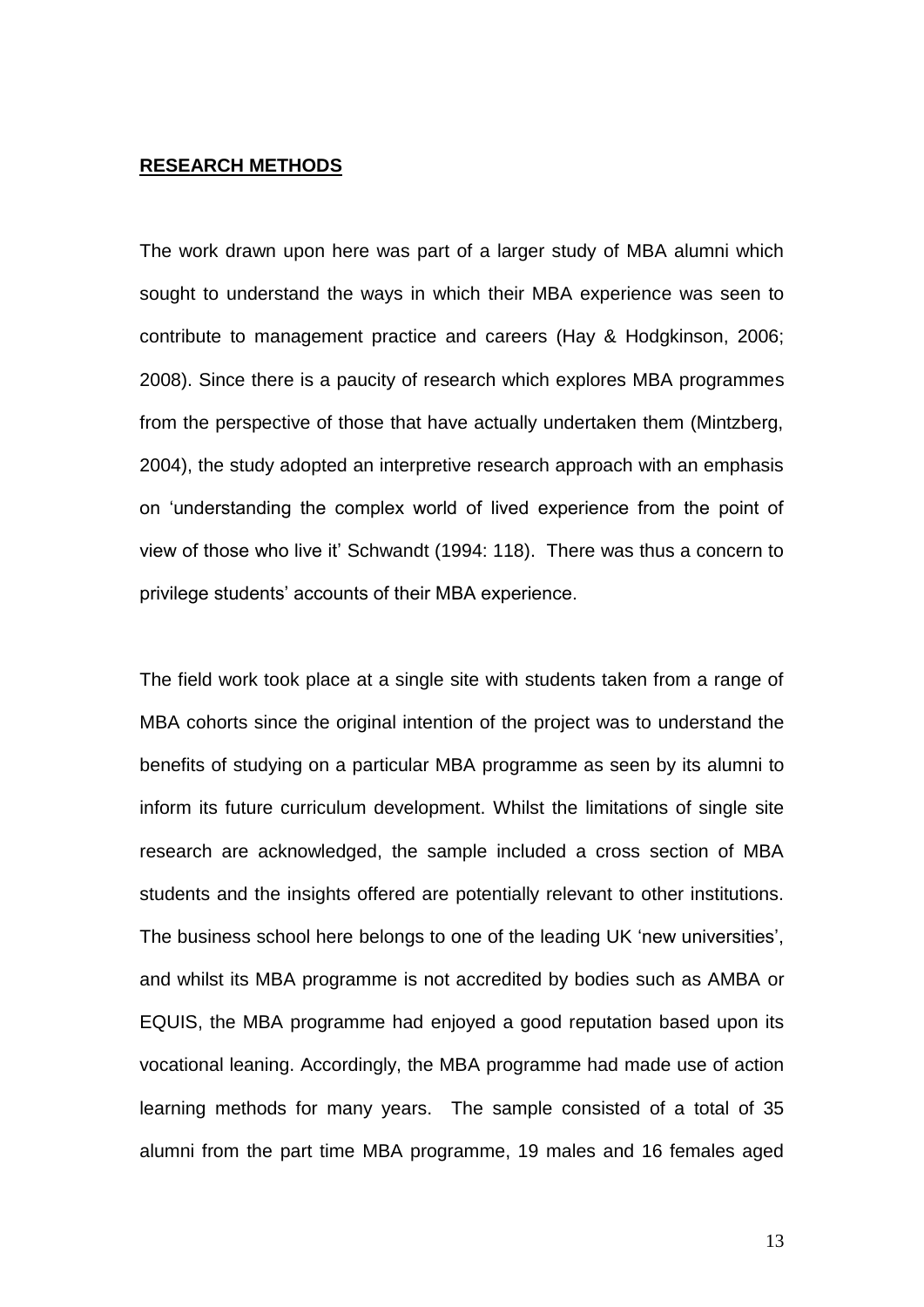between 29 and 56 years old, the majority of whom had worked for up to five years post graduation. Those interviewed came from a variety of job backgrounds, spanning private, public and voluntary sectors. All were UK students. As is commonly found in qualitative research studies, purposive sampling was used which enabled the use of judgement to select cases which best helped in answering the research questions (Miles & Huberman, 1994).

Data were collected through the use of in-depth interviews. Each interview lasted between 1 and 2 hours, and took place at either the manager's workplace, or at the university. The interviews were semi-structured and asked managers to describe their careers to date, the challenges of their current role, their manager learning generally and their MBA learning in particular.

The interviews were recorded and fully transcribed. The study utilised an inductive approach to data analysis following guidelines develop by Strauss and Corbin (1998). Given the underdeveloped understanding of the ways in which MBA programmes are actually experienced by students, an inductive approach was felt to be more sensitive to unanticipated outcomes. Thus my understanding of managers' MBA experiences emerged through an iterative process of research and analysis with the use of Nvivo coding in relation to emergent themes. Initially, an open coding process was employed through reading and re-reading the transcripts, allowing concepts to emerge from the findings. Emerging concepts were given codes and organised into possible categories. A salient category which emerged was the value of the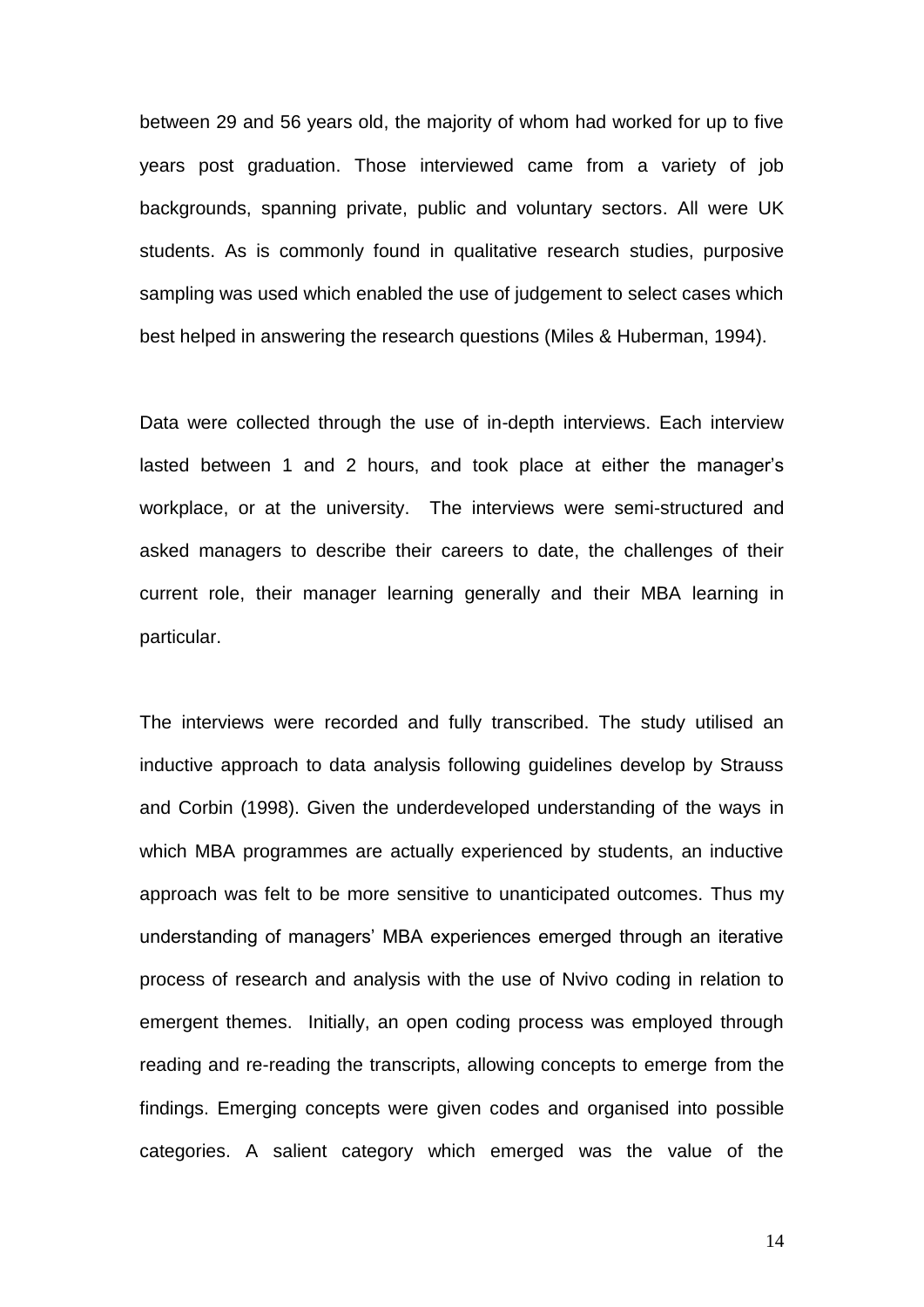international consultancy project to the MBA experience. In turn the analysis then sought to identify specific ways in which the projects were seen to provide valuable learning. Data were thus coded according to the challenges of group working and the international dimension of the project at the various project stages e.g. project introduction and definition, fieldwork experience.

It is important to note that Strauss and Corbin's position accepts the salience of the researcher's accumulated knowledge, recognising how this informs and develops emerging ideas. As the analysis progressed, the significance of emotional and political aspects of the projects emerged and was related to Vince's (2004) perspective on action learning. Thus the approach employed here recognises the influence of the researcher on the analysis process who is seen to make sense of the data retrospectively not prospectively (Wright, 2008). However, as Watson (1994: 79) helpfully elaborates, 'management researchers select, interpret, colour, emphasize, and shape their findings. But they do not invent say, the machines they write about or the experiences of redundancy of the people they review'. Accordingly, the analysis offered here reflects my interpretation of the students' accounts of their action learning projects. Before presenting student accounts of their learning, an overview of the action learning project is first provided.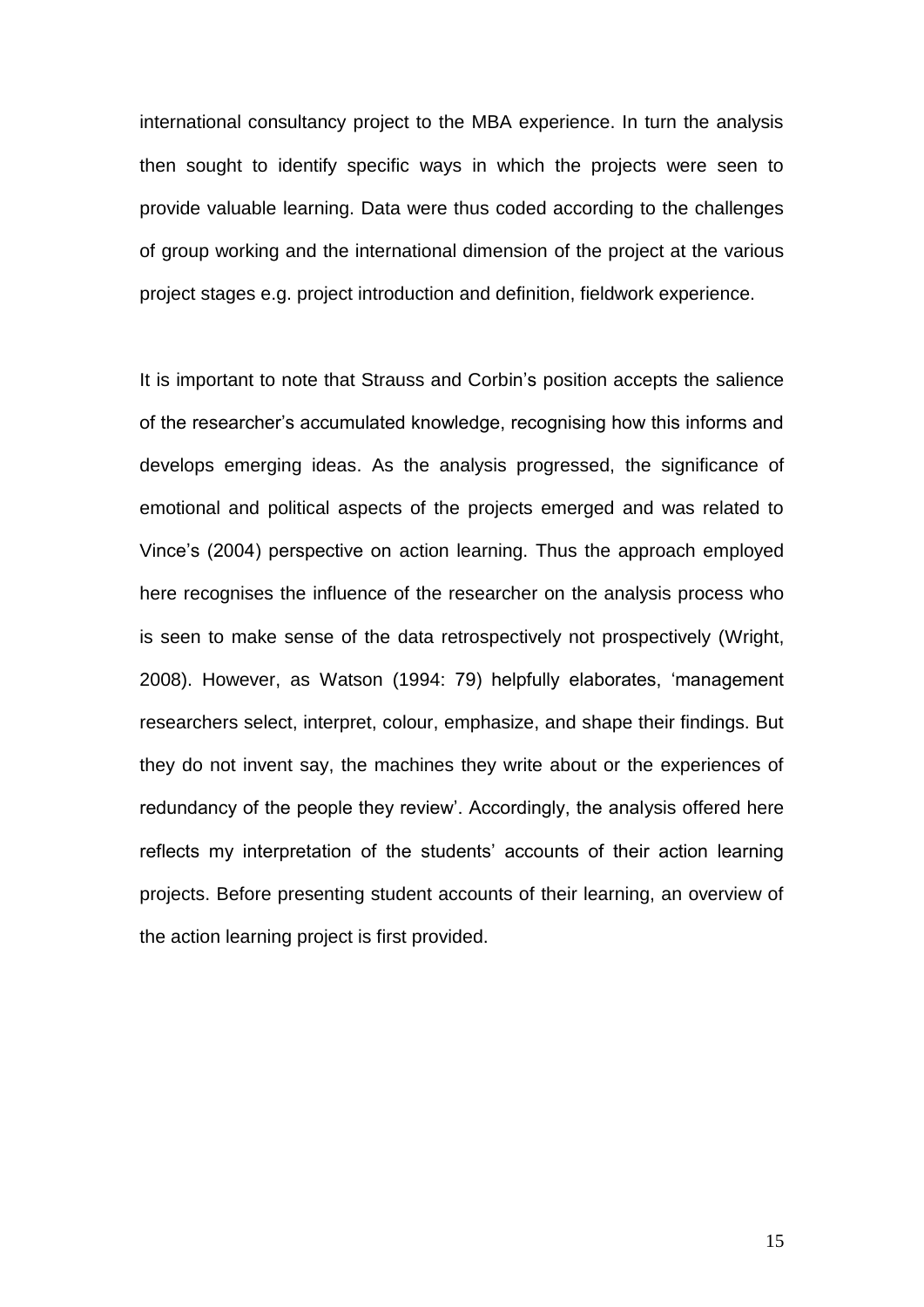# **AN ACTION LEARNING EXAMPLE: AN INTERNATIONAL CONSULTANCY PROJECT**

# **Project overview and aims**

The MBA programme here includes an international consultancy project which involves students spending a week overseas working together in groups on a real world problem for a host organisation and is designed according to the underlying ideas of action learning. Indeed, De Fillipi (2001) notes that the use of projects for learning is typically associated with action learning principles. As described by the programme literature

'the key objective of the project is to allow MBA students to undertake a live international consultancy task, preferably with a strategic management dimension, that impacts directly on the present or future performance of an appropriate host organisation'.

In line with Revan's (1982) conception of action learning, the international project emphasises learning by involvement in a real world problem with an intention to impact upon organisational performance.

#### **Project Definition**

In defining the project, groups act autonomously with minimal involvement from faculty, with the terms of reference provided by the university left deliberately wide to promote freedom of choice of the country and industry to be selected, and the nature of the project envisaged. However, the project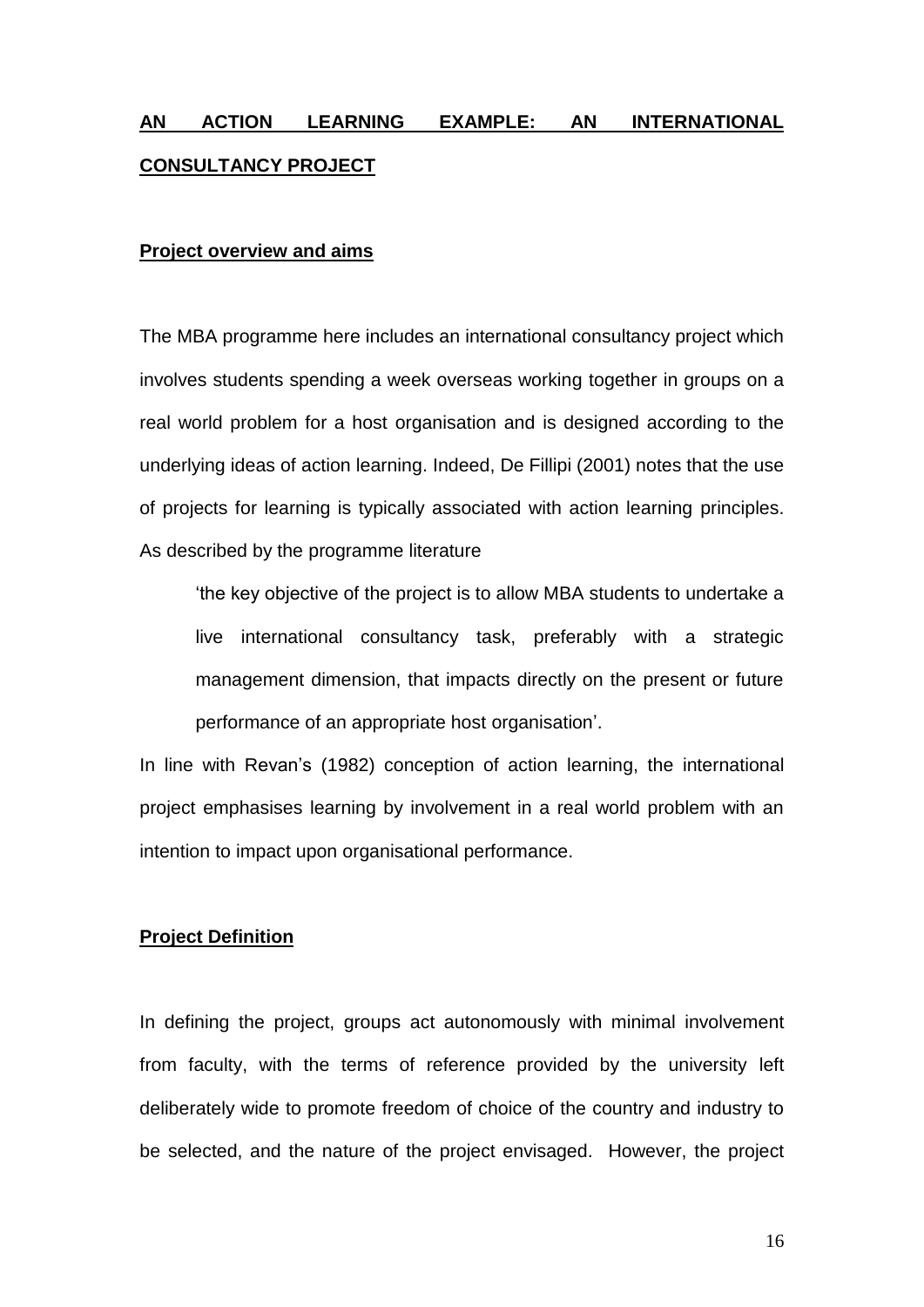proposal has to be approved by the university. The project requires students to form into self selected groups of four to six which establish the action learning group. In accordance with the principles of action learning (Pedler, 1997; Marsick & O'Neil, 1999), it is the responsibility of the groups to identify a suitable host organisation and with the host, negotiate the exact focus of the problem to be tackled. It is important to note that the project involves the progression of a real problem not simply one manufactured for the set (McGill and Beaty, 1995). The discussion of the problem is seen to be an important element of the learning process promoting responsible involvement in the problem area (Revans, 1982).

## **Project preparation**

Following project approval, groups are required to undertake a number of preparations ahead of the overseas visit. At this stage, in step with the key principles of action learning, groups take decisions regarding the allocation of individual responsibilities and research the country, business sector and host organisation. Students are also responsible for organising all aspects of the visit. Further, the groups often comprise individuals from diverse occupational areas which pose additional challenges. As such, students are required to consider how the group will work together and the personal qualities that each member brings. To aid this process, students complete team inventories such as Belbin or Myers Briggs. The process of identifying and preparing for the project takes around six months.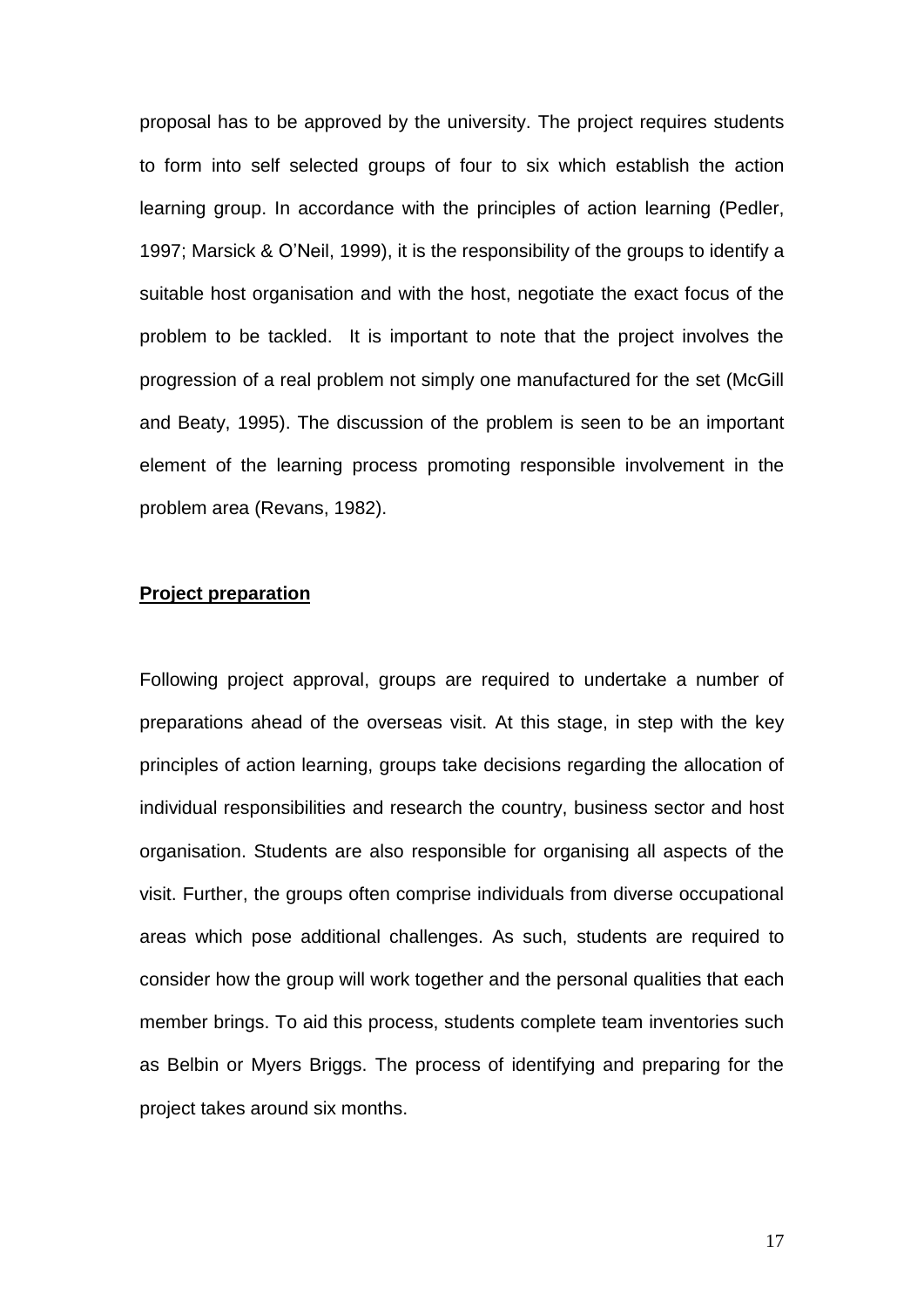#### **The Field Experience**

Projects are carried out by groups in the spring term of the second year of the MBA and are varied both in terms of content and location. Projects have focused on for example, strategic reviews, international branding development and teamworking, in a variety of organisations spanning private, public and voluntary organisations. Projects have been carried out in countries worldwide including Belgium, Germany, Malawi, Malaysia, Poland, South Africa, USA and Vietnam. Of interest, the international location of the project provides an unfamiliar setting for the majority of students since their managerial roles rarely include international responsibilities. For many, the content of the project is also unfamiliar as it is removed from their functional expertise. For some writers, unfamiliarity of the task is of importance since it is seen to promote questioning insight (McGill & Beatty, 1995; Raelin 2006).

#### **Project assessment**

For assessment purposes, groups are required to produce a report of 4-6000 words responding to the outlined terms of reference negotiated with the client. The assessment criteria focus on the extent to which groups are able to identify and develop an appropriate organisational issue which is subsequently usefully researched resulting in recommendations for action for the organisation. Groups however lack authority to implement recommendations, and for some this may be problematic. Inglis (1994) for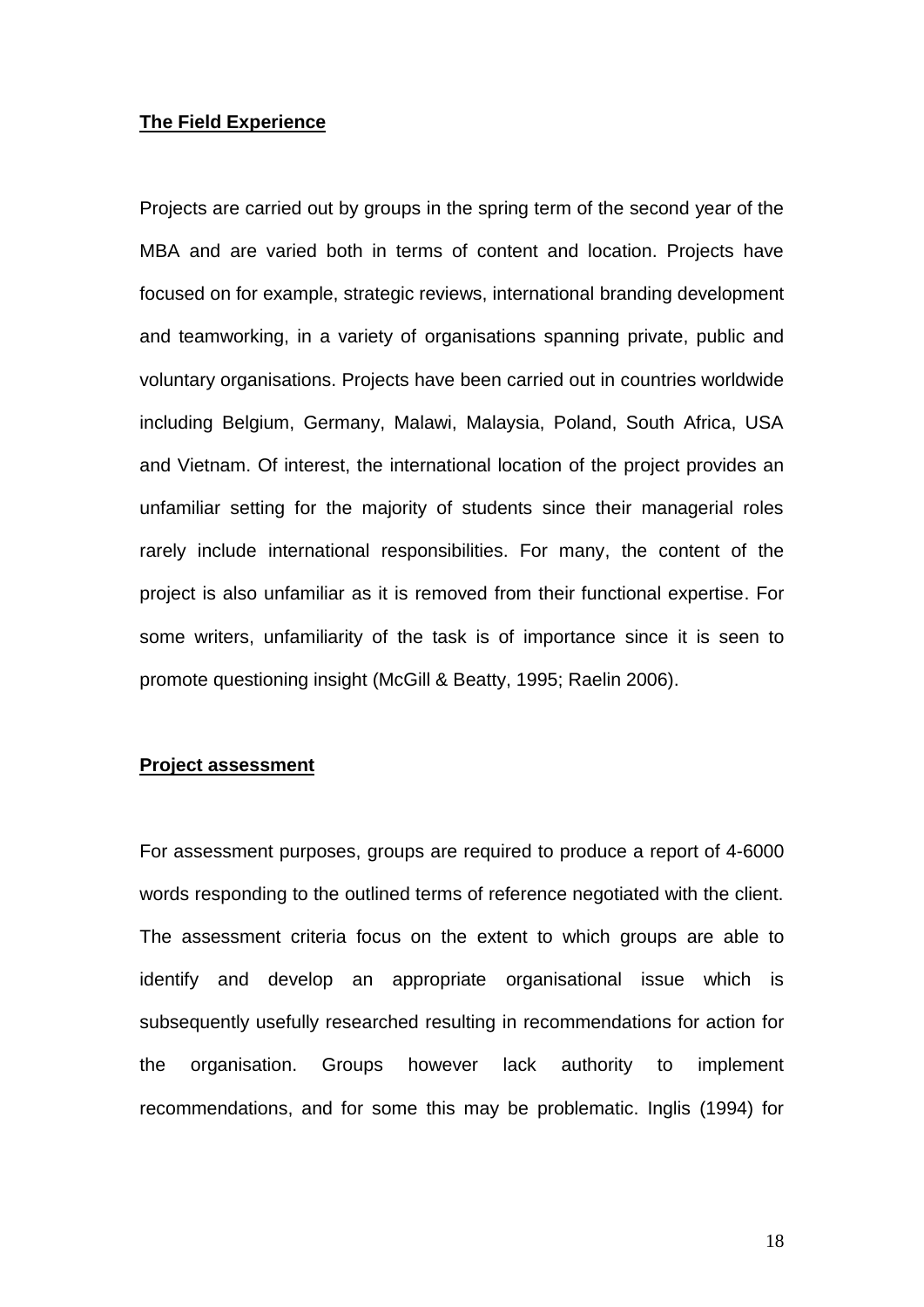example argues action must be taken not just recommended. However, as will be seen, this does not deny the rich learning possibilities presented.

# **DEVELOPING ORGANISING INSIGHT**

The analysis of student accounts' suggested that the international project offered a valuable and intense experience which offered learning opportunities which extended beyond instrumental problem solving concerns espoused by the programme literature. The accounts emphasised a description of action learning as an organising process and demonstrated that this form of action learning in practice was imbued with opportunities to develop 'organising insight' (Vince, 2004), that is, to learn from and about the emotions and politics surrounding learning and organising. Of note, the analysis suggested that the unfamiliar international location was especially significant in developing such insight for a number of reasons. Firstly, the international action learning project presented an unfamiliar challenge which required considerable sensemaking (Weick, 1995). This stimulated much emotion which was further complicated by action learning's requirement of group working which heightened political concerns. Secondly, the unfamiliar international location provided an experience of 'otherness' (Chia, 2010) and drew attention to societal differences which were important in elucidating broader social politics. Below, firstly illustrations are offered from the various stages of the project which shed further light on the ways in which organising insight developed in practice and are summarised in table 1. The illustrations serve to draw attention to what might be seen as rather mundane features of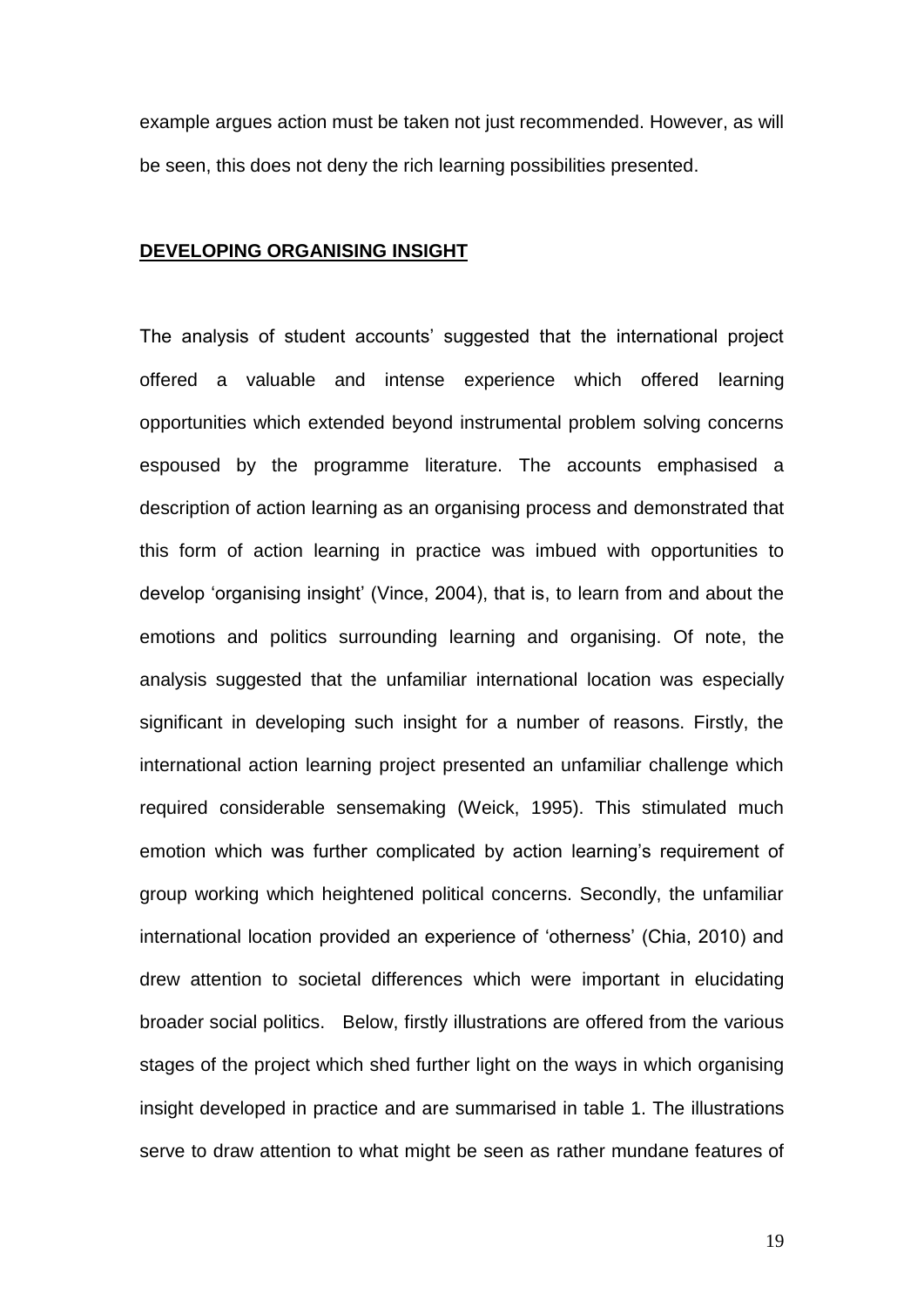the projects which nevertheless present important opportunities for educators to facilitate students' understandings of emotional and political aspects of practice. Secondly, the analysis provides examples which demonstrate the ways in which raised awareness of emotions and politics surrounding their action learning projects, informed a more reflexive practice.

# **Project introduction and definition: Addressing the unfamiliar**

The accounts suggested that the early stages of the project presented opportunities for educators to raise awareness of emotional and political aspects of practice. Fundamentally, the analysis highlighted that the introduction of the international project posed an unfamiliar challenge which served to disrupt individuals' known ways of doing. Consistent with Weick (1995), such disruption could be seen to stimulate much emotion as students made sense of the unfamiliar assignment: '*I must confess that when I first read about the international consultancy, I actually felt daunted by the prospect*' [Manufacturing Manager]. In accordance with Vince (1996), this apprehension partly related to the unusual responsibility placed upon the student, '*we had little support at the front end and it made me feel very uncomfortable*' [Operations Centre Manager]. Of significance, the analysis further revealed that such discomfort was especially associated with the international requirement of the project here. For example, anxiety was expressed in contemplating the projects' location: '*you move beyond your comfort zone: there are obviously language barriers but also you don't know how that country works, where do you go to in another country to get*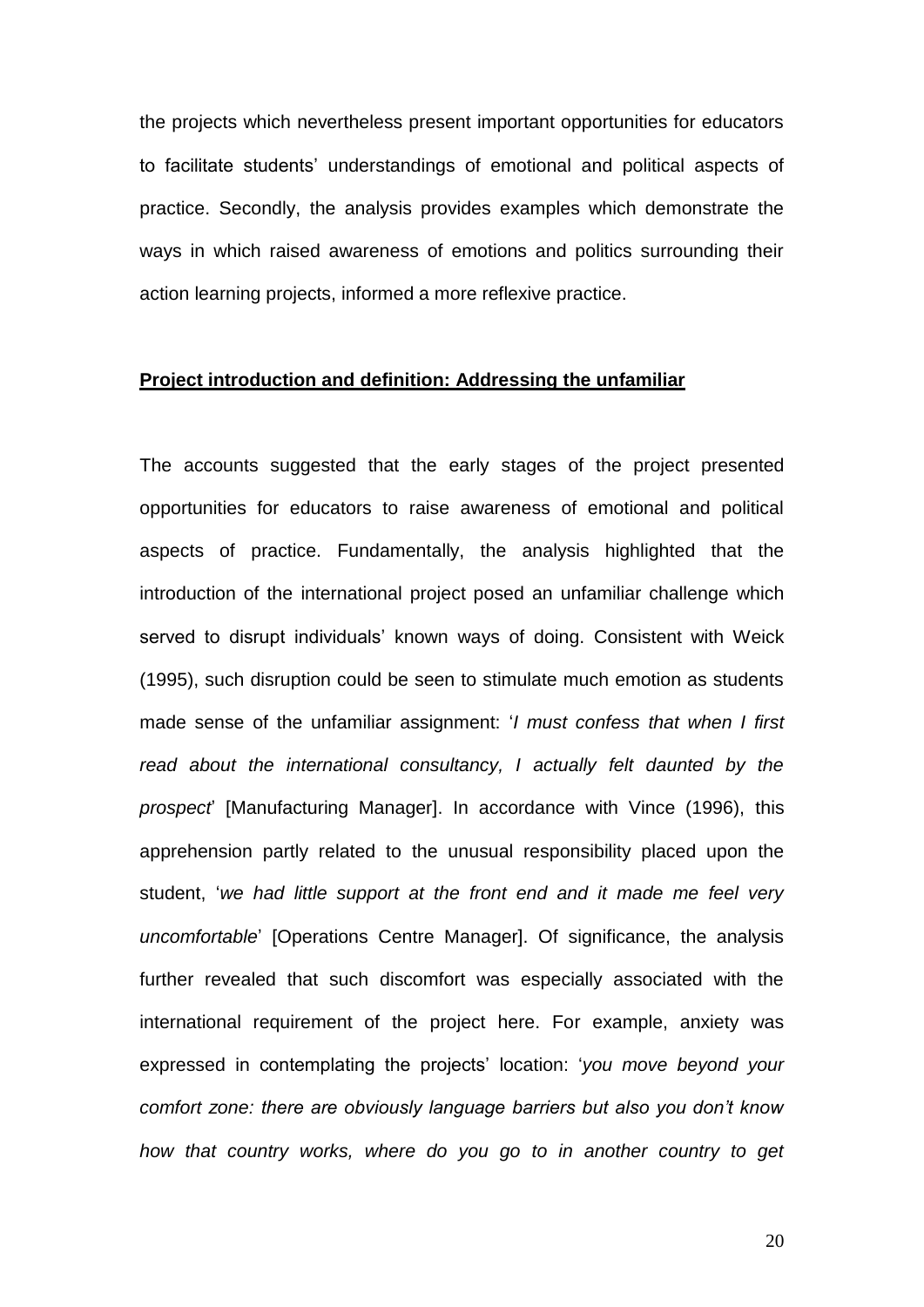*information?' [Operations Centre Manager].* The unfamiliar international location thus amplifies anxiety which leverages opportunities to raise students' awareness of emotional aspects of practice*.* 

Moreover, since the project required individuals to work in groups, opportunities to illustrate the interaction of emotion and politics were also evidenced as individuals worked together to define the parameters of their projects. The analysis revealed that varying individual responses to the anxiety of the international location raised some issues. For example, some group members, sought to avoid anxiety by proposing nearby locations '*And other people saying 'Oh God we have got to be away for* a *week, I want it to be in Europe because it is only a two hour plane flight*' [Communications Manager], whilst others embraced anxiety and recommended distant locations:

'*I mean apart from a French exchange and a yearly beer trip to Belgium,, that is my globe trotting done, Malaysia is somewhere that I never even contemplated going*' [Contracts Manager].

Furthermore, project location choice also surfaced broader learning orientations towards the MBA programme which presented further issues in working together to define the project. For some, the project represented opportunities to do 'something different' and to 'make a difference', whereas for others the project was viewed in much narrower terms being seen as an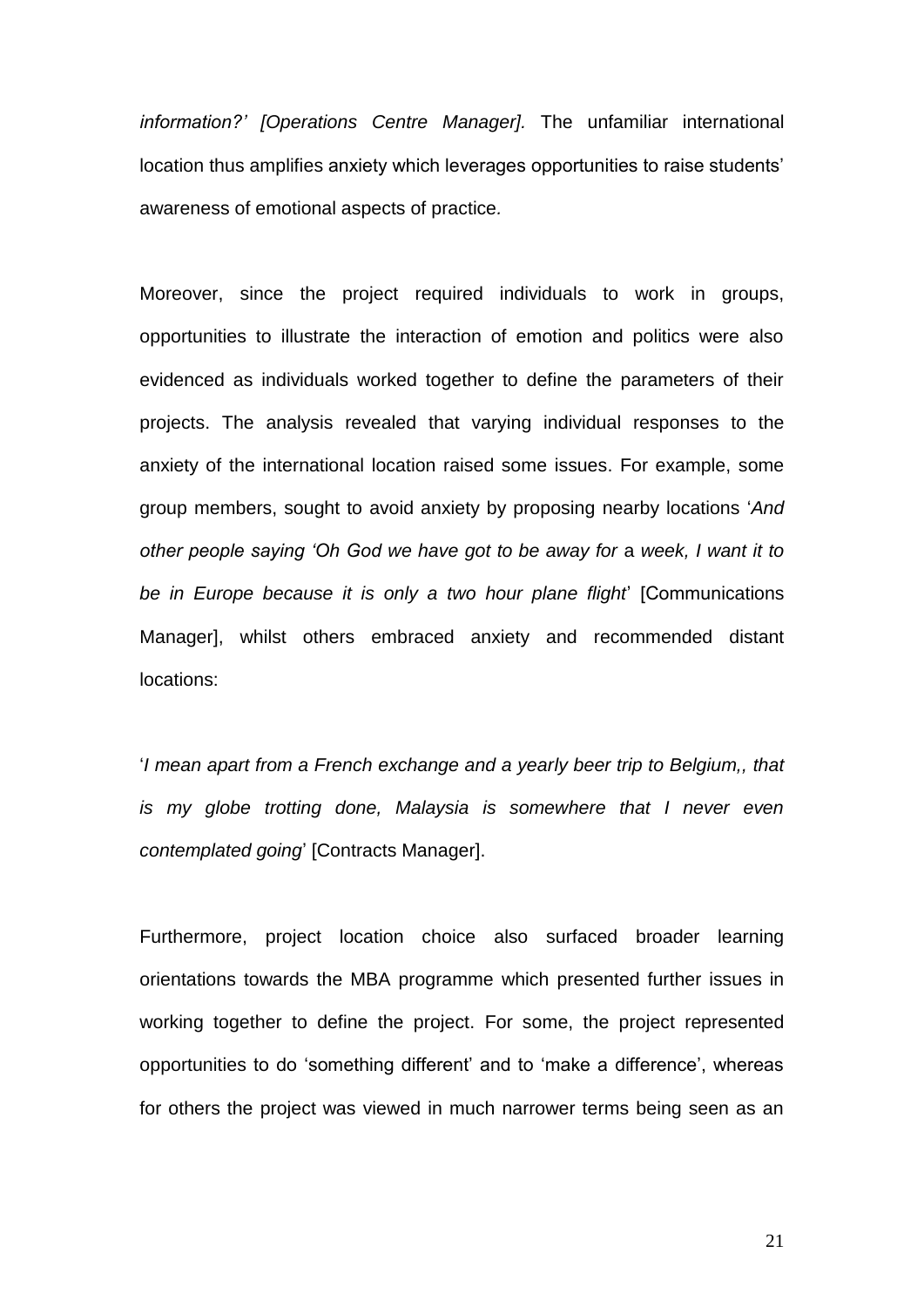obstacle to be overcome in order to 'pass the course', an opportunity for personal career gain or an excuse to party:

'*We were five individuals… we came from totally different backgrounds and we all had our own personal agendas as far as the MBA was concerned….one of the group had chosen to visit the hospital in the Czech Republic because she thought it would further her career whereas the other four of us just wanted to do it because it was something totally different to what we were doing in our everyday work lives*' [Business Development Manager]

'*I think there was an issue for me. I think partly because the others saw it as a week long piss up and I didn't*' [Strategy Manager]

The examples illustrate how learning is both desired and avoided (Vince and Martin, 1993), and indeed, how competing individual responses inevitably shaped the groups' possibilities drawing attention to the ways in which emotion and politics impacted upon the action learning project. Thus individual and group responses to the distribution of the unfamiliar challenge provide important space for exploring emotional and political features of practice.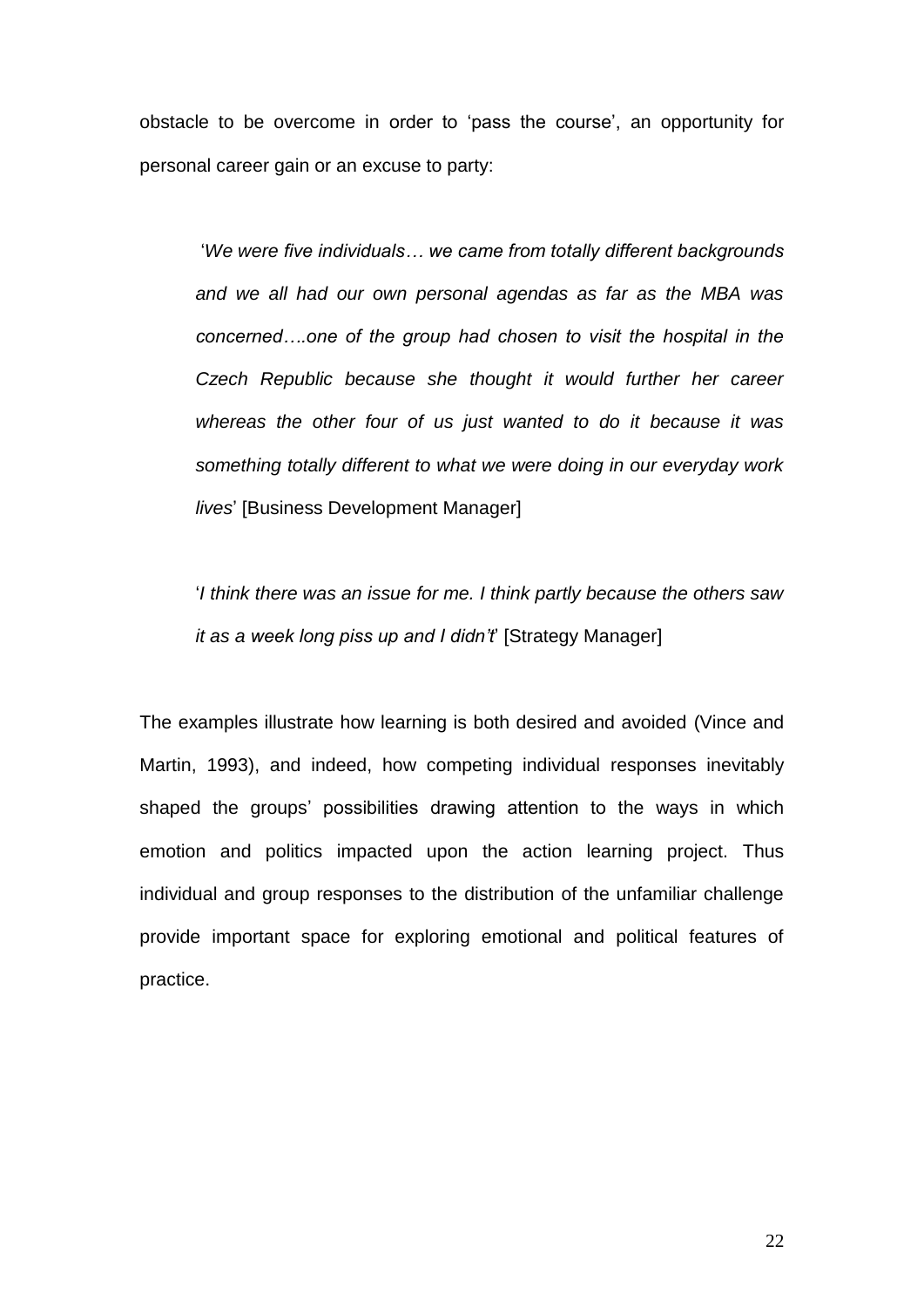# **The Field Experience: Navigating the unfamiliar**

The analysis further revealed that the week spent overseas working in groups to progress the agreed organisation problem, provided important opportunities to highlight emotional and political aspects of practice which for a number of reasons were heightened as groups navigated new environments. Working in a new environment could be seen to present occasion for sensemaking which accordingly was imbued with emotion (Weick, 1995). In dealing with emotion stimulated by the unfamiliar, Weick (1995) highlights that it is usual to turn to others but as the quotes below suggest, group relations in this setting were seen to complicate rather than support since others were also little known:

'*Just being away for a week with people that you don't know that well, you know you have seen them every few weeks but you haven't spent a whole week with them*' [Logistics Leader]

'*Being away with people you know that you get on with but being in a different environment, a different situation, a pressurised situation, they [other group members] are away from home, I am away from home and there were tensions*' [Deputy Chief Executive]

The quotes highlight the fragility of group relations in the unfamiliar environment which raised issues which would usually be unquestioned. For example, groups were cautious in assigning a leadership role since this was seen to further jeopardise group relations: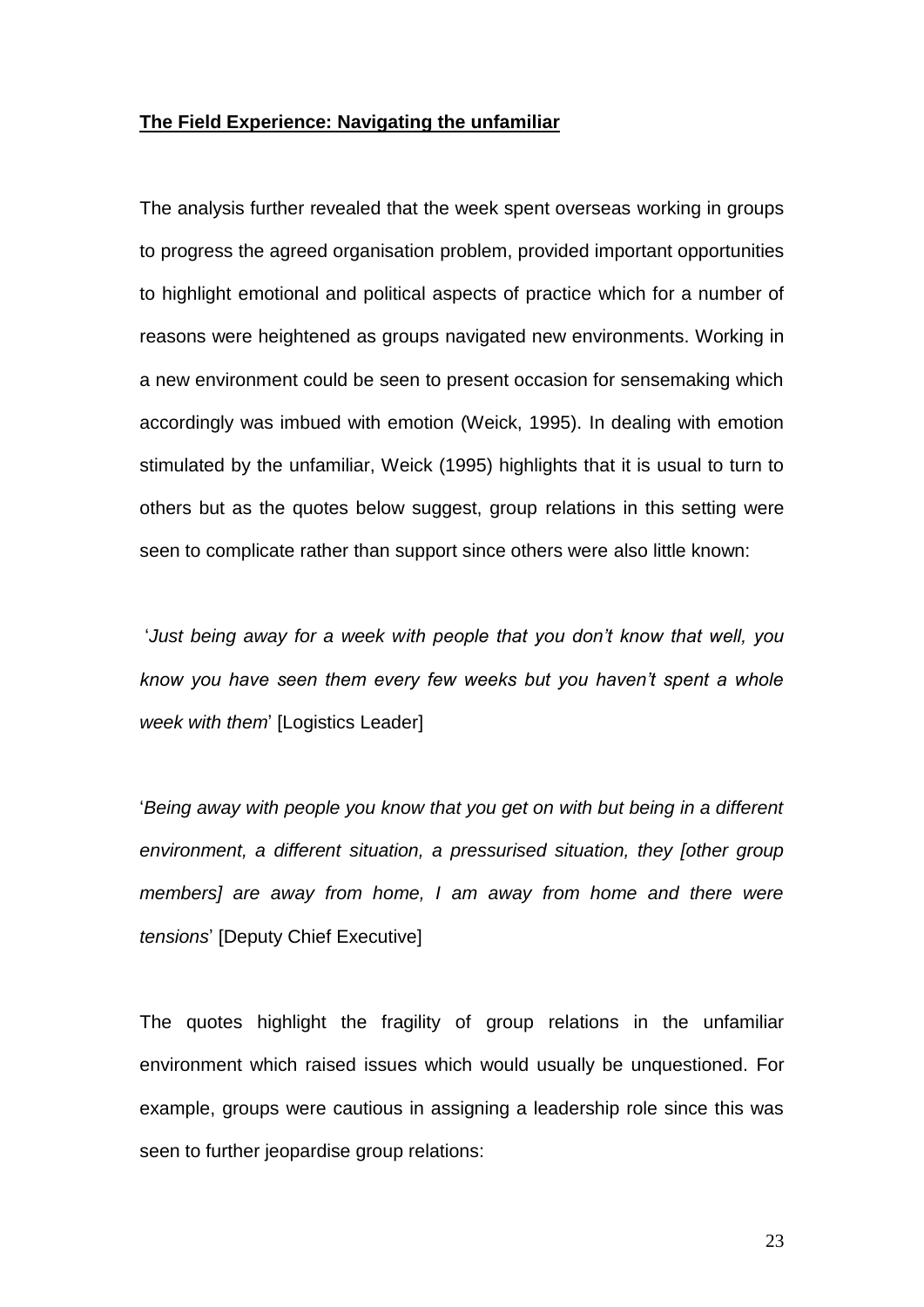'*We shied away from appointing a project manager, I think to do with status, we didn't really have any clarity of leadership*' [Operations Centre Manager]

'*I think with hindsight I can see that we were all equals in the group, there was no clear leader, we didn't have a project manager as such focusing on the delivery of the project*' [Logistics Support Manager]

These quotes suggest that group working in an unfamiliar environment can heighten emotional fears of 'taking the lead' and political fears since 'taking the lead always has an impact on the social system' (Vince, 1996: 122) as well as providing opportunity to consider what a leader should or should not be. It is therefore suggested that the international dimension of action learning here which placed managers in an unfamiliar and pressurised environment provided peculiar opportunities for educators to raise awareness of taken for granted aspects of practice.

The analysis further revealed that both positive and negative consequences followed from the delicate group relations. For example, one individual commented that

'*We were all different, we all looked at the project in different ways and took different spins on it and you think that is interesting, I hadn't thought about it like that, so you become more of a team member, rather than thinking my way is best*' [Manufacturing Manager].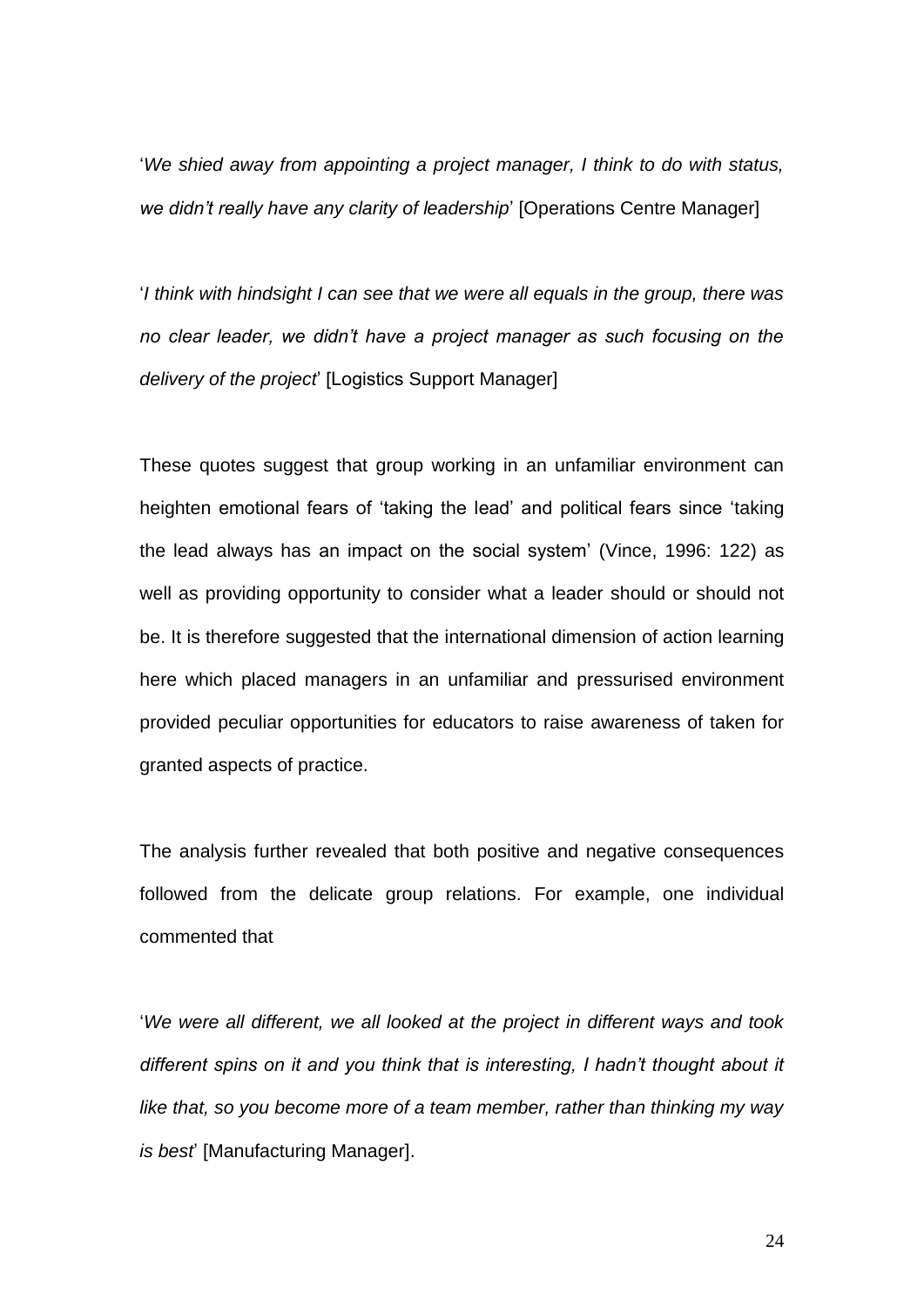This suggests the positive benefits of 'comrades in adversity' working together (Revans, 1982). However, differences were sometimes problematic with the pressures of the international assignment weighing heavy:

'*Things got a bit fractious; we were managing the pressure of time and the social element*' [Logistics Manager]

'*There were a few tears and tantrums that week, only one set from me but that was because I had been up all night working on this bloody thing.*' [Chief Executive]

and sometimes resulted in grave problems

'*When we got there, this one person took over completely and I didn't know how to deal with that. I found that very difficult to cope with. This particular person couldn't see where we were coming from, we couldn't see where she was coming from, well I think we could actually, that was the problem. We could see where she was coming from [promoting her career] but we didn't like it and we just hit a brick wall....We had all done Belbin and Goldie profiles before we went and thought we could work together and then when we got there we couldn't*… *And I think the net result was that we put a bloody awful project together which failed*'. [Business Development Manager]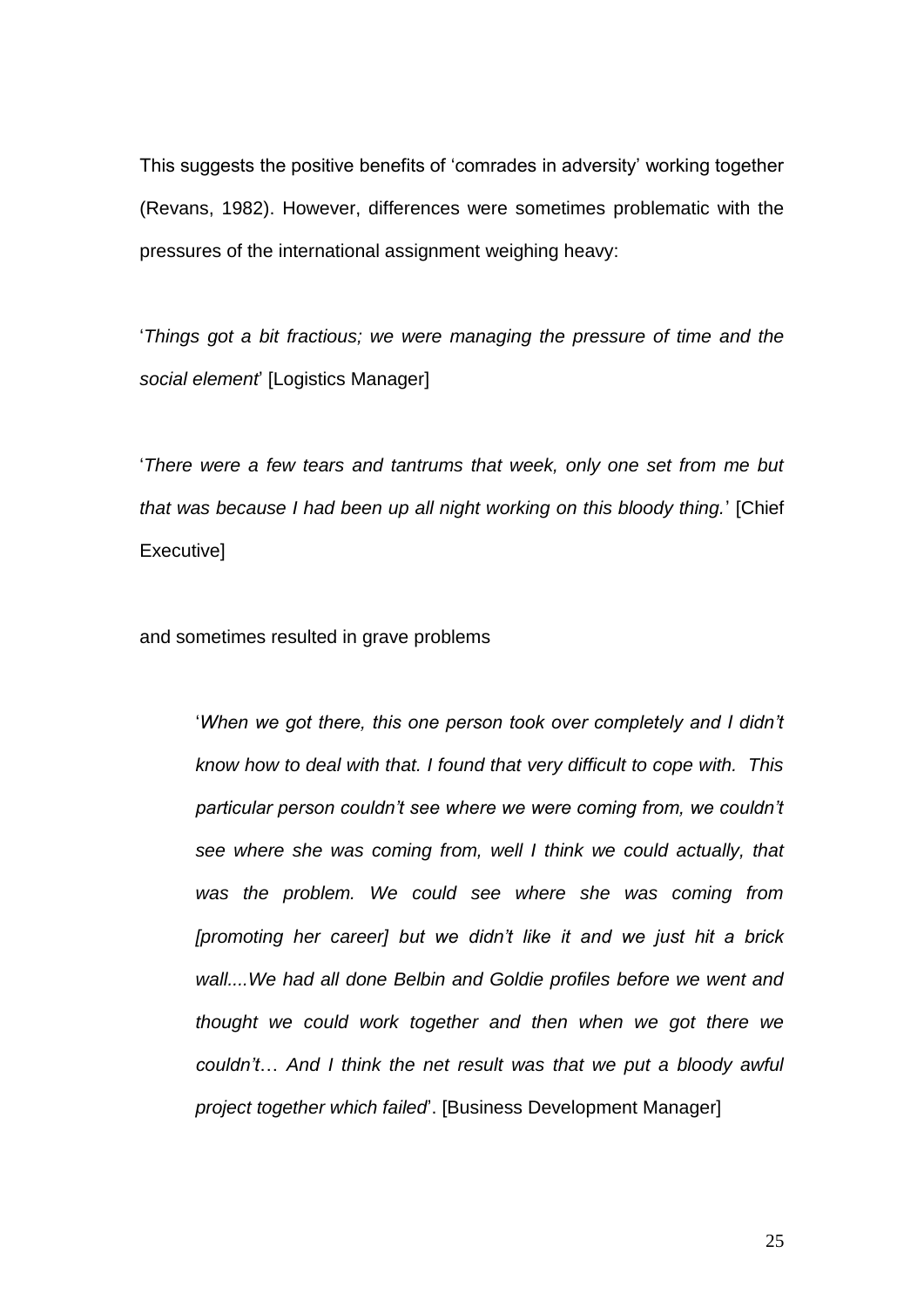These examples demonstrate the ways in which the group working requirement of action learning presented further challenges in negotiating the unfamiliar and are more illustrative of 'adversaries with commonality' (Vince, 2004) highlighting an awareness of negative emotions which are also mobilised when groups work together. The latter example in particular draws attention to the ways in which such emotion interacts with the politics of the group highlighting how the different agendas of group members revealed themselves in action and proved difficult to cope with, especially since group inventories had proposed the compatibility of the group and which the group had placed great faith in. Taken together, the examples illustrate that making sense of the new environment provided special opportunities to recognise the interaction of emotions and politics. The usual emotional response to the unfamiliar is heightened by and informs fragile group relations. The unusually precarious state of group dynamics seemingly permits acknowledgement of aspects of practice otherwise taken for granted.

Further, the international setting of action learning also provided unique opportunities for ordinarily unseen broader political concerns to show themselves. The accounts suggested an increased awareness of what Vince (2004) has referred to as 'social politics'. Descriptions of the projects suggested that the new environment provided an experience of 'otherness' (Chia, 2010) which was significant in exaggerating societal differences. In turn such exaggeration helped to raise awareness of the ways in which such factors inevitably shape practice. For example, the illustrations below describe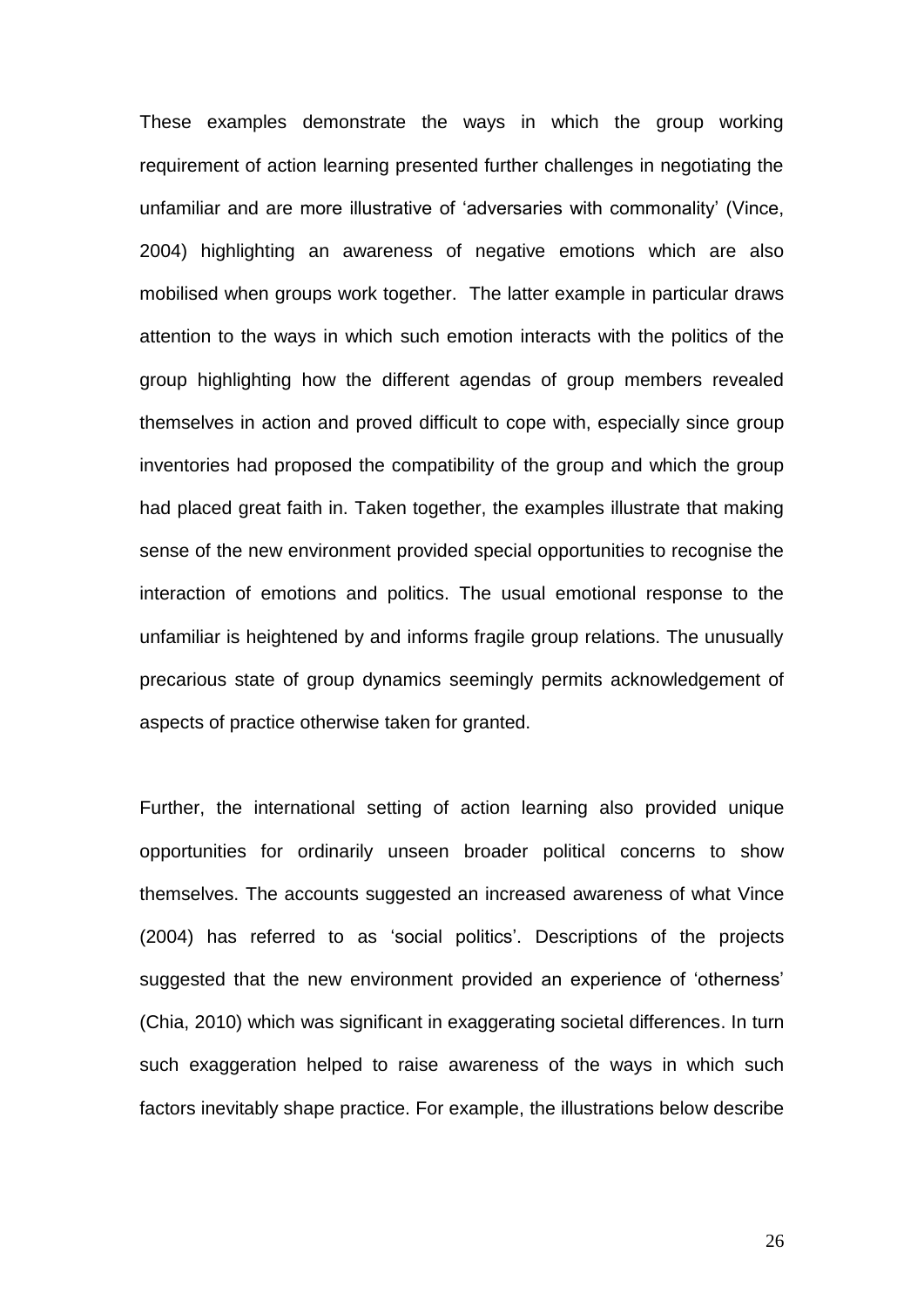how action learning in international contexts drew attention to differences in societal contexts:

'*I will never forget the project we did in South Africa because they had just come out of apartheid and you could see so many things that you had studied in previous years, you talk about political context….that was absolutely fascinating to see*". [Training Services Manager] '*I was able to see how they (Malaysians) trade quite differently to us. They put an awful lot of emphasis on trust and honourablness whereas we tend to be quite cash focused*'. [Contracts Manager]

Both accounts show an attention to broader organisational contexts which implicate on 'how we do things here' (Vince, 2004) and the values which inform management practice (Grey, 2004). The accounts highlight a sense of some increased awareness of the ways in which wider social politics informed practice in the host organisations. Importantly, this, as we shall see later, also provided implications for managers' everyday practice.

# **Project Assessment: Assessing the unfamiliar**

The final stages of the project involved the production of the written report to offer recommendations for organisational action. However, it also presented additional possibilities for developing understandings of the emotions and politics of practice as students sought to make sense of assessment requirements. Notably, students highlighted the unfamiliar challenge of meeting both the needs of the host organisation and the university '*I wanted to make sure that we did a good project but within that there was a difference*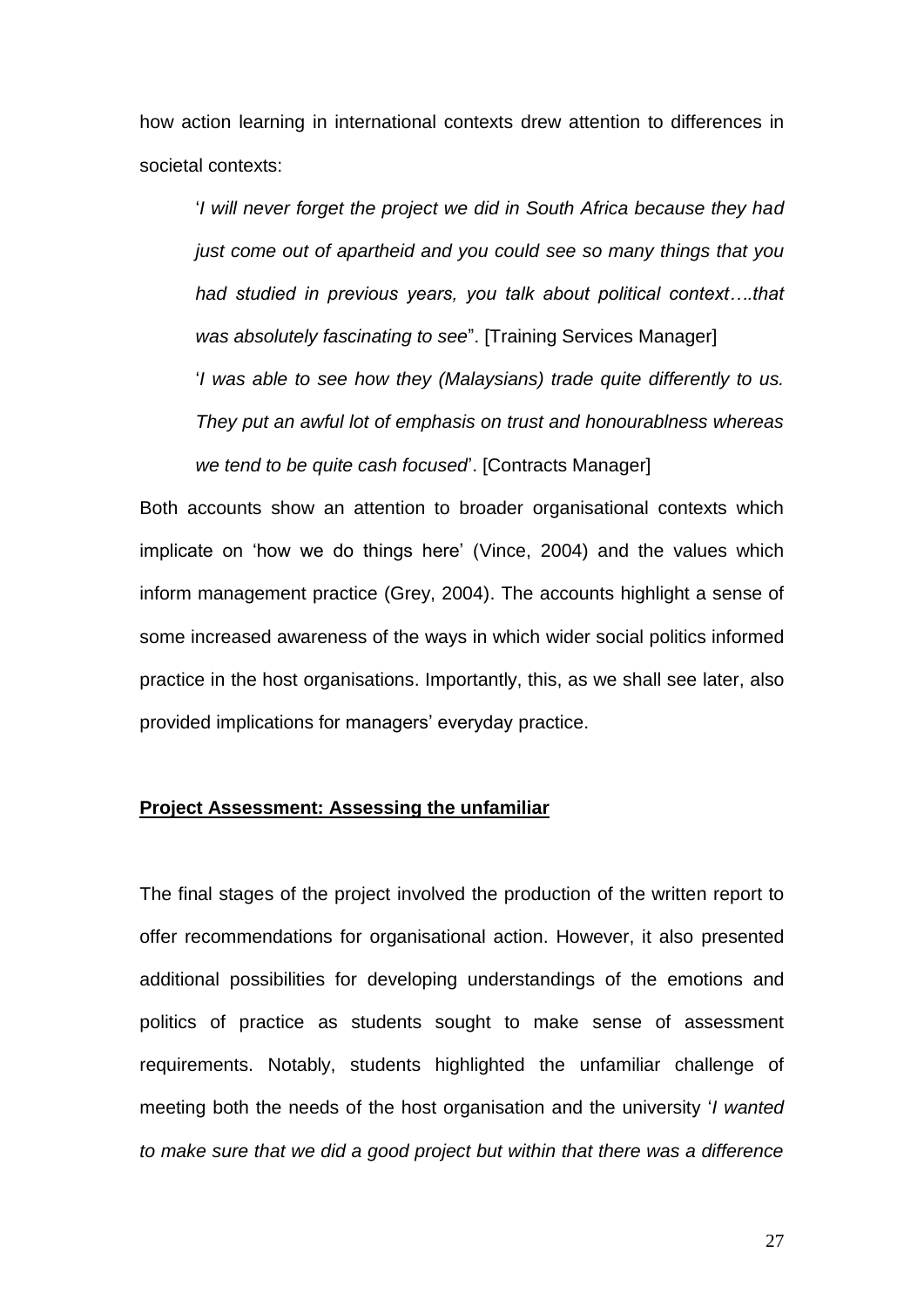*between what the university wanted and what the business wanted, and there was definitely a balancing act there to try and please bot*h' [Operations Centre Manager]. This unusual challenge raised both emotional and political issues. Firstly, students were concerned to deliver to the organisation given the extended hospitality and the close relationships formed during the overseas visit '*We were really lucky because the country representative of [host organisation], who I organised it with, actually said well you can come and stay at our house. And he opened up his house to us*' [Communications Manager], thus demonstrating the ways in which emotional closeness informs practice. Secondly, the students were simultaneously aware of the need to fulfil assessment requirements which surfaces issues of power and authority since the demands of assessment highlight the political dimensions of management education itself and the authority of the educator (Elliott, 2005). The challenges of meeting the needs of the client and the needs of assessment have been previously noted (Lammond, 1995) but have been under explored as an opportunity to raise awareness of emotional and political aspects of practice.

Students' accounts also highlighted the significance of broader social politics in producing the final report. In making recommendations, consideration of the societal context was evoked, and in particular an awareness of the power relations between the host organisation and the MBA students.

'*You also have the culture and the fact that these people were so passionate about their business, you have got to be really careful not to patronise them or not to put forward suggestions that were out of their*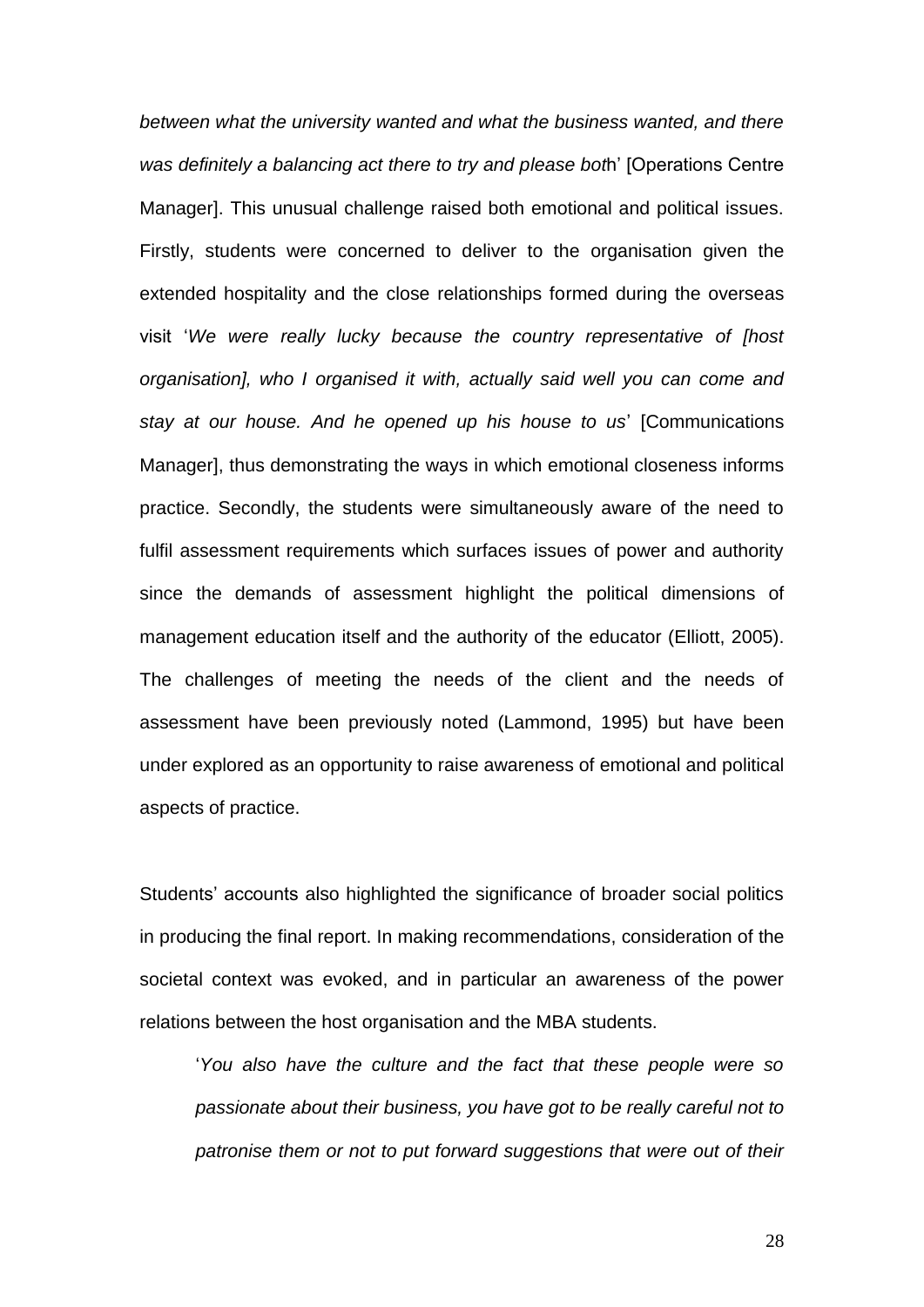*reach. We were visiting schools that were so poor and the last thing they want is some MBA students coming in telling them what to do*'. [Product Manager]

This kind of increased sensitivity to broader social relations often remains unacknowledged in everyday management practice. The potential of action learning in international contexts for developing organising insight is again illustrated since the differing cultural values of the international setting permit a sharpened focus on social politics which surround practice. Once more, this demonstrates the value of 'otherness' in deepening understandings of practice (Chia, 2010).

#### Insert Table 1 around here

# **Project Outcomes: Returning to the familiar**

Having highlighted how the various stages of the international action learning projects presented rich opportunities to raise awareness of emotional and political features of practice, it is now important to consider the outcomes for managers' everyday practice. Importantly, the international projects which raised awareness of emotions and politics which surround learning and organising allowed managers to see such dynamics in their own settings which previously had been unseen. Moreover, and in line with critical management hopes, this in turn stimulated a questioning of known ways of making sense of the world (Cunliffe, 2002), which provides some hope for transformation of accepted practice. The outcomes of action learning here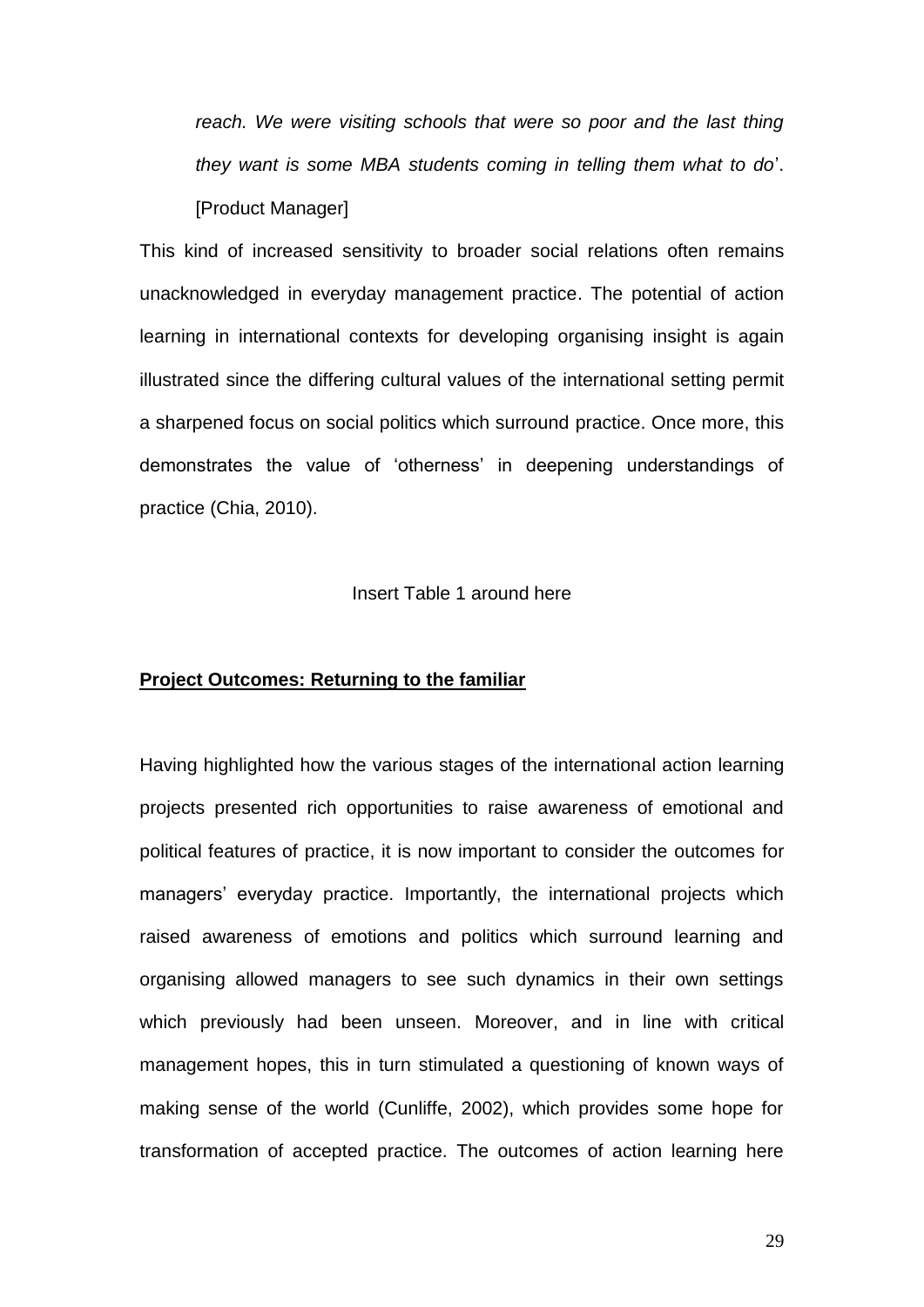thus progress beyond the more instrumental questioning characteristic of Revans's original ideas.

The examples below illustrate how an awareness of emotion and politics in the unfamiliar setting of the action learning projects, facilitated an understanding of such dynamics in everyday settings:

*'In terms of the mindset in terms of how I approach things, it is difficult to quantify that, I think it maybe to do with confidence. I probably approach things differently as I look toward the group dynamics more than I did' [Logistics Manager]*

'*There are cultural differences, you see they exist within organisations but are often subtle, so you don't see them. Being put in the extremes of cultural differences, you can't help but notice cultural differences and so then this increases your awareness of local ones, if you see what I mean*'. [Operation Centre Manager]

These accounts demonstrate managers' increased awareness of local organisational dynamics that they took for granted but now see. Action learning in unfamiliar contexts thus provides particular hope for leveraging critical management perspectives which privilege taken for granted aspects of management practice. Indeed, illuminating the taken for granted is perhaps the central challenge for critical management educators (Samra-Fredericks, 2003).

Moreover, shedding light on aspects of practice previously unseen for some also meant a more reflexive practice as students began to "question their own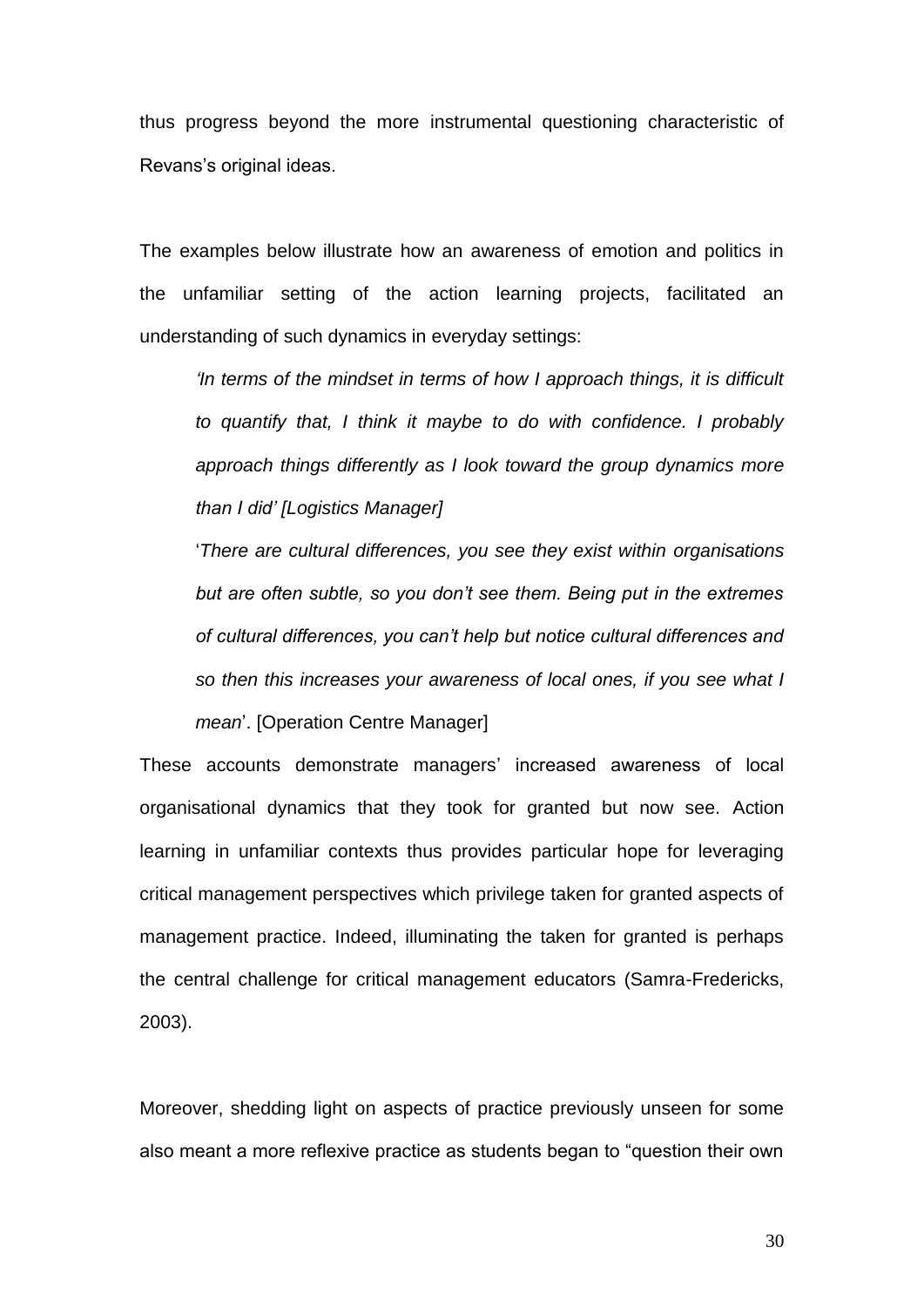ways of making sense of the world" (Cunliffe 2002: 4) which is also consistent with critical management perspectives which not only seek to raise awareness of the taken for granted but also to question this (Mingers, 2000).

'*I think it has equipped me to be a better manager, to be able to deal with different people and different situations. It makes you sit back and think about the assumptions you might be making*'. [Building Contract Manager]

'*I used to judge people, well everybody does but I used to make assumptions before whereas now I stop and think about it first. I used to just assume if somebody is doing something, they are doing it for a particular reason when in fact there may be lots of other reasons why they are doing something. I think working through a translator that you start to think about how clearly you express yourself and it does make you think differently*'. [Operation Centre Manager]

Both comments suggest a questioning of the assumptions they made of the behaviour of others which potentially has wide reaching implications for changing practice since organising is always complicated by our interpretations of the behaviour and motives of others (Vince, 2004). Of note, the second illustration also highlights the important contribution that language differences made to such realisations. This develops arguments made by Anderson and Thorpe (2004) who found that a heightened consciousness of language use can promote critical reflection, to suggest the importance of international language differences in stimulating such reflection.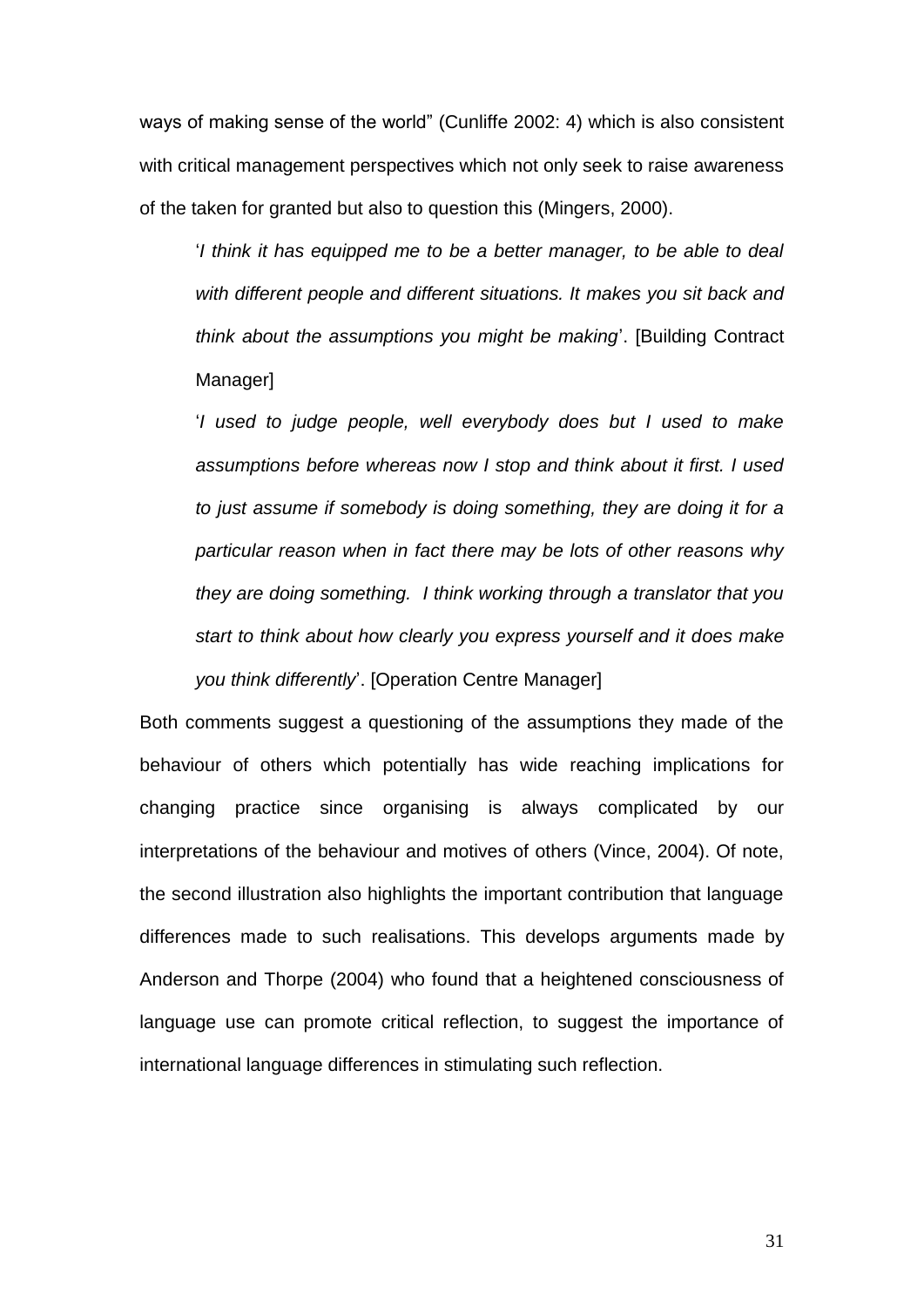For some students, the questioning of practice went even further than social relations in the workplace to question issues of broader social structure:

'*When I got back from Africa, the first sort of big project I had to do was to help implement a new tariff…and I am saying 'excuse me, I have just been to a country where there is no water, there is no sanitation, there is hardly any food, and you want me to help you implement a [unfair] tariff'. And I know it is the totally wrong way of looking at it, but I just could not get back into this capitalism, this commercialism*'. [Communications Manager]

The example powerfully shows how exposure to 'otherness' (Chia, 2010) heightened social norms and cultural codes which distribute power and privilege. The illustration empirically demonstrates how action learning can 'open up an appreciation and sensitivity to the 'darker' aspects of organisational life' (Willmott, 1997) and thus again raises hopes of a more critical management practice. However, this is not to deny the unease that this generated for this individual which more generally provides issue for advancing critical management ideas.

### **DISCUSSION**

Against renewed claims that action learning approaches offer potential remedy to key troubles of MBA programmes, the paper sought to provide an empirical example of action learning as used in practice on an MBA programme. This is important since ironically management educators have tended to concentrate more on the theory of action learning rather than its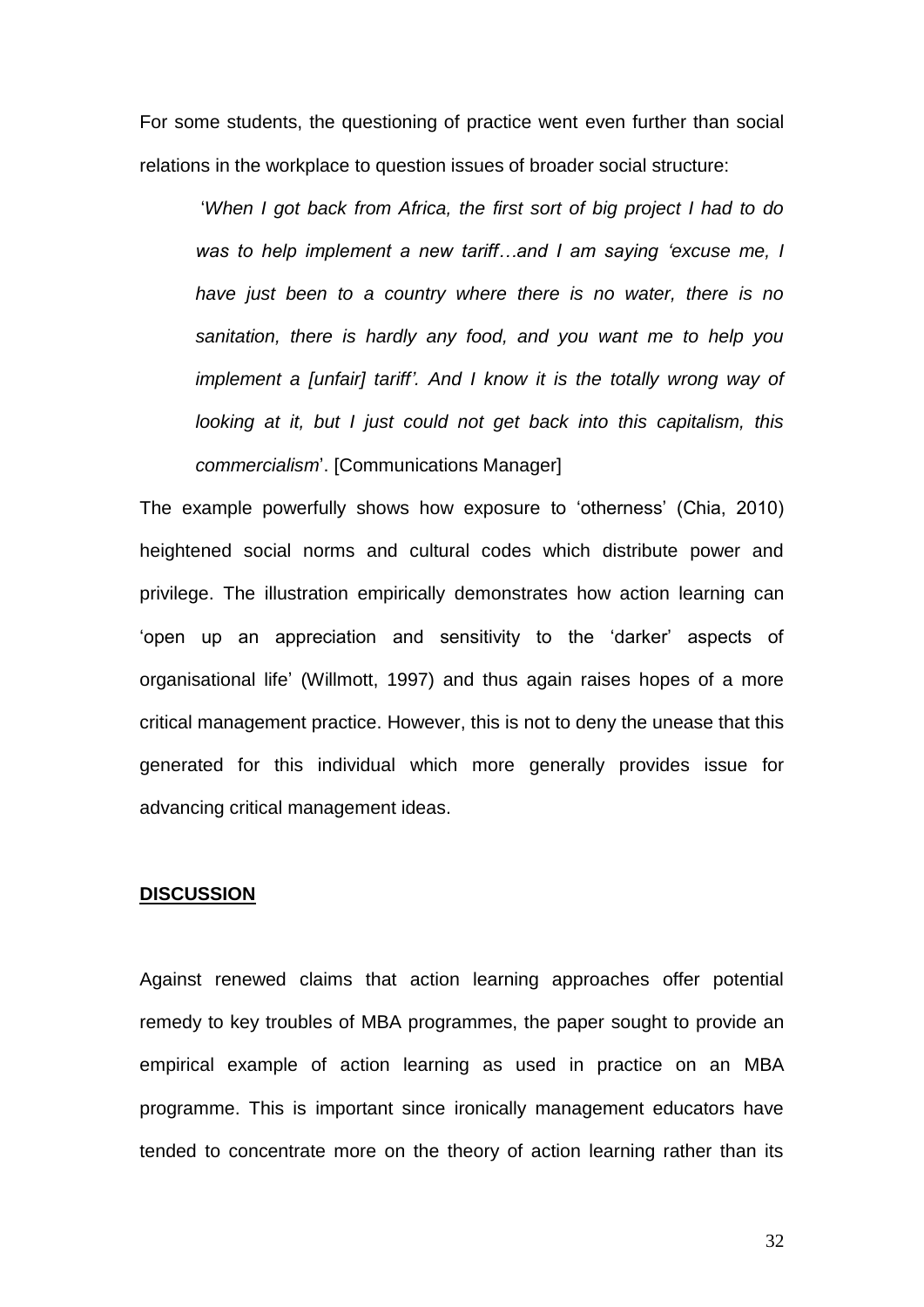practice. The paper has demonstrated that the particular form of action learning used here was imbued with opportunities to develop 'organising insight' (Vince, 2004), that is to learn from and about the emotions and politics surrounding processes of learning and organising which ordinarily remain taken for granted. The paper thus provides empirical support for the theoretical position of Vince (2004) and importantly adds to this work by specifying conditions under which such insight can more readily develop. Specifically, it has been proposed that action learning which accentuates the unfamiliar, here the international setting, is significant in developing understandings of ordinarily taken for granted aspects of practice. More broadly, the paper offers rare empirical support for theoretical propositions which contend that action learning offers special promise for the introduction of critical management ideas (Reynolds & Vince, 2004, Willmott, 1997).

The paper suggests that particular forms of action learning may offer unique opportunities for management educators. The paper has focused on action learning projects in unfamiliar international settings and has suggested that projects which accentuate the unfamiliar can be especially helpful in raising awareness of emotions and politics which surround learning and organising. Whilst the importance of the unfamiliar task has been previously recognised as an important element of action learning in provoking questioning insight (McGill & Beaty, 1995), the analysis here suggests that the unfamiliar setting is particularly salient in promoting organising insight. The international location which placed the manager in an unfamiliar environment crucially provided for an unsettling experience which evoked emotion along with attention to what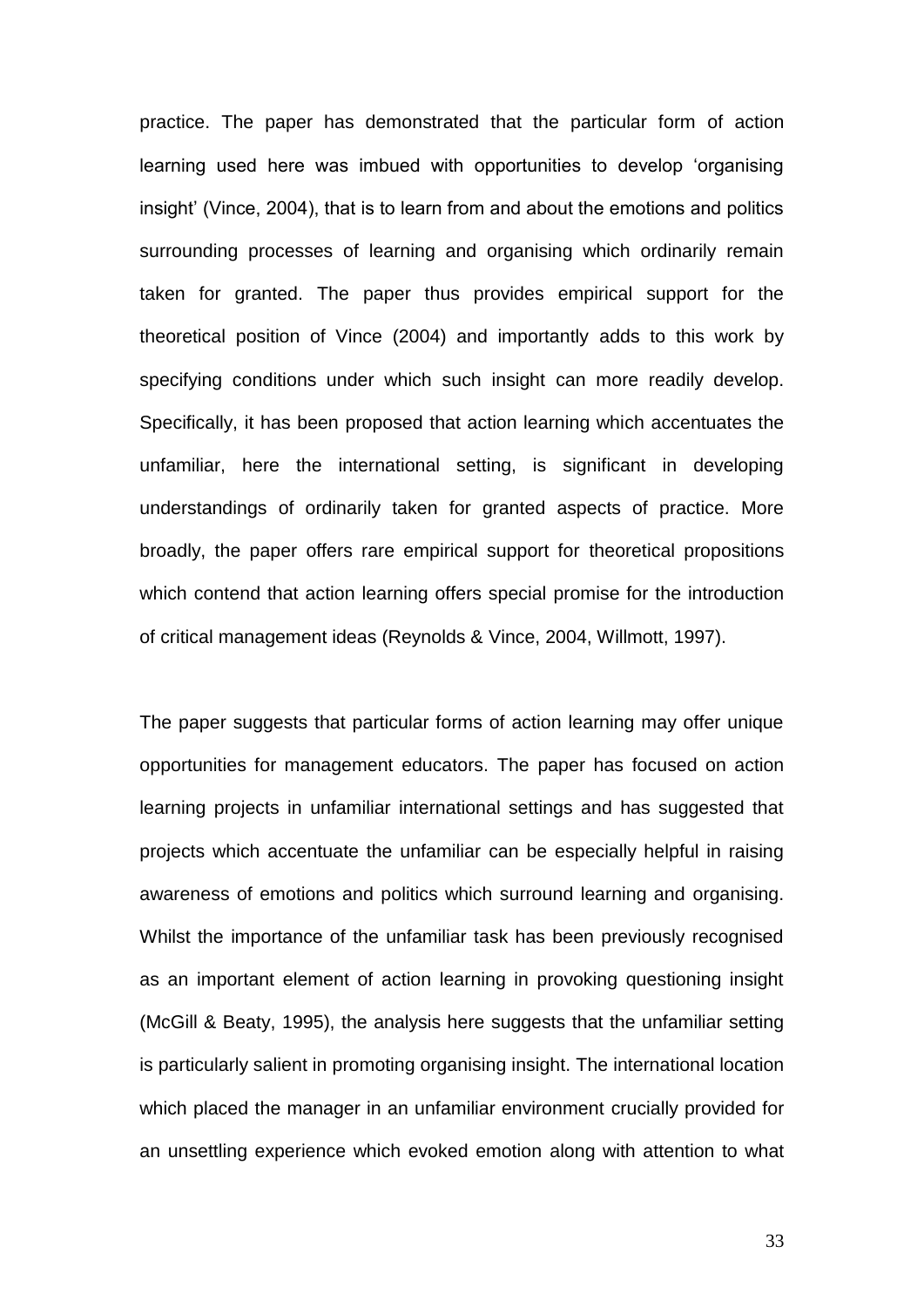was different about the new location shedding light on differences in societal contexts and values. In addition, the manager was also working with lesser known others under pressurised conditions which amplified the challenges of working out of place since familiar social support systems were removed. The unsettling experience of action learning out of place thus provided rich opportunity for taken for granted aspects of practice to reveal themselves. Indeed, Wahlin (2006) argues that adjusting to new conditions promotes capacities that may not come more readily in more familiar settings.

Of interest, a number of scholars have written about the difficulties faced by international students who travel to study on UK MBA programmes (Griffiths et al., 2005; Currie, 2007; Simpson et al., 2010). Griffiths et al. (2005) for example liken the experience to 'culture shock' and point to the resultant frustrations, anxieties and confusion. Nevertheless, such studies recognise the potential for profound learning from such unsettling experiences. In the example here, we see home students experiencing a similar 'shock' albeit of a milder kind which likewise presents opportunities for significant learning. Indeed, it is telling that even after some time since the completion of the action learning projects recounted here, the value of the learning has faded little.

Moreover, the unsettling experience of the action learning projects here can be seen to be particularly significant for leveraging critical management ideas. Plausibly, there is a need to disrupt managers accepted ways of knowing and being in order for taken for granted aspects of practice such as emotion and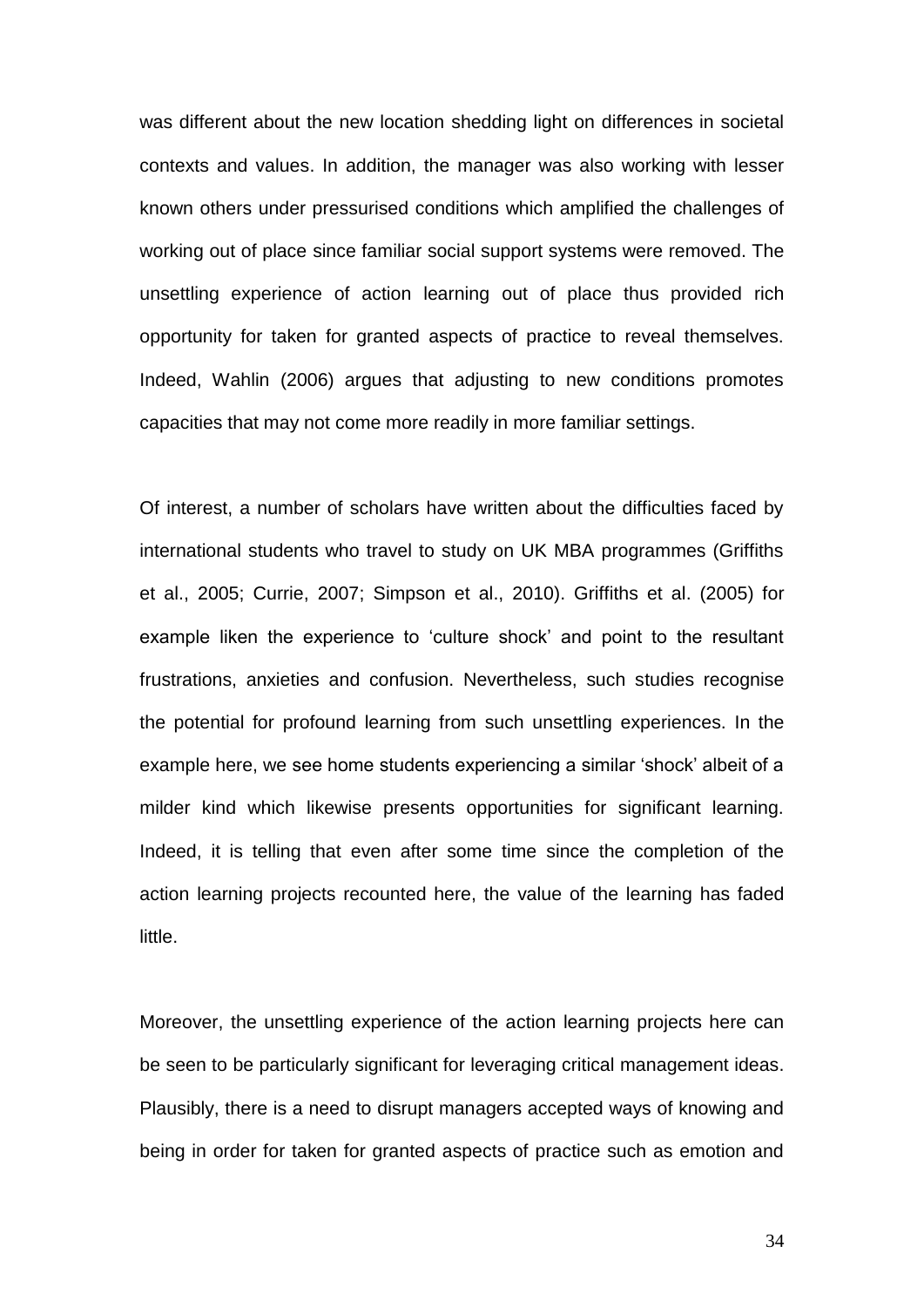politics, to be seen and in turn questioned. Action learning projects which accentuate the unfamiliar can provide management educators with possibilities for unsettling practice and promoting more critical understandings of practice.

Arguably, encounters with the unfamiliar are more readily available in management education contexts since managers are removed from their day to day work settings. It is suggested that we need to embrace this opportunity rather than deny it in seeking to help managers better understand their practice. Indeed, discussions which explore the role of the business school, suggest that it is wise to preserve what might be unique in management education (O'Toole, 2009). Others also warn educators about unquestioningly adopting approaches deemed useful and relevant by business (Knights, 2008; Learmouth & Lockett, 2010). In relation to the specific use of action learning in management education, caution might be applied to claims that action learning should work exclusively with managers' everyday work (Gosling & Mintzberg, 2006). Whilst it is not disputed that there is obvious value in helping managers to explore their everyday practice, working with managers' everyday practice exclusively in an attempt to get closer to practice, may restrict understanding since such closeness often blinds us to salient aspects of practice. Indeed, Chia (2010) contends that experience of otherness is crucial to learning since insight is gained through contemplating difference, yet in management education this is not sufficiently encouraged. As we have seen here, the removal of the manager from everyday settings provided opportunities for taken for granted aspects of managerial work to reveal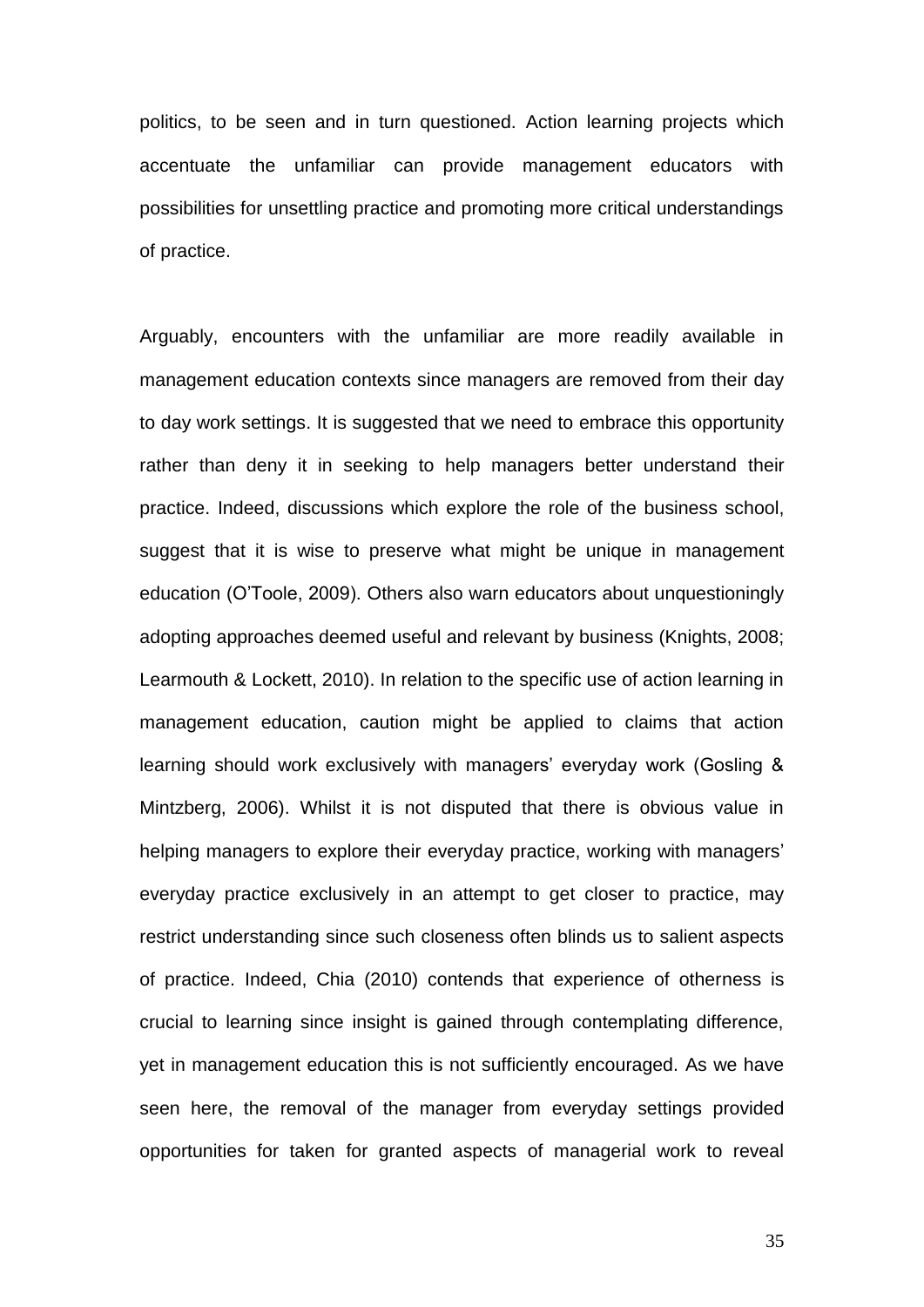themselves which in turn allowed them to see their own practice differently as we see in the following comment:

'*If you can only ever see the way that you own organisation works you have no experience beyond that you are not going to be able to make any meaningful changes because all you are going to be able to do is use or do what you have always done. So by seeing the way that others do things it can spark ideas as to how you are going to do things differently'*. [Training Services Manager]

Therefore working with the unfamiliar in action learning can plausibly develop managers' capacities to reflect on action already taken which Mintzberg (2004) suggests should be a fundamental aim of management education. In particular, it is suggested that reflecting on taken for granted aspects of practice such as emotion and politics may be difficult to achieve working solely with managers' familiar experiences.

#### **RECOMMENDATIONS**

The paper offers recommendations for enhancing the use of action learning in management education in its attempts to speak more closely to management practice. Importantly, much might be achieved in the reframing of the way educators think about action learning. It is suggested that it is helpful to think about action learning as process of organising as well as a process of learning (Vince, 2004). This means that in addition to an involvement in a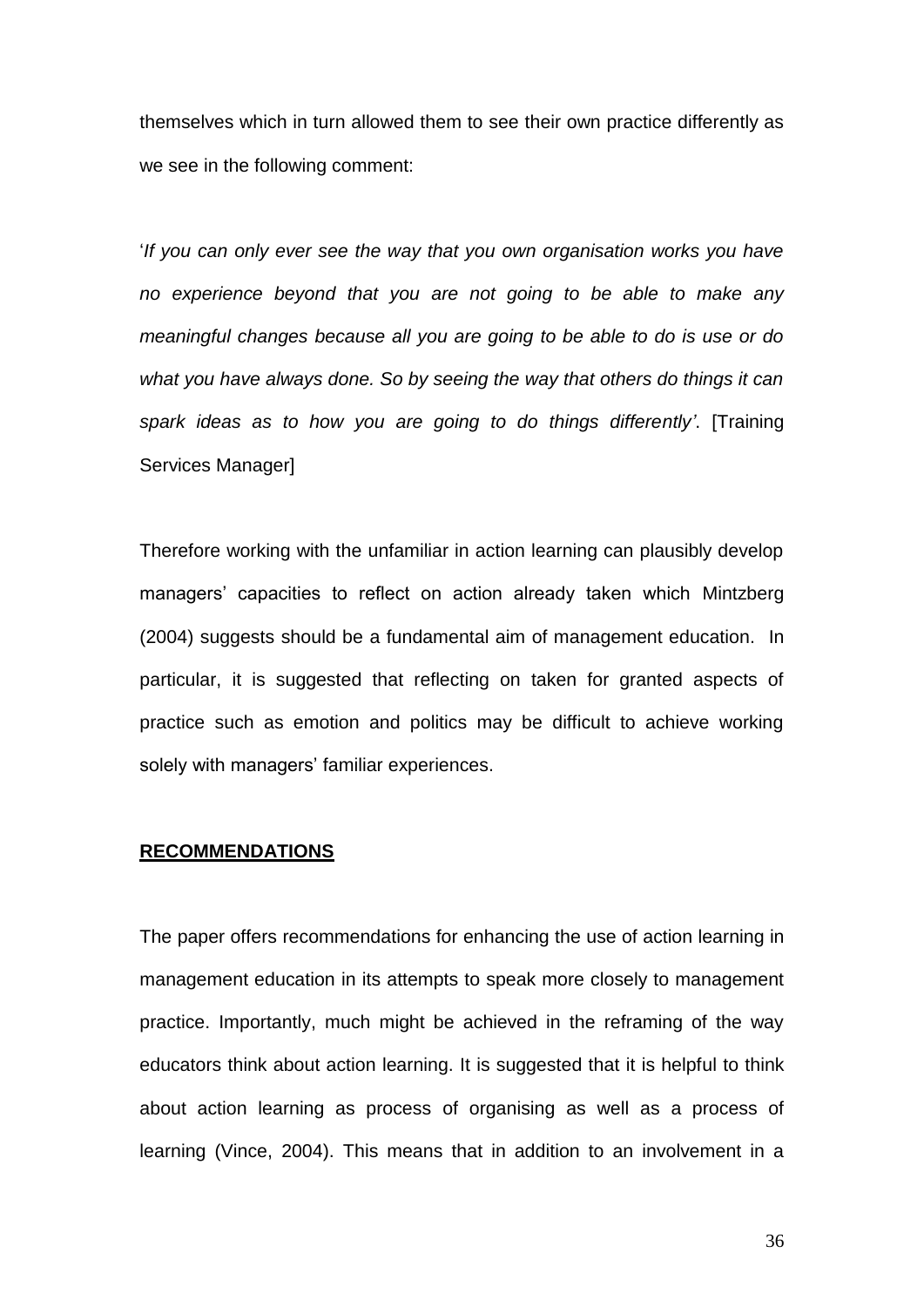problem solving task, action learning might be seen to involve engagement with emotional and political dynamics and as such presents educators with opportunities to raise awareness of these dynamics. This recognises that learning processes mirror organising processes which provide exceptional opportunities for learning about practice. However, Armstrong and Fukami (2009) argue that such opportunities are typically neglected.

If action learning is to be reframed in this way, conceivably assessment might well require change too. Assessment is especially important since it has a powerful impact on the ways in which students perceive what is important in the learning situation. In addition to assessment requirements which demand recommendations for action and a well executed problem solving task, there might be an explicit requirement for students to also focus attention on the process of organising involved in action learning projects with a particular emphasis upon emotional and political aspects of learning and organising. As Vince (2010) argues educators rarely encourage reflection on the emotions and politics generated in management education and the paper here suggests that this ignores significant learning opportunities. As we have seen here, there was evidence of students' reflecting on emotional and political aspects of learning, however this was not an explicit requirement of the programme and much more could be made of this informal learning outcome. For example, follow up assessments which encourage consideration of implications for local practice can strengthen learning from the unfamiliar setting. Moreover, such consideration can provide opportunity for the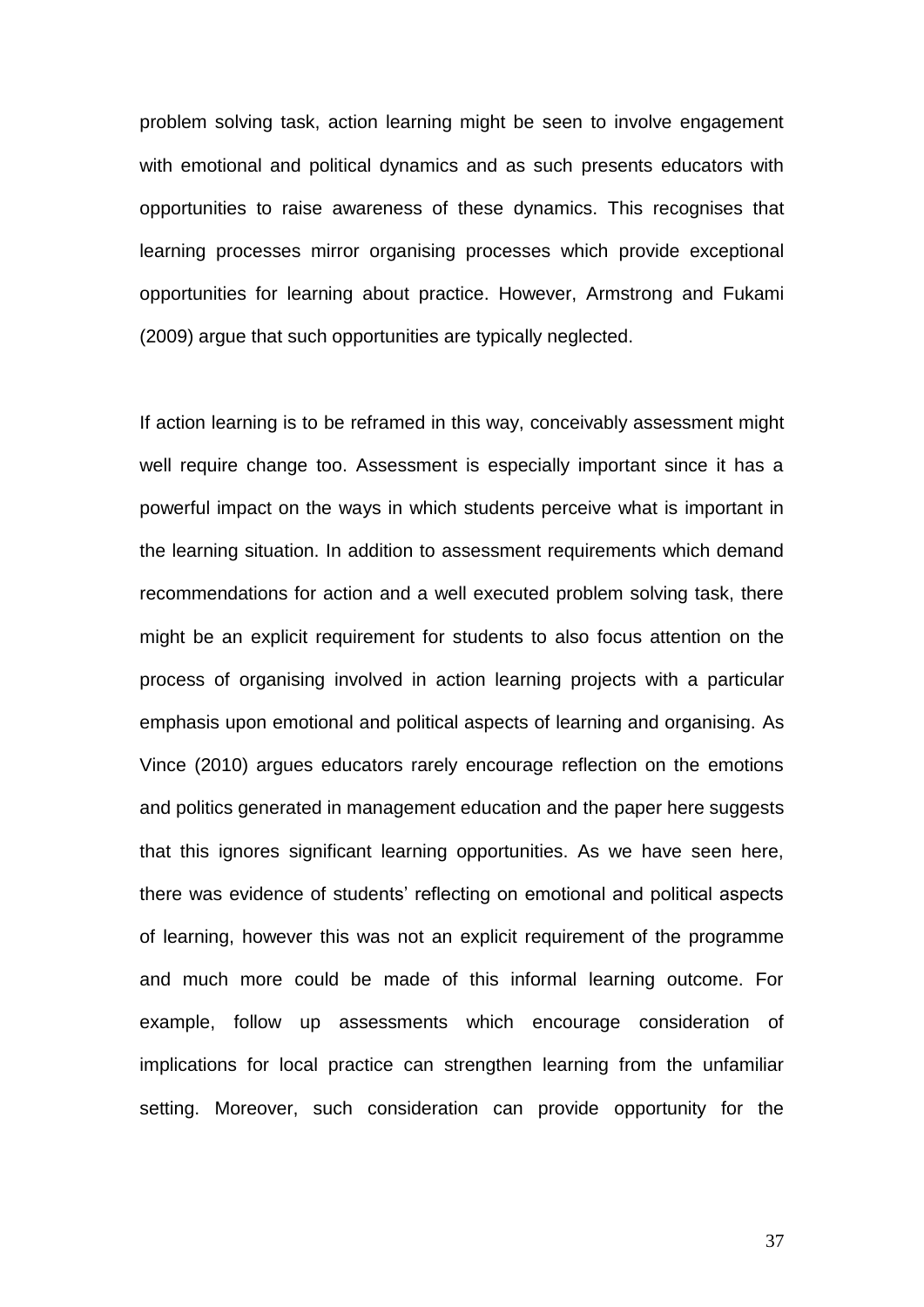introduction and potentially increased receptivity to critical management theory, and possibilities for promoting reflexive practice.

Further, the paper offers specific recommendations for the use of action learning projects in international settings. Educators might seek to shape such projects to leverage the benefits of 'unsettling' experiences which have been demonstrated to be crucial in unlocking taken for granted aspects of practice. Firstly, it is important to offer students' autonomy in project set up as this mobilizes anxiety associated with learner responsibility (Vince, 1996) as well as allowing political concerns to show themselves as individuals work together to define their problem. Secondly, whilst respecting the autonomy of the students to shape their projects, faculty may wish to manipulate the make up of the groups to ensure where possible those from different occupational areas work together. This is important as diversity in group membership draws particular attention to group politics. Thirdly, if possible students should be encouraged to work with individuals that they have not previously worked with since working with lesser known others heightens emotion. Fourthly, it is recommended that students are encouraged to visit locations that have not previously been visited. This is important as the student is forced beyond their 'comfort zone' which allows opportunities to explore the ways in which emotion informs learning as well as highlighting broader politics.

Finally, the paper also suggests that there is a need for further research which explores the use of different forms of action learning as used in management education to increase understandings of how different forms may provide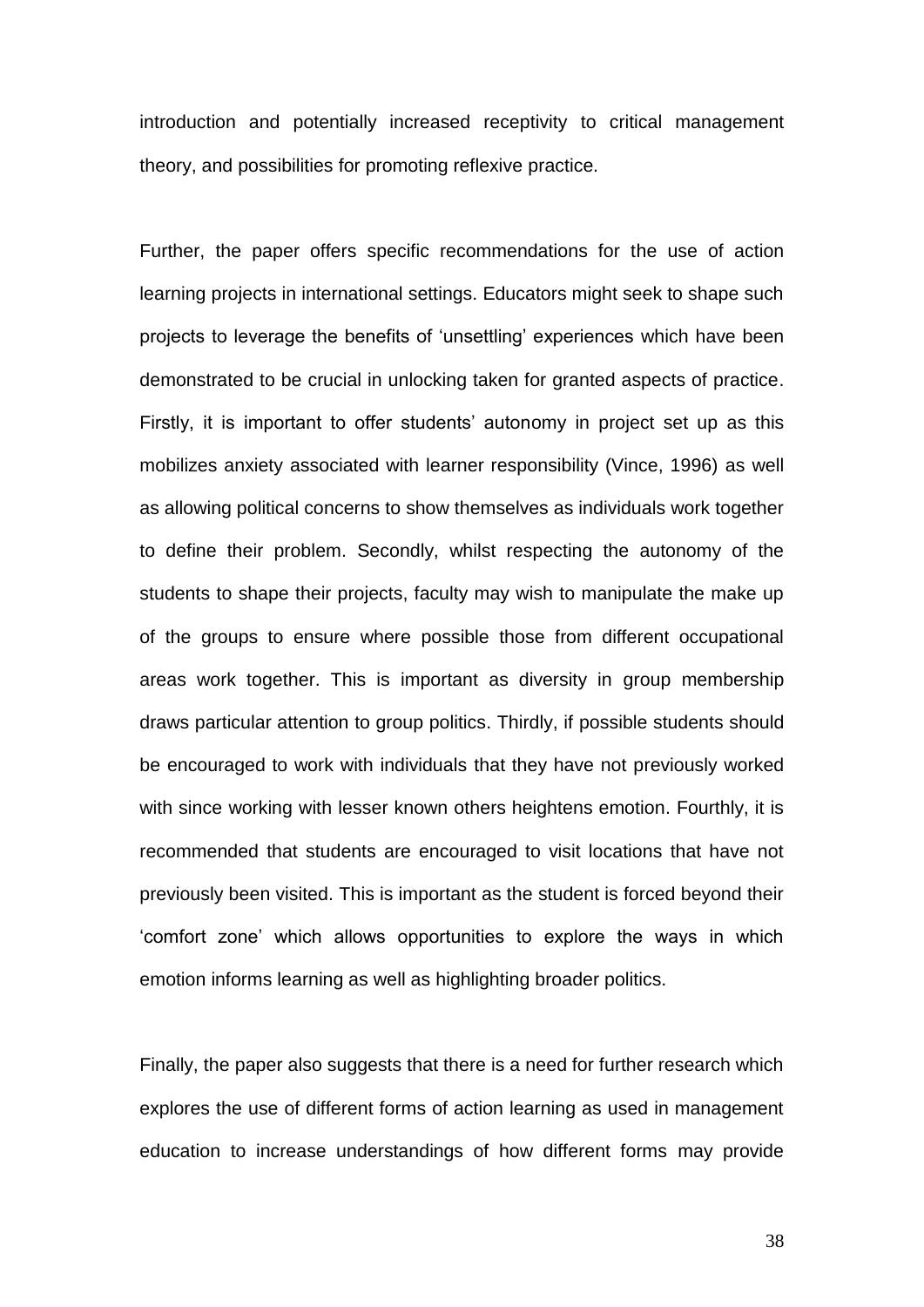particular advantages in developing understandings of management practice. In addition, research which adopts a longitudinal design and monitors the progression of action learners over time can provide more detailed understandings. Generally, there is value in research which furthers understanding of how teaching approaches are actually experienced by students in attempts to better link teaching approaches to practice (Currie & Tempest, 2008). As we have seen here, much might be said for developing and leveraging understandings of informal learning.

### **CONCLUSION**

Action learning approaches are seen to offer promise to troubled MBA programmes in providing increased attention to practice. Some have interpreted this to mean that there is a need for MBA programmes to privilege action learning approaches which involve managers learning from their everyday practice (Gosling & Mintzberg, 2006). However, the paper has argued that educators should recognise the plurality of forms action learning can take rather than assuming that there is one best approach to the use of action learning in management education contexts. It is suggested that different forms of action learning may provide different opportunities for management educators. It is therefore important to understand how different forms of action learning are applied in practice in management education contexts.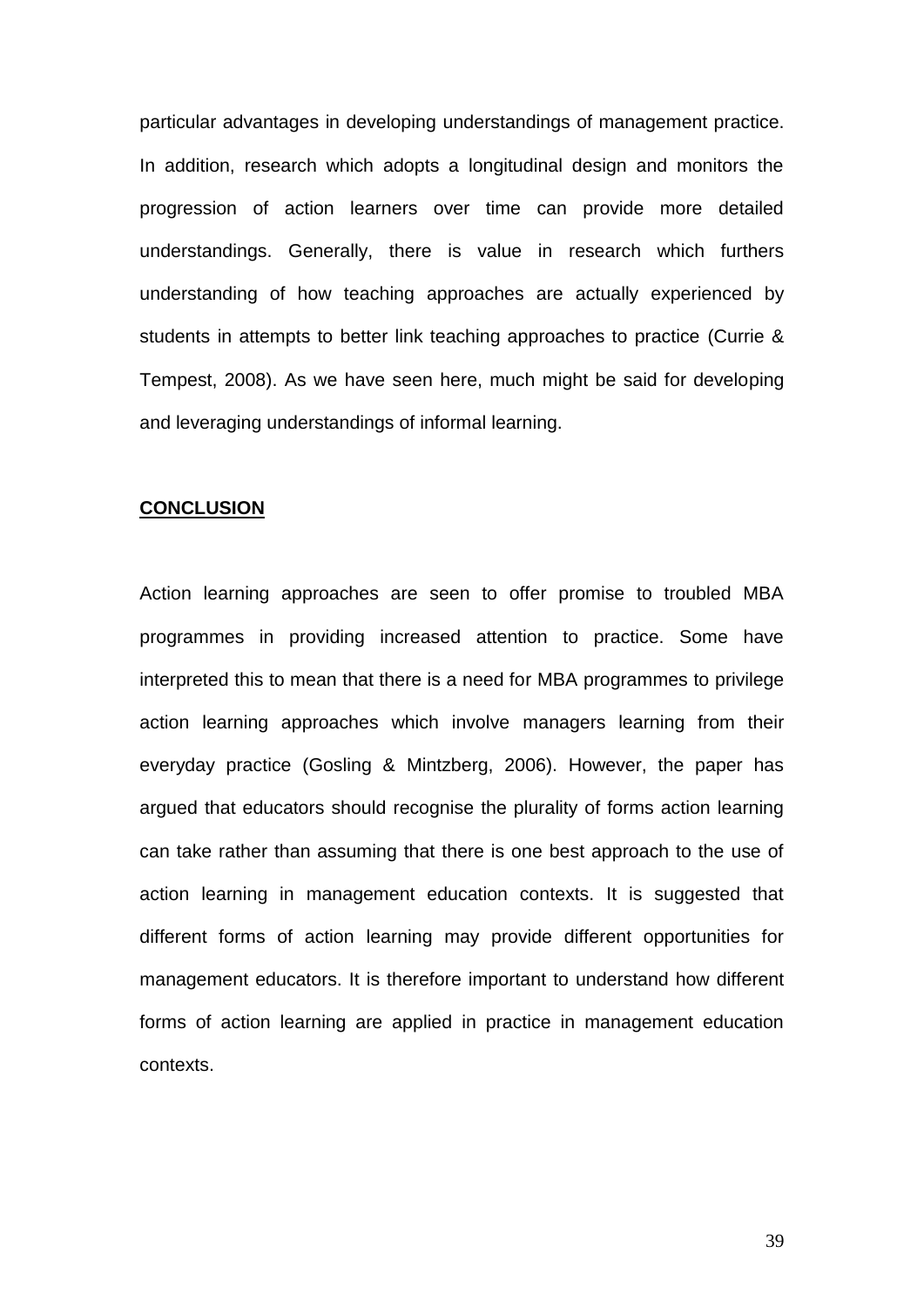The paper has provided an empirical consideration of an application of action learning in management education: an international consultancy project. The benefits of action learning in international settings have not previously been documented, and the paper has demonstrated that action learning in international settings which removes the manager from everyday practice provides unusual opportunities for developing 'organising insight' (Vince, 2004), that is raising awareness of emotions and politics which surround learning and organising which ordinarily remain unseen. Crucially, it has been argued that the unfamiliar international setting provides for an unsettling experience which is especially significant in illuminating these taken for granted aspects of management practice. More broadly, forms of action learning which work with the unfamiliar thus offer particular promise for critical management educators who are challenged to elucidate taken for granted aspects of management practice. To get closer to critical understandings of management practice perversely it might firstly be necessary to move away from everyday practice.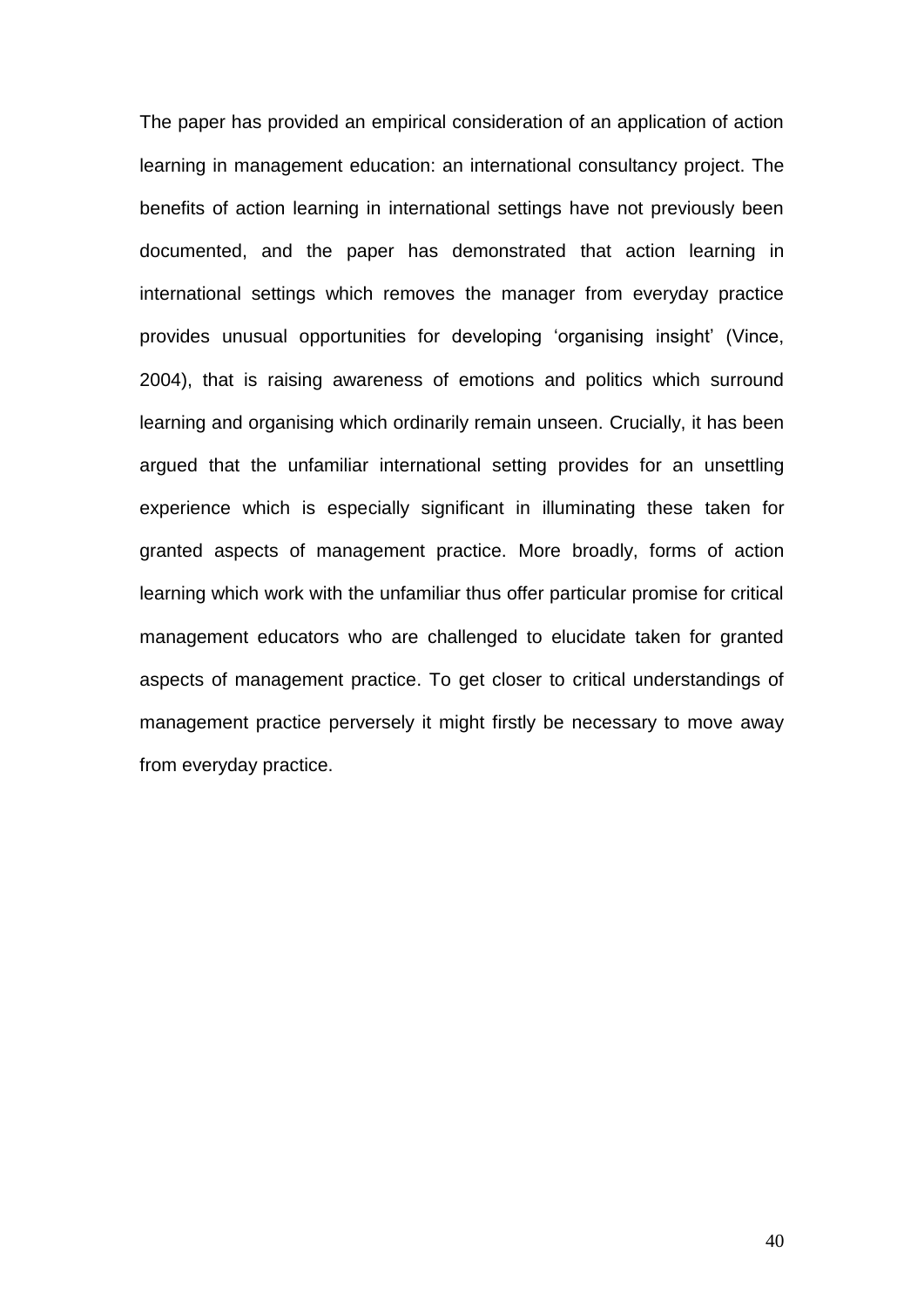# **REFERENCES**

Anderson, L., & Thorpe, R. (2004). New perspectives on action learning: developing criticality, *Journal of European Industrial Training*, 28 (8/9), 657- 668

[doi:10.1108/03090590410566570](http://dx.doi.org/10.1108/03090590410566570)

Antonacopoulou, E., & Gabriel, Y. (2001). Emotion, learning and organisational change. Towards an integration of psychoanalytic and other perspectives. *Journal of Organisational Change Management*, 14 (5), 435- 451.

[doi:10.1108/EUM0000000005874](http://dx.doi.org/10.1108/EUM0000000005874)

Armstrong, S. J., & Fukami, C.V. (2009). Past, present and future perspective of management learning, education and development. In S.J. Armstrong & C.V. Fukami (Eds.), *The SAGE Handbook of Management Learning, Education and Development* (pp.1-22)*.* London: Sage.

Bailey, J., & Ford, C. (1996). Management as science versus management as practice in postgraduate business education, *Business Strategy Review*, 7 (4), 7-12.

[doi:10.1111/j.1467-8616.1996.tb00136.x](http://dx.doi.org/10.1111/j.1467-8616.1996.tb00136.x)

Bennis, W., & O'Toole, J. (2005). How business schools lost their way, *Harvard Business Review*, 83 (5), 96-104.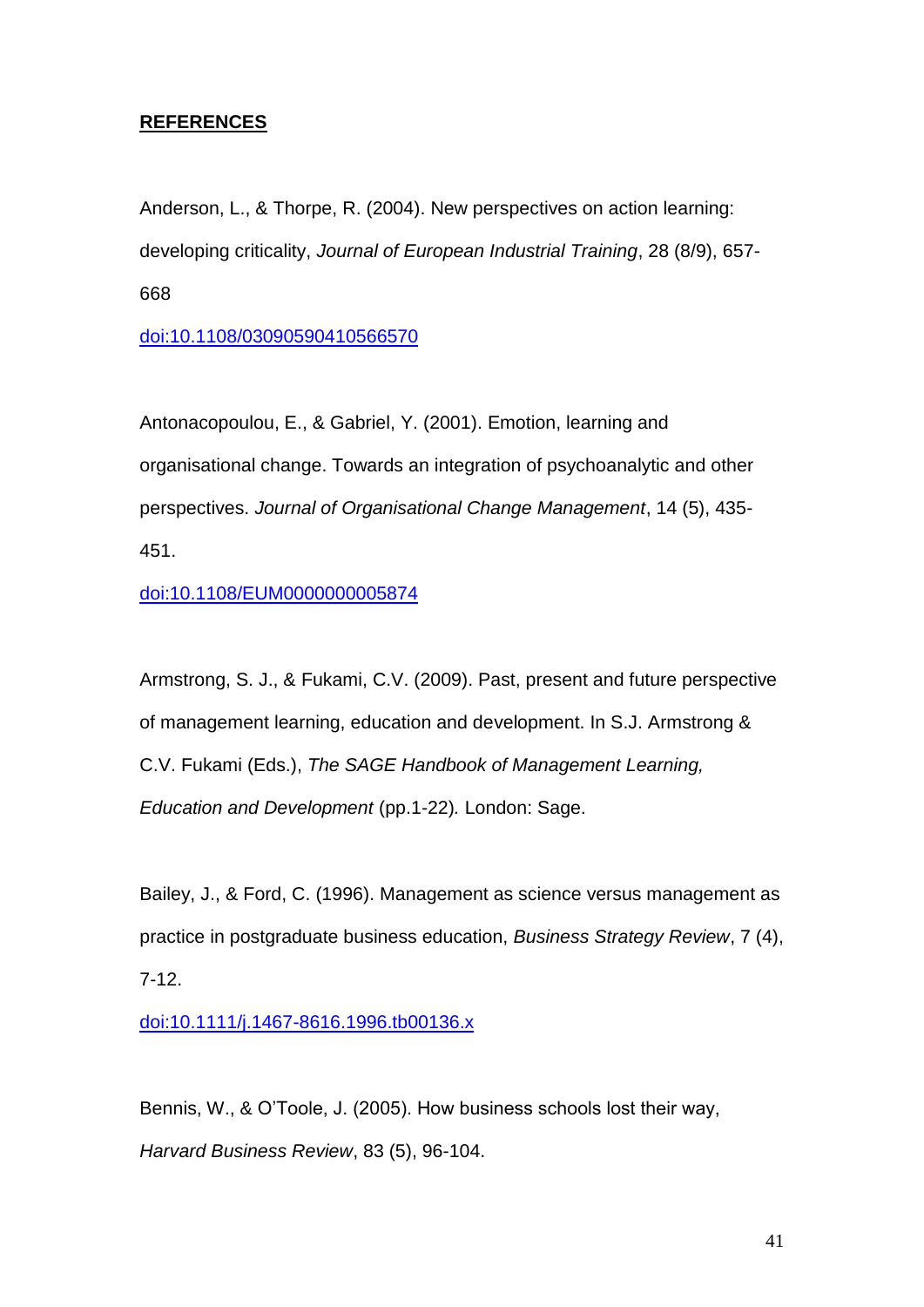Chia, R. (2010). Shifting paradigms through "letting go": On allowing oneself to become a management educator scholar. In C. Wankel and R. Defillipi, (Eds.), *Being and Becoming a Management Education Scholar* (pp.11-41). Charlotte, NC: Information Age Publishing.

Cunliffe, A. L. (2002). Reflexive Dialogical Practice in Management Learning, *Management Learning*, 33 (1), 35-61.

[doi:10.1177/1350507602331002](http://dx.doi.org/10.1177/1350507602331002)

Currie, G, (2007). Beyond our imagination: the voice of international students on the MBA, *Management Learning*, 38 (5), 539-56. [doi:10.1177/1350507607083206P](http://dx.doi.org/10.1177/1350507607083206)Mid:15929407

Currie, G., & Tempest, S. (2008). Moving towards reflexive use of teaching cases within the MBA. *International Journal of Management Education*, 7 (1), 41-50.

[doi:10.3794/ijme.71.205](http://dx.doi.org/10.3794/ijme.71.205)

DeFillippi, R.J. (2001). Introduction: Project-based learning, reflective practices and learning outcomes. *Management Learning*, 32 (1), 5-10. [doi:10.1177/1350507601321001](http://dx.doi.org/10.1177/1350507601321001)

Dehler, G. (2006).Using action research to connect to learning: a course project for working management students, *Journal of Management Education*,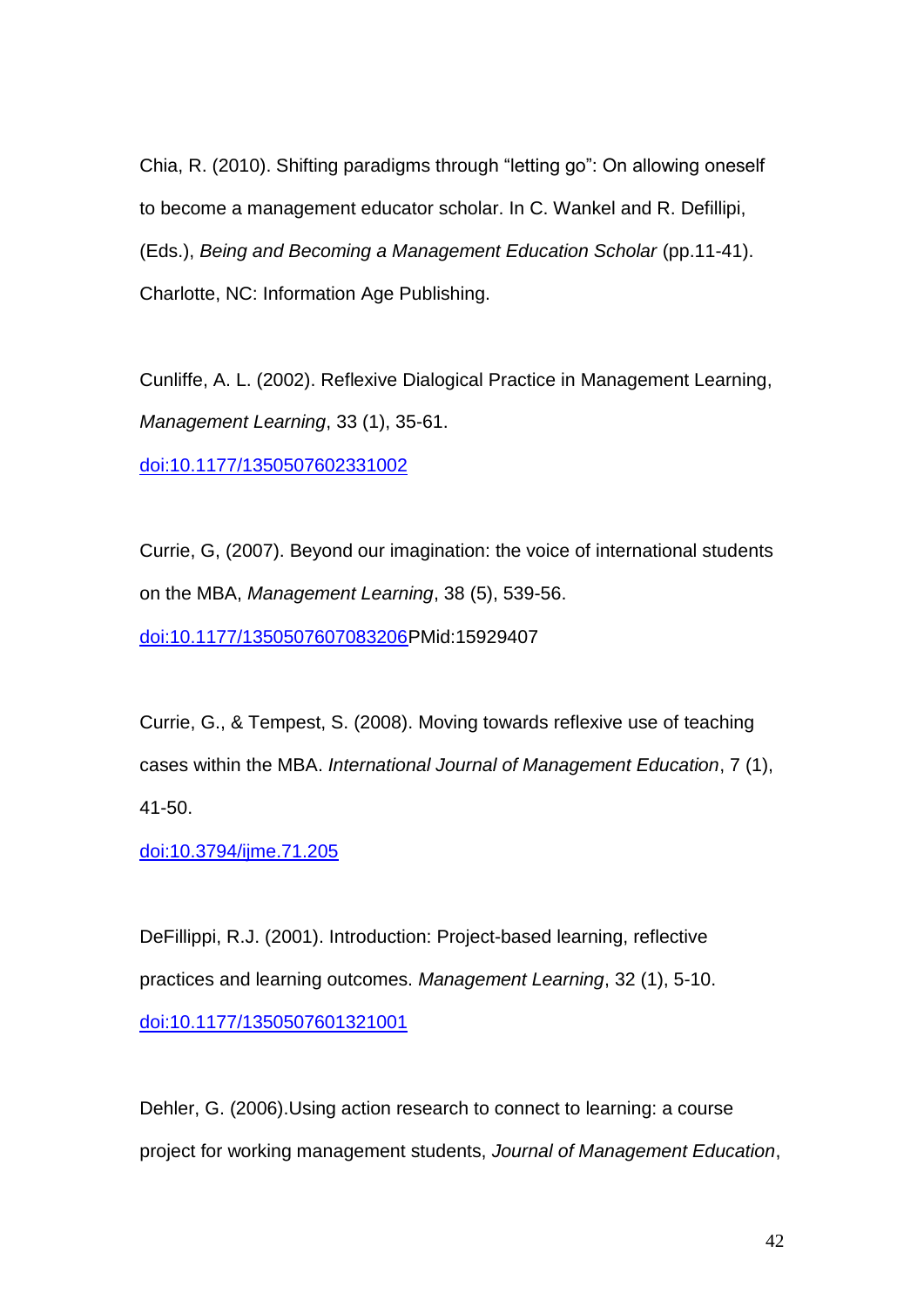30 (5), 636-669.

# [doi:10.1177/1052562905277302](http://dx.doi.org/10.1177/1052562905277302)

Elliott, C. (2005). Experiential management education and the emotional politics of learning. How might this inform critically reflexive pedagogies? *4th*  International Critical Management Studies Conference, Cambridge, UK, 4<sup>th</sup>-6<sup>th</sup> July.

Fineman, S. (1996). Emotion and organizing. In S. Clegg, C. Hardy and W. Nord (Eds.), *Handbook of Organization Studies* (pp.543-64). London: Sage.

Gentle, P. (2010). The influence on action learning set of affective and organisational cultural factors, *Action Learning: Research and Practice*, 7 (1), 17-28.

[doi:10.1080/14767330903576820](http://dx.doi.org/10.1080/14767330903576820)

Gosling, J., & Mintzberg, H. (2006). 'Management Education as if both matter', *Management Learning*, 37 (4), 419-428.

[doi:10.1177/1350507606070214](http://dx.doi.org/10.1177/1350507606070214)

Grey, C., Knights, D., & Willmott, H. (1996). Is a critical pedagogy of management possible? In R. French and C. Grey (Eds.) *Rethinking Management Education* (pp.94-110)*.* London: Sage.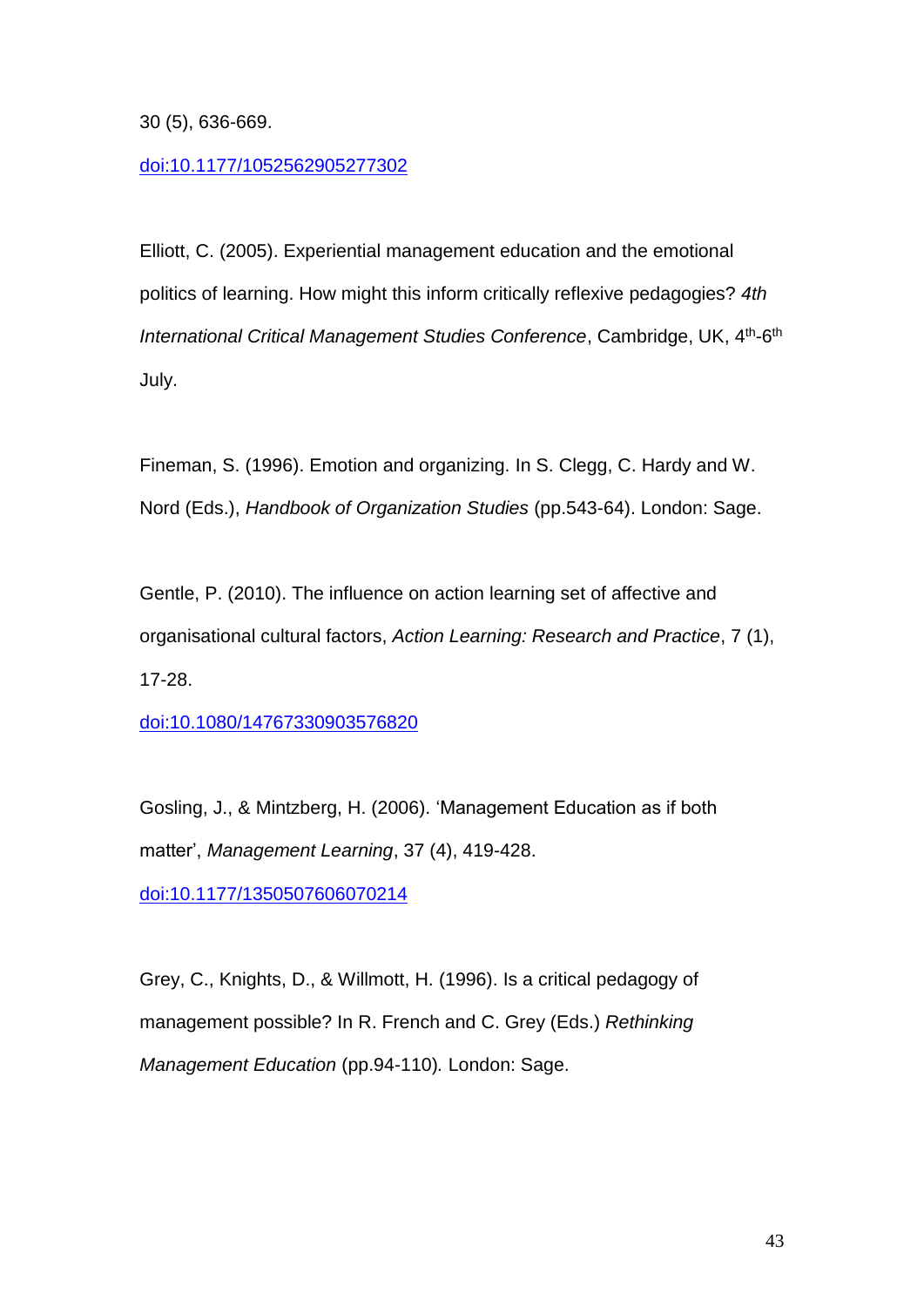Grey, C. (2004). Reinventing Business Schools: The Contribution of Critical Management Education, *Academy of Management Learning and Education*, 3 (2): 178-186.

Griffiths, D.S., Winstanley, D., & Gabriel, Y. (2005). Learning shock. The trauma of return to formal learning, *Management Learning*, 36 (3), 275-297. [doi:10.1177/1350507605055347](http://dx.doi.org/10.1177/1350507605055347)

Harris, P. (2006). Questioning in Action Learning: Rhetoric or Reality, *International Journal of Management Education*, 5 (2), 15-20. [doi:10.3794/ijme.52.108](http://dx.doi.org/10.3794/ijme.52.108)

Hay, A., & Hodgkinson, M. (2006). Exploring MBA Career Success. *Career Development International,* 11 (2), 108-124.

Hay. A., & Hodgkinson, M. (2008). More success than meets the eye: a challenge to critiques of the MBA. Possibilities for Critical Management Education? *Management Learning*, 39 (1), 21-40

Inglis, S. (1994). *Making the Most of Action Learning*. Brookfield,VT: Gower.

Johnson, C., & Spicer, D. (2006). A case study of action learning in an MBA program. *Education and Training*, 48 (1), 39-54. [doi:10.1108/00400910610645725](http://dx.doi.org/10.1108/00400910610645725)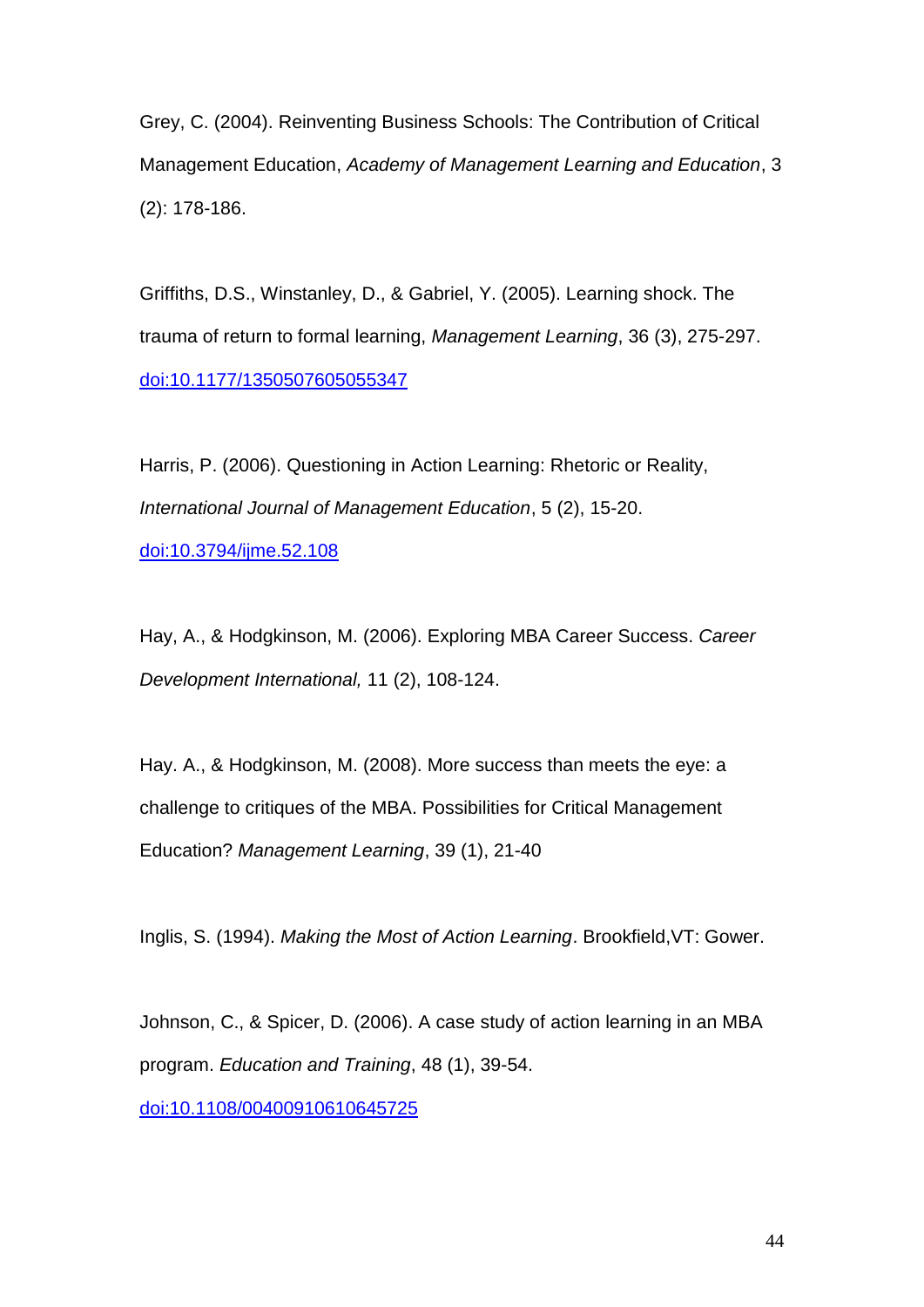Knights, D. (2008). Myopic Rhetorics: Reflecting epistemologically and ethically on the demand for relevance in organizational and management research, *Academy of Management Learning and Education*, 7 (4), 537-552.

Lammond, D.A. (1995).Using consulting projects in management education. The Joys and Jitters of serving two masters, *Journal of Management Development*, 14 (8), 60-72.

[doi:10.1108/02621719510097433](http://dx.doi.org/10.1108/02621719510097433)

Learmouth, M., & Lockett, A. (2010). The uselessness of useful education and the usefulness of useless education, *Academy of Management Meetin*g, Montreal, Canada, 6<sup>th</sup>-10<sup>th</sup> August.

Leavitt, H.J. (1989).'Educating our MBAs: On Teaching What We Haven't Taught', *California Management Review*, 31: 38-50.

Marquardt, M.J. (1999). *Action learning in action: transforming problems and people for world class organisational learning*. Palo Alto, CA: Davies Black Publishing.

Marquardt, M.J., & Waddill, D. (2004). The power of action learning: a conceptual analysis of how five schools of adult learning theories are incorporated within the practice of action learning. *Action Learning: Research and Practice*, 1 (2), 185-202.

[doi:10.1080/1476733042000264146](http://dx.doi.org/10.1080/1476733042000264146)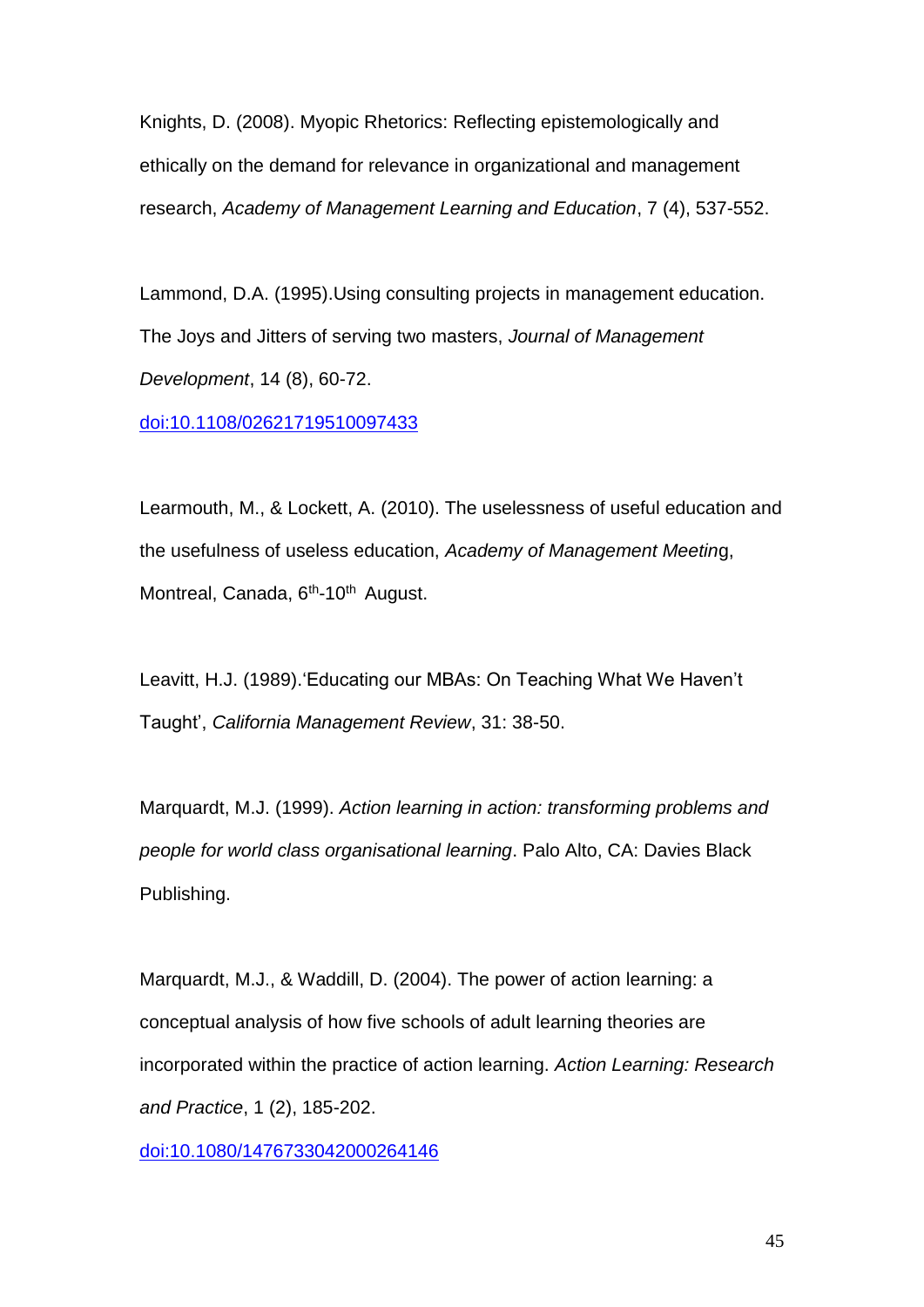Marsick, V., & O'Neil, J. (1999). The many faces of action learning. *Management Learning,* 30 (2), 159-76. [doi:10.1177/1350507699302004](http://dx.doi.org/10.1177/1350507699302004)

McGill, I., & Beaty, L. (1995). *Action Learning*. Kogan Page: London.

McLaughlin, H., & Thorpe, R. (1993). Action learning- a paradigm in emergence: the problems facing a challenge to traditional management education and development, *British Journal of Management*, 4, 19-27. [doi:10.1111/j.1467-8551.1993.tb00158.x](http://dx.doi.org/10.1111/j.1467-8551.1993.tb00158.x)

Miles, M.B., & Huberman, A.M. (1994). *Qualitative Data Analysis: An Expanded Sourceboo*k. London: Sage.

Mingers, J. (2000). 'What is it to be Critical? Teaching a Critical Approach to Management Undergraduates', *Management Learning*, 31 (2): 219-237. [doi:10.1177/1350507600312005](http://dx.doi.org/10.1177/1350507600312005)

Mintzberg, H. (2004). *Managers not MBAs. A Hard Look at the Soft Practice of Managing.* Harlow: Pearson.

Navarro, P. (2008). The MBA Core Curricula of Top Ranked U.S. Business Schools: A Study in Failure? *Academy of Management Learning and Education*, 7 (1), 108-123.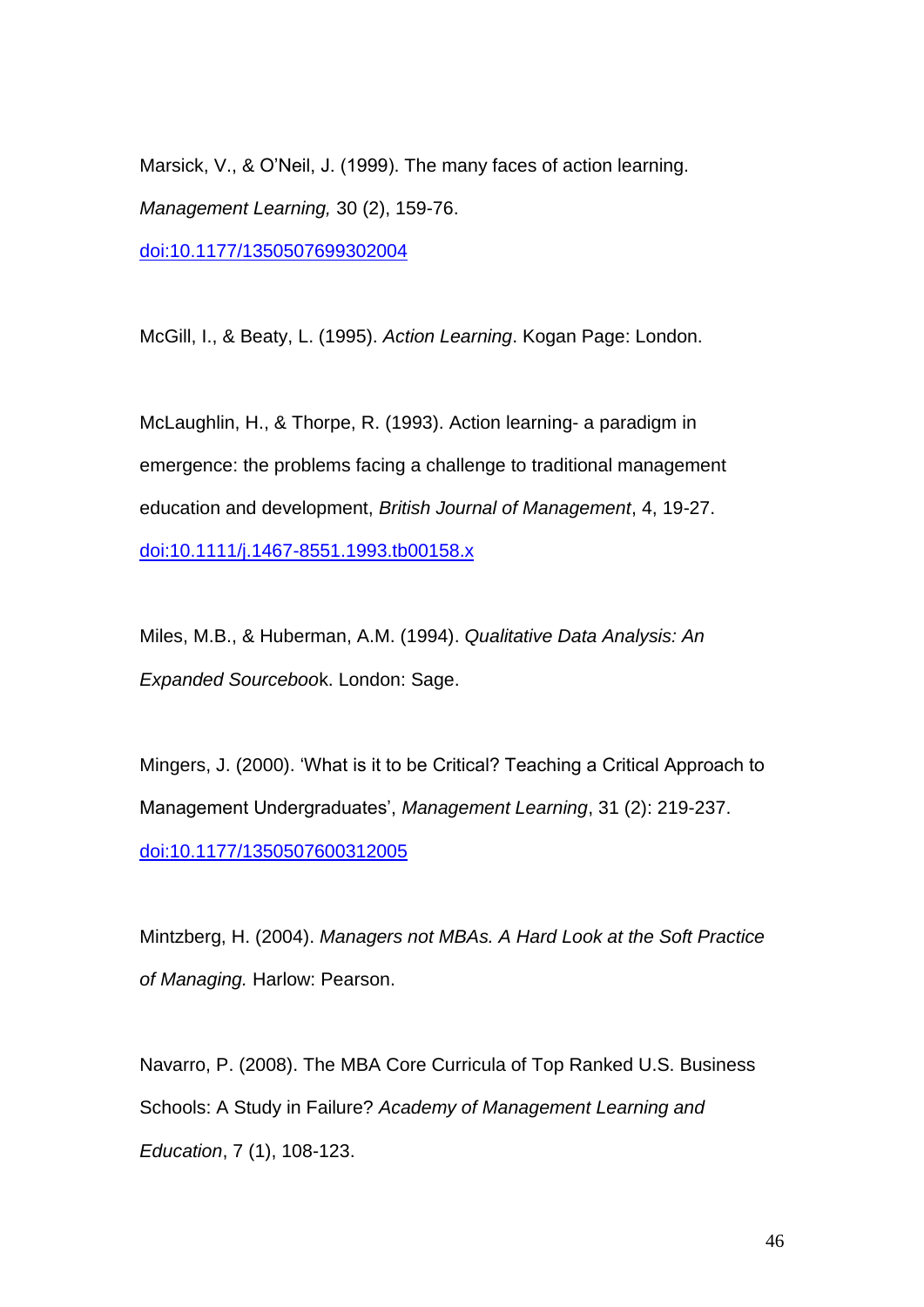O'Toole, J. (2009). The pluralistic future of management education. In S.J. Armstrong and C.V. Fukami (Eds.), *The Sage Handbook of Management Learning, Education and Development (pp.547-558)*. London: Sage.

Pedler, M. (1991). *Action Learning in Practic*e, 2nd edition. Brookfield, VT: Gower.

Pedler, M. (1997). Interpreting action learning. In J. Burgoyne & M. Reynolds (Eds.), *Management Learning: Integrating Perspectives in Theory and Practice* (pp.248-264). London: Sage.

Pedler, M., Burgoyne, J., & Brook, C. (2005). What has action learning learned to become? *Action Learning: Research and Practice*, 2 (1), 49-68.

Pfeffer, J., & Fong, C. (2002). 'The End of Business Schools? Less Success Than Meets the Eye', *Academy of Management Learning and Education*, 1 (1), 78-95.

Raelin, J.A. (1994). Whither management education? Professional education, action learning and beyond. *Management Learning* 25 (2), 301-317. [doi:10.1177/1350507694252009](http://dx.doi.org/10.1177/1350507694252009)

Raelin, J. (2006). Does action learning promote collaborative leadership? *Academy of Management Learning and Education*, 5 (2), 152-168.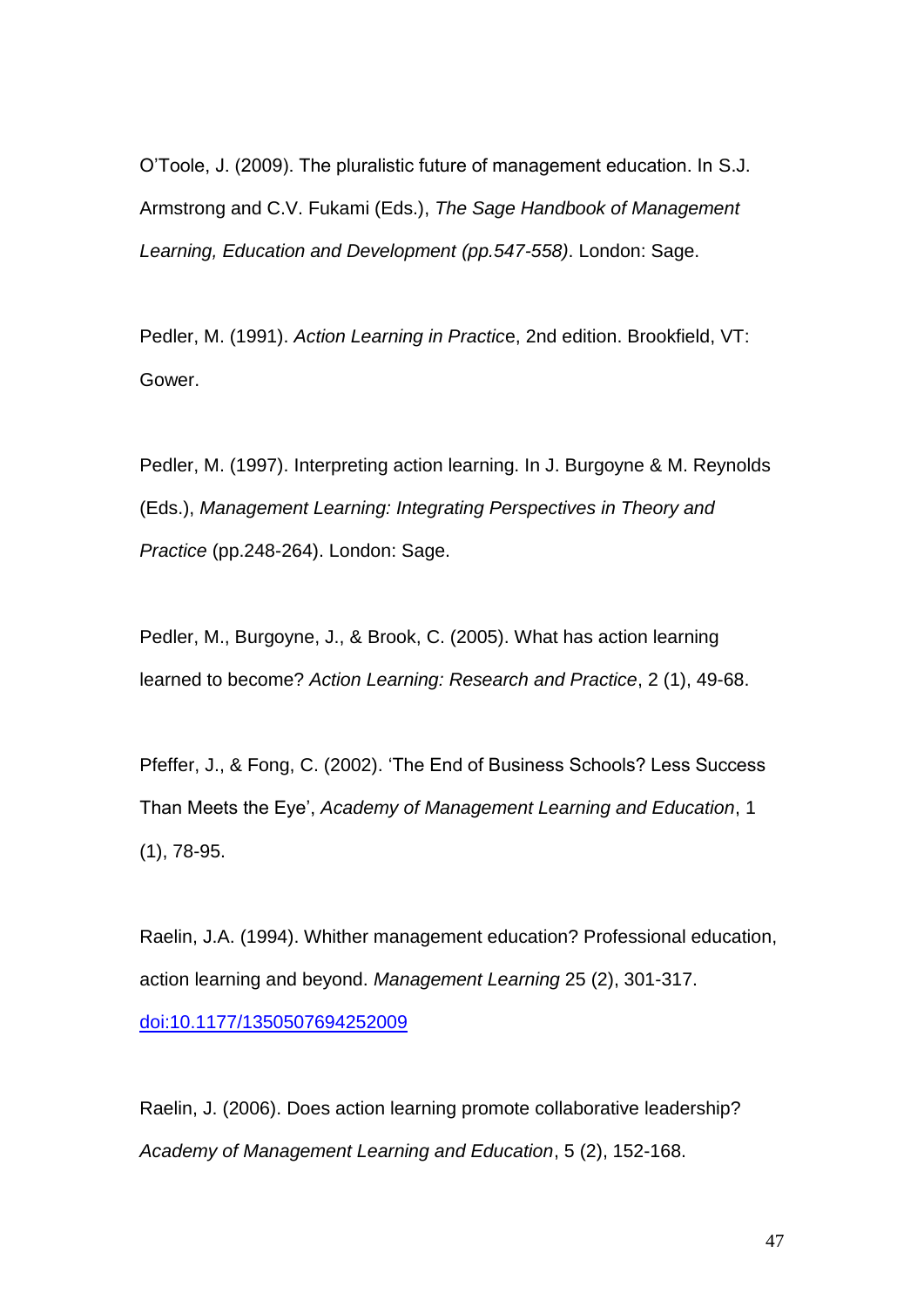Revans, R. (1980). *Action Learning*. London: Blond and Briggs.

Revans, R. (1982). *The Origins and Growth of Action Learning*. Bromley: Chartwell Bratt.

Revans, R. (1984). Action learning: the business of learning about business. In D. Casey and D. Pearce (Eds.), *More Than Management Development: Action Learning at GEC* (pp.3-6). Aldershot: Gower.

Reynolds, M., & Vince, R. (2004). Critical Management Education and Action-Based Learning: Synergies and Contradictions. *Academy of Management Learning and Education*, 3 (4), 442-456.

Rigg, C., & Trehan, K. (2004). Reflections on working with critical action learning, *Action Learning: Research and Practice*, 1 (2), 149-165. [doi:10.1080/1476733042000264128](http://dx.doi.org/10.1080/1476733042000264128)

Samra-Fredericks, D. (2003). A proposal for developing a critical pedagogy in management from researching organizational members' everyday practice. *Management Learning*, 34 (3), 291-312.

[doi:10.1177/13505076030343001](http://dx.doi.org/10.1177/13505076030343001)

Schwandt, T. A. (1994). Constructivist, interpretivist approaches to human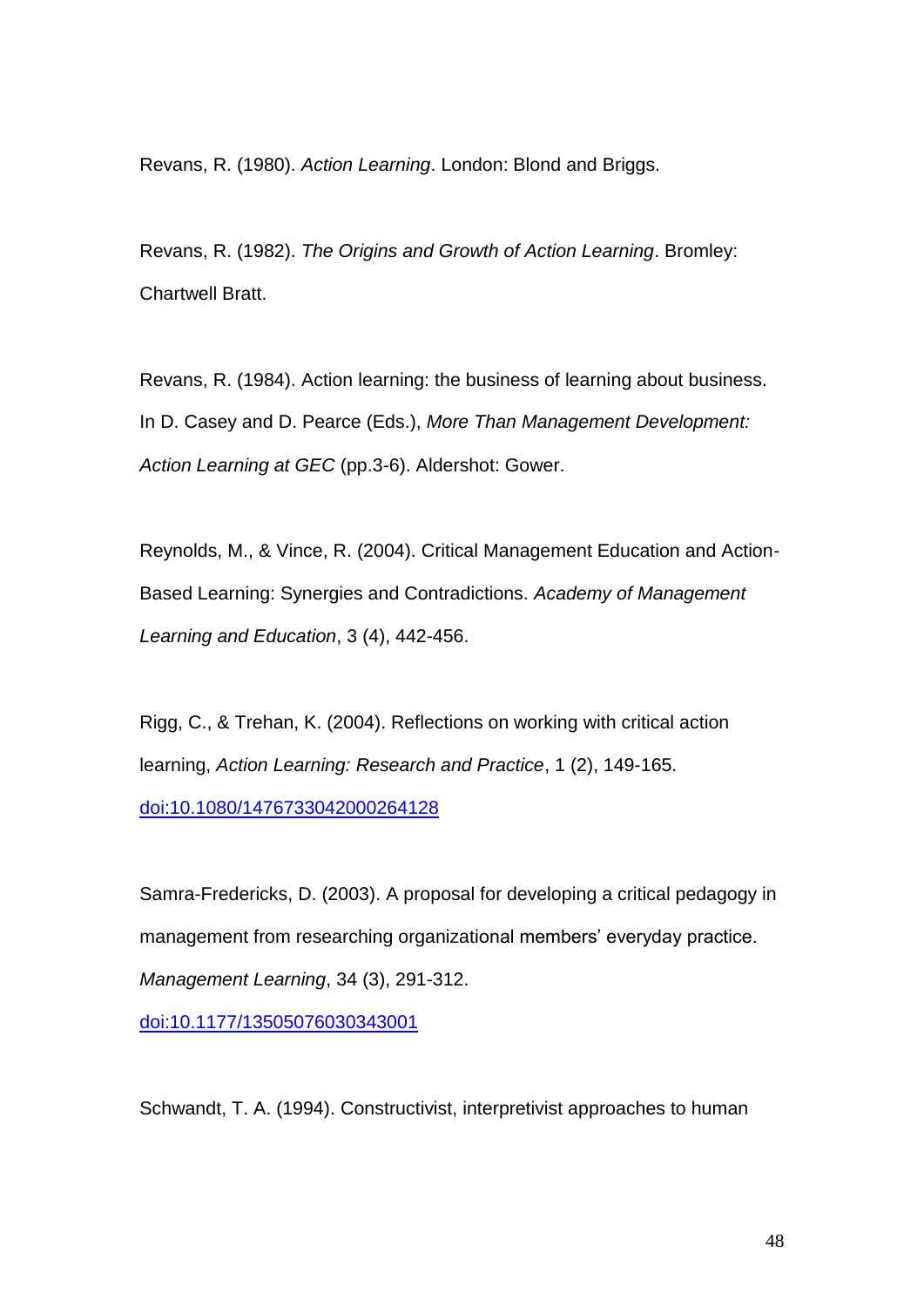inquiry. In N.K. Denzin and Y.S. Lincoln (Eds.), *Handbook of Qualitative Research* (pp.118-37). Thousand Oaks, CA: Sage.

Simpson, R., Sturges, J., & Weight, P. (2010). Transient, unsettling and creative space: Experiences of liminality through the accounts of Chinese students on a UK-based MBA, *Management Learning*, 41 (1),53-70. [doi:10.1177/1350507609350830](http://dx.doi.org/10.1177/1350507609350830)

Smith, P.A.C., & O'Neil, J. (2003). A review of action learning literature 1994- 2000. *Journal of Workplace Learning*, 15 (2), 63-70. [doi:10.1108/13665620310464102](http://dx.doi.org/10.1108/13665620310464102)

Starkey, K., Hatchuel, A., & Tempest, S. (2004). Rethinking the business school, *Journal of Management Studies*, 41 (8), 1521-1531. [doi:10.1111/j.1467-6486.2004.00485.x](http://dx.doi.org/10.1111/j.1467-6486.2004.00485.x)

Strauss, A., & Corbin, J. (1998). *Basics of Qualitative Research: Grounded Theory Procedures and Techniques*, 2nd Edition*.* London: Sage.

Vince, R., & Martin, L. (1993). Inside action learning: the psychology and the politics of the action learning model, *Management Education and Development*, 24 (3), 131-152.

Vince, R. (1996). Experiential Management Education as the Practice of Change. In R. French and C. Grey (Eds.), *Rethinking Management Education*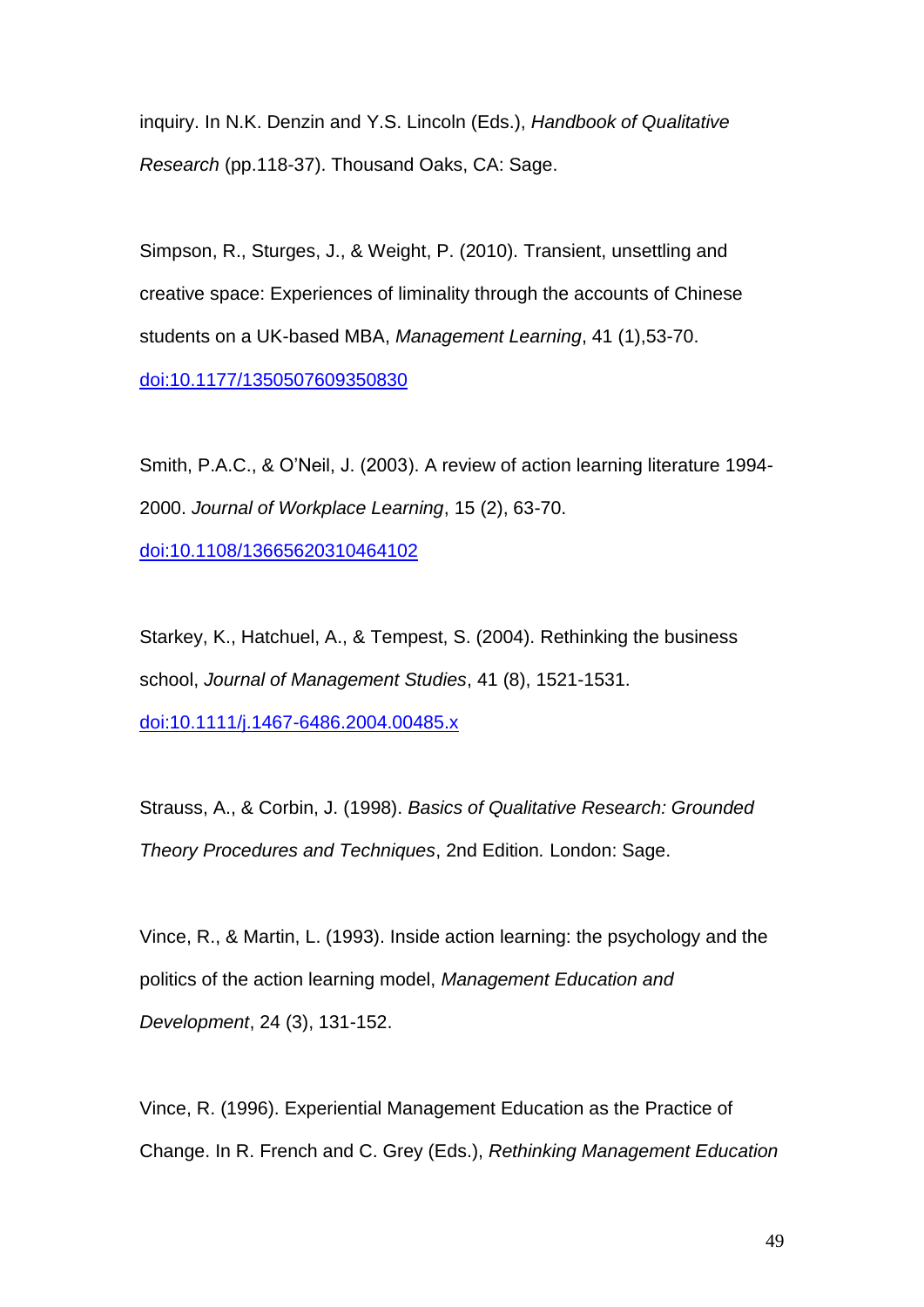(pp.111-131). London: Sage.

Vince, R. (2004). Action learning and organisational learning: power, politics and emotion in organisations. *Action Learning: Research and Practice*, 1 (1), 63-78.

[doi:10.1080/1476733042000187628](http://dx.doi.org/10.1080/1476733042000187628)

Vince, R. (2008). 'Learning-in-action' and 'learning inaction': advancing the theory and practice of critical action learning, *Action Learning: Research and Practice,* 5 (2), 93-104.

[doi:10.1080/14767330802185582](http://dx.doi.org/10.1080/14767330802185582)

Vince, R. (2010). Anxiety, politics and critical management education, *British Journal of Management*, 21, S26-39.

[doi:10.1111/j.1467-8551.2009.00678.x](http://dx.doi.org/10.1111/j.1467-8551.2009.00678.x)

Wahlin, N. (2006). Transcultural encounters in cities: Convergence without becoming coincident, in S. Clegg and M. Kornberger (Eds.) *Space, Organization and Management Theory* (pp.266-86). Malmo: Liber and Copenhagen Business School Press.

Watson, T.J. (1994). Managing, crafting and researching: words, skill and imagination in shaping management research. *British Journal of Management*, 5, S77-S87.

[doi:10.1111/j.1467-8551.1994.tb00132.x](http://dx.doi.org/10.1111/j.1467-8551.1994.tb00132.x)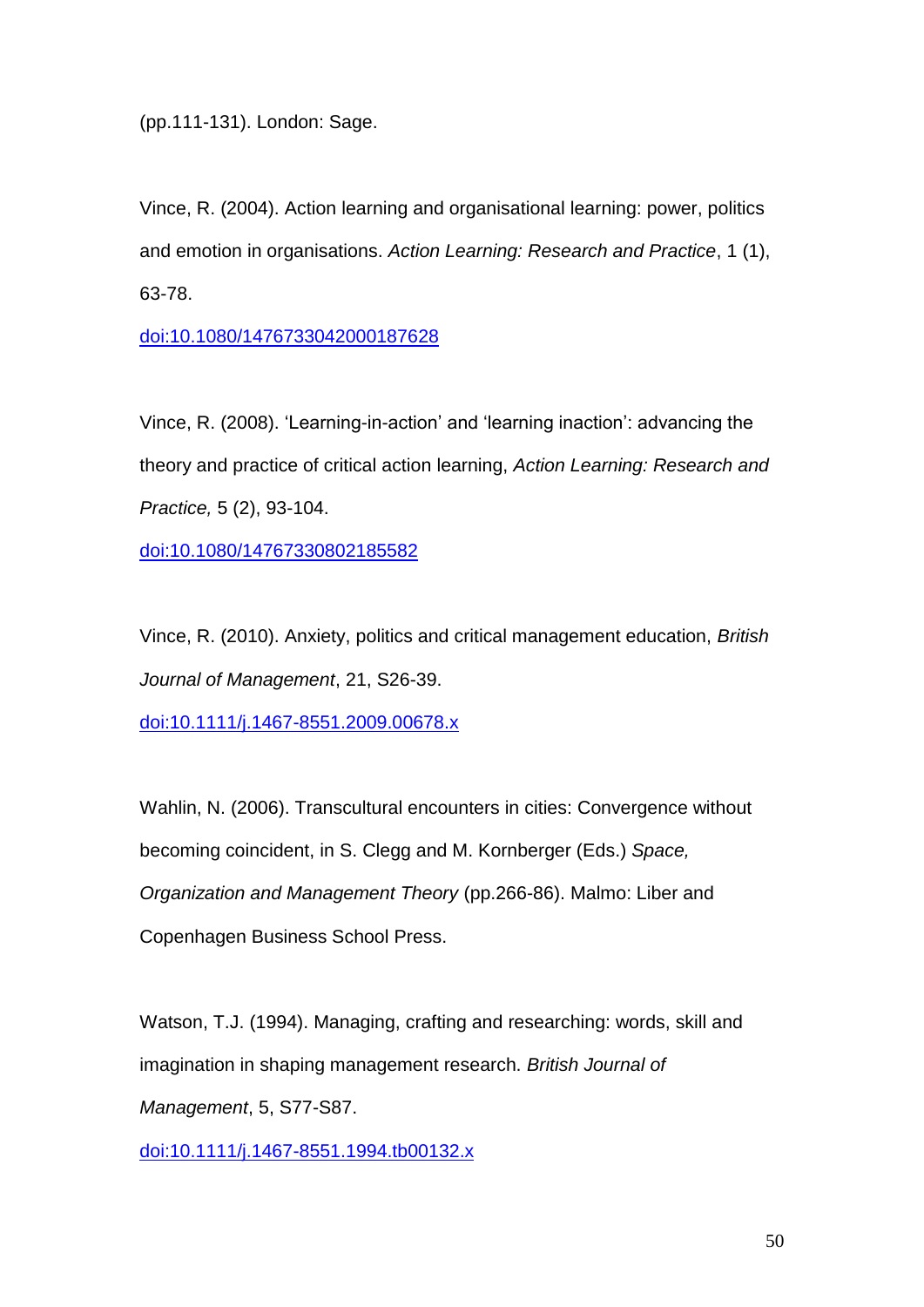Watson, T. J. (2002). *Organising and Managing Work*. Harlow: Pearson.

Weick, K. (1995). *Sensemaking in Organisations*. London: Sage.

Willmott, H. (1994). Management education: Provocations to a debate, *Management Learning*, 25 (1), 105-36.

Wilmott, H. (1997). Critical management learning, in J. Burgoyne and m. Reynolds, (Eds.), *Management Learning: Integrating Perspectives in Theory and Practice*. London: Sage.

Wright, A. (2008). Finding questions through researcher sensemaking, Academy of Management Meeting, Anaheim, August 8<sup>th</sup>-13<sup>th</sup>.